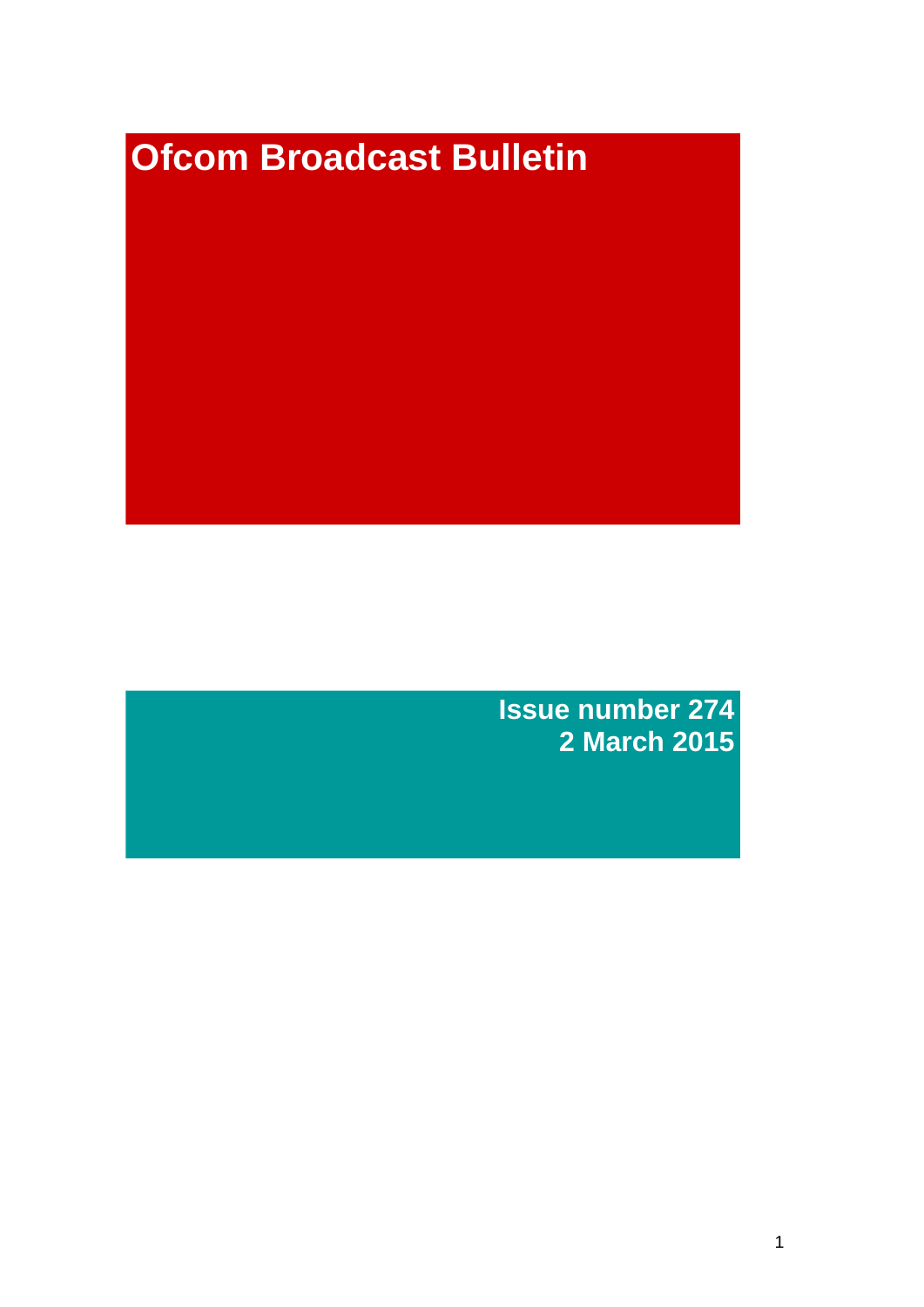# **Contents**

| Introduction                                                                     | 3              |
|----------------------------------------------------------------------------------|----------------|
| <b>Broadcast Licence Conditions cases</b>                                        |                |
| Resolved                                                                         |                |
| <b>Provision of service</b><br>Turkish Gold Radio (North London), September 2014 | 5              |
| <b>Fairness and Privacy cases</b>                                                |                |
| <b>Not Upheld</b>                                                                |                |
| <b>Complaint by Miss Kerrie Newcombe</b><br>Champneys, ITV, 10 July 2014         | $\overline{7}$ |
| <b>Investigations Not in Breach</b>                                              | 24             |
| <b>Complaints Assessed, Not Investigated</b>                                     | 25             |
| <b>Investigations List</b>                                                       | 38             |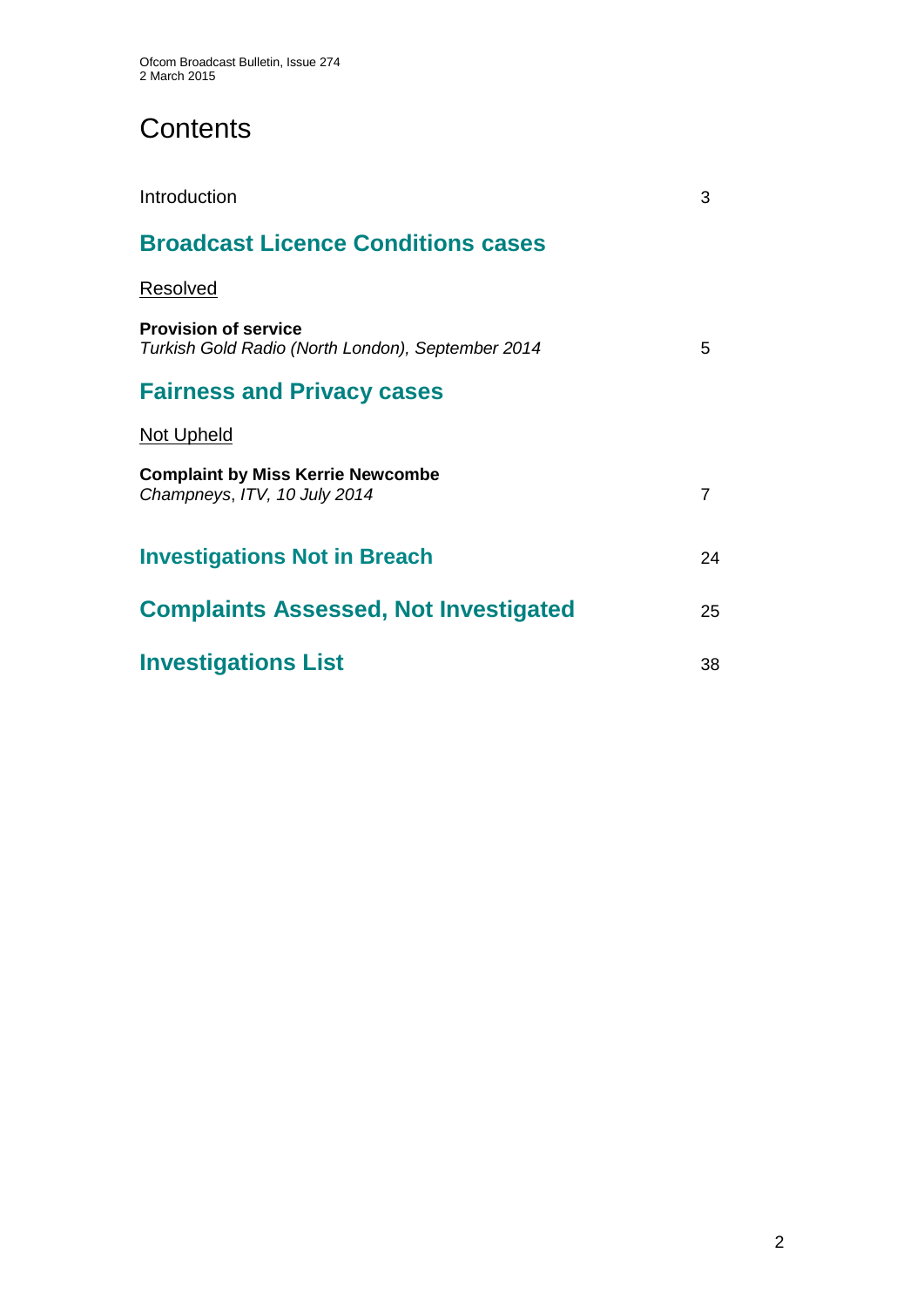# Introduction

Under the Communications Act 2003 ("the Act"), Ofcom has a duty to set standards for broadcast content as appear to it best calculated to secure the standards objectives<sup>1</sup>. Ofcom must include these standards in a code or codes. These are listed below. Ofcom also has a duty to secure that every provider of a notifiable On Demand Programme Services ("ODPS") complies with certain standards requirements as set out in the  $Act<sup>2</sup>$ .

The Broadcast Bulletin reports on the outcome of investigations into alleged breaches of those Ofcom codes below, as well as licence conditions with which broadcasters regulated by Ofcom are required to comply. We also report on the outcome of ODPS sanctions referrals made by ATVOD and the ASA on the basis of their rules and guidance for ODPS. These Codes, rules and guidance documents include:

- a) [Ofcom's Broadcasting Code](http://stakeholders.ofcom.org.uk/broadcasting/broadcast-codes/broadcast-code/) ("the Code").
- b) the [Code on the Scheduling of Television Advertising](http://stakeholders.ofcom.org.uk/broadcasting/broadcast-codes/advert-code/) ("COSTA") which contains rules on how much advertising and teleshopping may be scheduled in programmes, how many breaks are allowed and when they may be taken.
- c) certain sections of the [BCAP Code: the UK Code of Broadcast Advertising,](http://www.bcap.org.uk/Advertising-Codes/Broadcast-HTML.aspx) which relate to those areas of the BCAP Code for which Ofcom retains regulatory responsibility. These include:
	- the prohibition on 'political' advertising:
	- sponsorship and product placement on television (see Rules 9.13, 9.16 and 9.17 of the Code) and all commercial communications in radio programming (see Rules 10.6 to 10.8 of the Code);
	- 'participation TV' advertising. This includes long-form advertising predicated on premium rate telephone services – most notably chat (including 'adult' chat), 'psychic' readings and dedicated quiz TV (Call TV quiz services). Ofcom is also responsible for regulating gambling, dating and 'message board' material where these are broadcast as advertising<sup>3</sup>.
- d) other licence conditions which broadcasters must comply with, such as requirements to pay fees and submit information which enables Ofcom to carry out its statutory duties. Further information can be found on Ofcom's website for [television](http://licensing.ofcom.org.uk/tv-broadcast-licences/) and [radio](http://licensing.ofcom.org.uk/radio-broadcast-licensing/) licences.
- e) rules and guidance for both [editorial content and advertising content on ODPS.](http://www.atvod.co.uk/uploads/files/ATVOD_Rules_and_Guidance_Ed_2.0_May_2012.pdf) Ofcom considers sanctions in relation to ODPS on referral by the Authority for Television On-Demand ("ATVOD") or the Advertising Standards Authority ("ASA"), co-regulators of ODPS for editorial content and advertising respectively, or may do so as a concurrent regulator.

[Other codes and requirements](http://stakeholders.ofcom.org.uk/broadcasting/broadcast-codes/) may also apply to broadcasters and ODPS, depending on their circumstances. These include the Code on Television Access Services (which sets out how much subtitling, signing and audio description relevant

<sup>1</sup>  $1$  The relevant legislation is set out in detail in Annex 1 of the Code.

 $2$  The relevant legislation can be found at Part 4A of the Act.

 $3$  BCAP and ASA continue to regulate conventional teleshopping content and spot advertising for these types of services where it is permitted. Ofcom remains responsible for statutory sanctions in all advertising cases.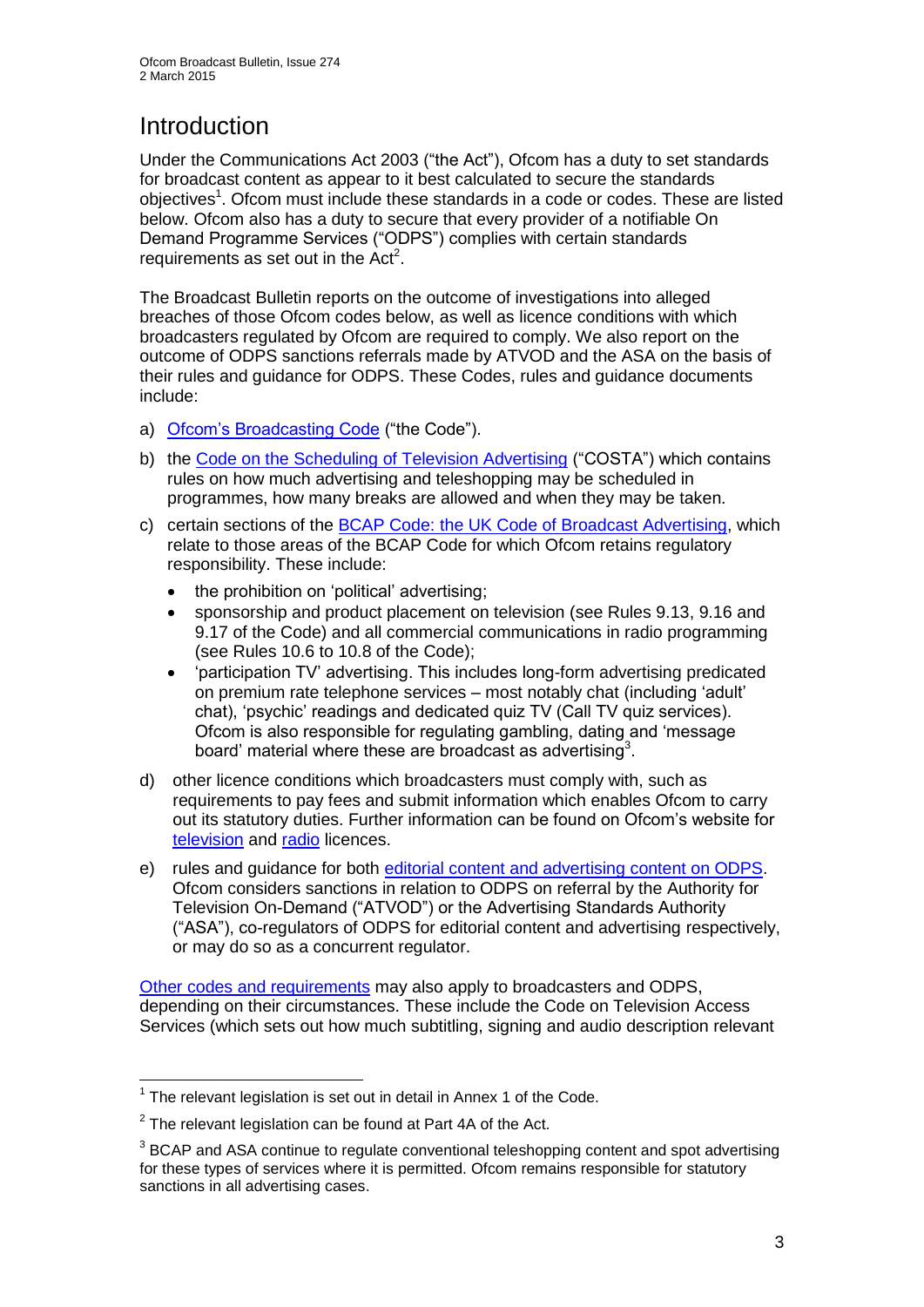licensees must provide), the Code on Electronic Programme Guides, the Code on Listed Events, and the Cross Promotion Code.

**It is Ofcom's policy to describe fully the content in television, radio and on demand content. Some of the language and descriptions used in Ofcom's Broadcast Bulletin may therefore cause offence.**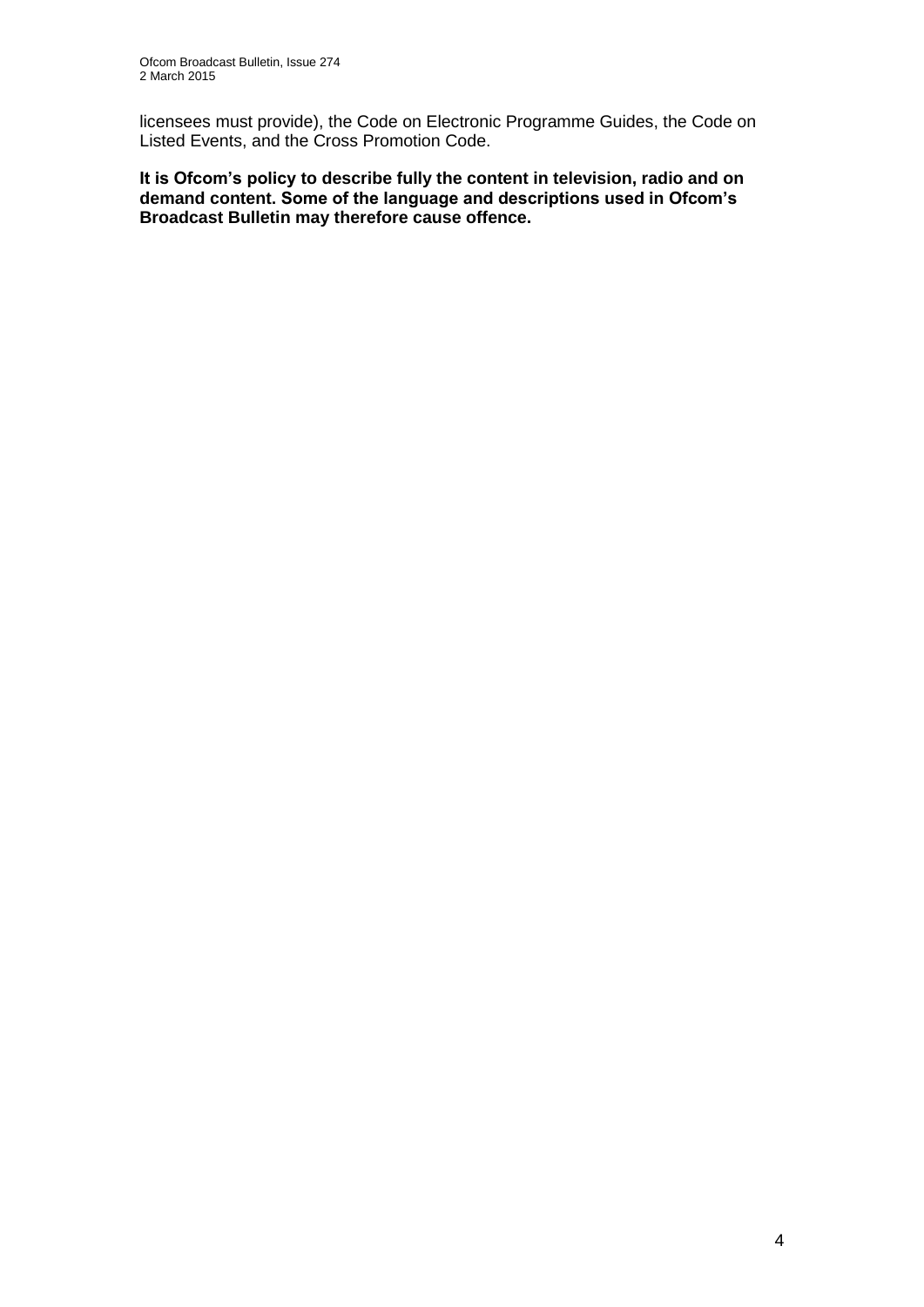# **Broadcast Licence Conditions cases**

## **Resolved**

### **Provision of service**

*Turkish Gold Radio (North London), September 2014* 

### **Introduction**

Turkish Gold Radio is an AM local commercial radio station licensed to serve the Turkish community in North London. The licence is held by Panjab Radio London Ltd ("PRL" or "the Licensee"). The licence was transferred from the station's previous owners Kirmizi Beyaz Kibris Ltd ("KBK") to PRL in April 2014. Owing to financial problems, KBK had entered into liquidation, and therefore the station (at that time known as London Turkish Radio) had been off the air for a number of months<sup>1</sup> prior to the licence being transferred to PRL.

Ofcom was aware that PRL experienced a number of initial technical difficulties after it inherited London Turkish Radio's transmission arrangements at Lea Bridge Road, London. However, by the summer of 2014 we understood that these problems had been resolved by the Licensee, who had re-launched the service as Turkish Gold Radio, and that there were no longer any significant breaks in transmission occurring.

However, following some routine monitoring to establish that the early problems had been resolved, Ofcom's engineers found that Turkish Gold Radio was off the air on a number of different occasions during September 2014.

We considered that this raised issues warranting investigation under Condition 2(1) contained in Part 2 of the Schedule to PPL's licence, which states that:

"The Licensee shall provide the Licensed Service specified in the Annex for the licence period and shall secure that the Licensed Service serves so much of the licensed area as is for the time being reasonably practicable." (Section 106(2) of the Broadcasting Act 1990).

We therefore sought formal comments from the Licensee on its compliance with this licence condition.

### **Response**

1

PRL confirmed that it had encountered various logistical transmission difficulties since taking the London Turkish Radio licence over in April 2014 from its previous owners. In particular, the existing landline connecting the former London Turkish Radio studios with the transmitter at Lea Bridge Road had been removed, and there was a delay in the installation of a replacement (broadband) line due to cabling faults in the street.

The Licensee stated that the new broadband line had developed a fault, resulting in intermittent service breaks which caused the breaks in transmission during September 2014. However PRL said that it was only advised by its transmission

 $1$  This breach of KBK's licence was published in issue 249 of the Broadcast Bulletin: <http://stakeholders.ofcom.org.uk/binaries/enforcement/broadcast-bulletins/obb249/obb249.pdf>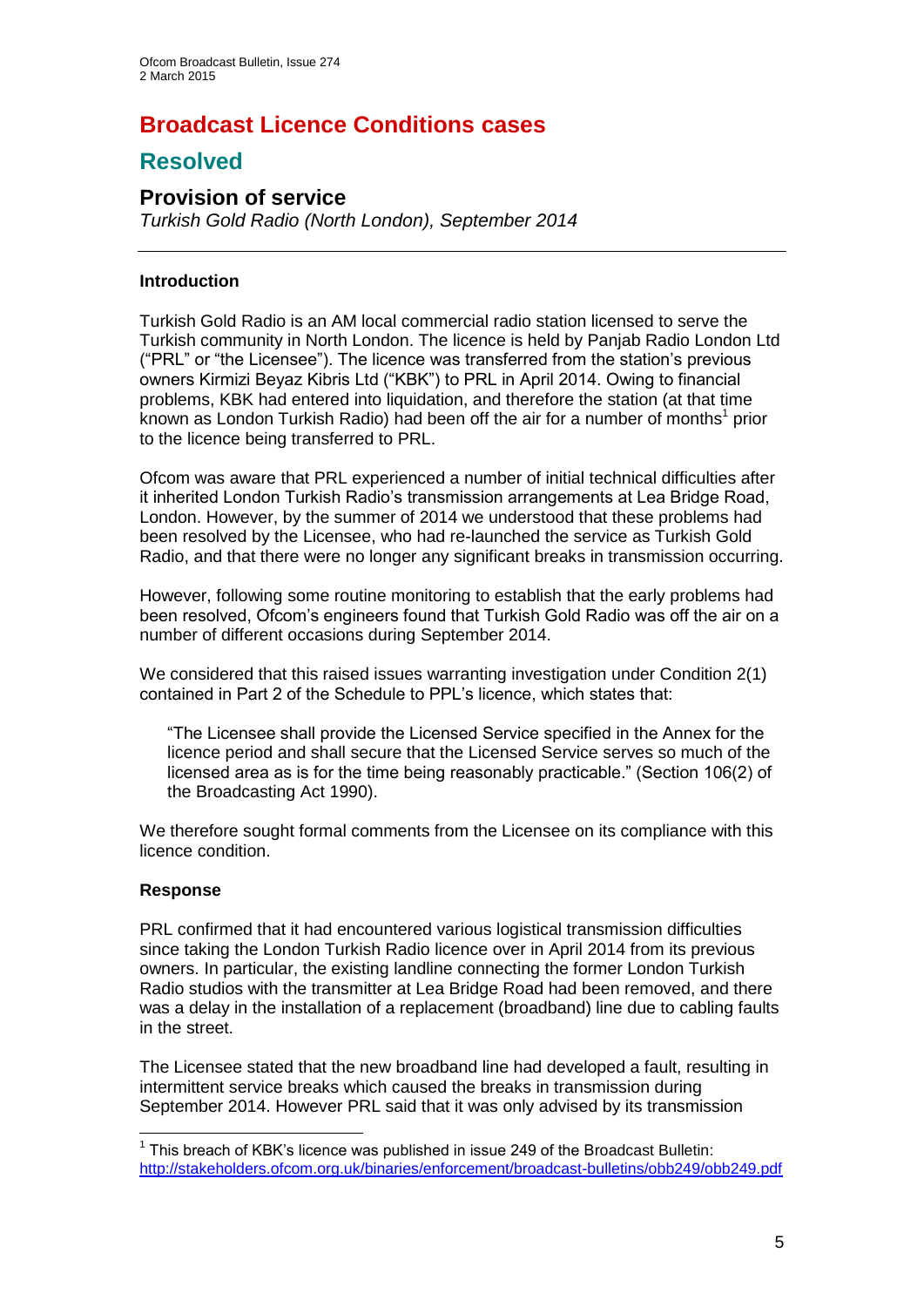company that there was a problem with the new line a week prior to Ofcom's initial correspondence with PRL on the matter.

PRL explained that, following its identification of this problem, it had now installed a satellite broadband delivery system to replace the existing broadband line. The Licensee also said that a transmission monitoring system had been installed at its studios to ensure the output of the transmitter can be properly monitored at all times.<sup>2</sup>

### **Decision**

Ofcom has a range of duties in relation to radio broadcasting, including securing a range and diversity of local radio services which are calculated to appeal to a variety of tastes and interests, and the optimal use of the radio spectrum.

Provision by a Licensee of its licensed service on the frequency assigned to it is the fundamental purpose for which a commercial radio licence is granted. This is reflected in the licence condition requiring the provision of the specified licensed service. Where a licensed service is not being provided in accordance with the licence, none of the required commercial radio programme output is provided. In addition, choice for listeners is reduced.

In this case, the Licensee confirmed to us that there were a number of breaks in transmission during September 2014 due to a fault with the broadband line that connected the studio with the transmitter.

PRL clearly failed to provide the licensed service on these occasions during September 2014. However we recognised that some of the factors which had led to this situation arising were beyond the Licensee's control, and were linked to the circumstances in which PRL took over the licence. We took into account that, once PRL became aware that its initial solutions to the transmission problems had proved unreliable, it took action to introduce an alternative means of delivering the studio output to the transmitter. Our understanding is that there have not been any subsequent recurring issues with Turkish Gold Radio's transmission.

In view of this, Ofcom considered the matter to be resolved.

### **Resolved**

1

 $2$  PRL's studios are located – with Ofcom's consent – in Hayes, outside of the licence's transmission area, meaning that PRL was unable to monitor the station's output directly from the AM radio band.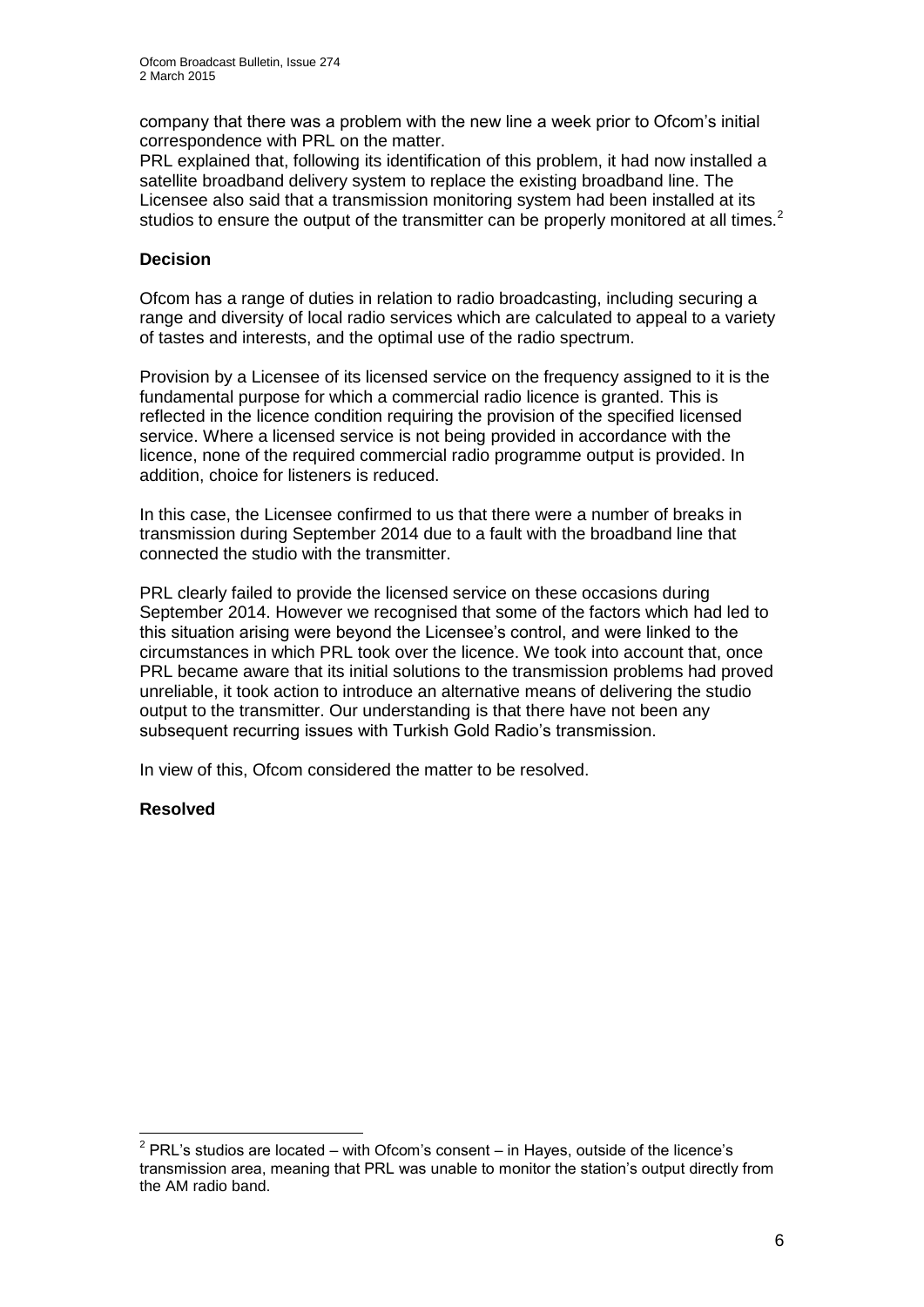# **Fairness and Privacy cases**

# **Not Upheld**

### **Complaint by Miss Kerrie Newcombe**

*Champneys*, *ITV, 10 July 2014*

### **Summary**

Ofcom has not upheld Miss Kerrie Newcombe's complaint of unjust or unfair treatment or of unwarranted infringement of privacy in the programme as broadcast.

The programme was a documentary about Champneys, one of England's oldest hotel health spas, which followed the owner Mr Stephen Purdew and his staff's efforts to make improvements to the hotel, including a major refurbishment and an overhaul of key departments. Various staff members were shown carrying out their day to day tasks. One of the staff members featured in the programme was the Housekeeping Manager, Miss Kerrie Newcombe, the complainant.

Ofcom found that:

- The programme makers had not been unfair in their dealings with Miss Newcombe as a potential contributor because it was reasonable for them to consider that they had her informed consent to film her, and, up until the 25 June 2014 (at the very latest), to include footage of her in the programme.
- Despite Miss Newcombe informing the programme makers after the filming had taken place that they did not have her consent to include footage of her in the programme, in the particular circumstances of this case, Ofcom did not consider that the broadcaster had been unfair to Miss Newcombe by including footage of her in the programme without her consent.
- Miss Newcombe had a limited legitimate expectation of privacy in relation to the broadcast footage of her in her workplace. However, we considered that, in the particular circumstances of this case, the broadcaster's right to freedom of expression outweighed Miss Newcombe's limited expectation of privacy. Therefore, including footage of Miss Newcombe without her consent was warranted.

### **Introduction and programme summary**

On 10 July 2014, ITV broadcast an hour long documentary programme about Champneys, one of England's oldest hotel health spas. The programme, filmed over a four month period, focused on the owner Mr Stephen Purdew and his staff's efforts to make improvements to the hotel, including a major refurbishment and an overhaul of key departments. Various staff members were shown carrying out their day to day tasks. One of the staff members featured in the programme was the Housekeeping Manager, Miss Kerrie Newcombe, the complainant.

During the programme, footage was shown of Mr Purdew inspecting some of the rooms at the hotel. He stated: "*I think we've got an issue with housekeeping*".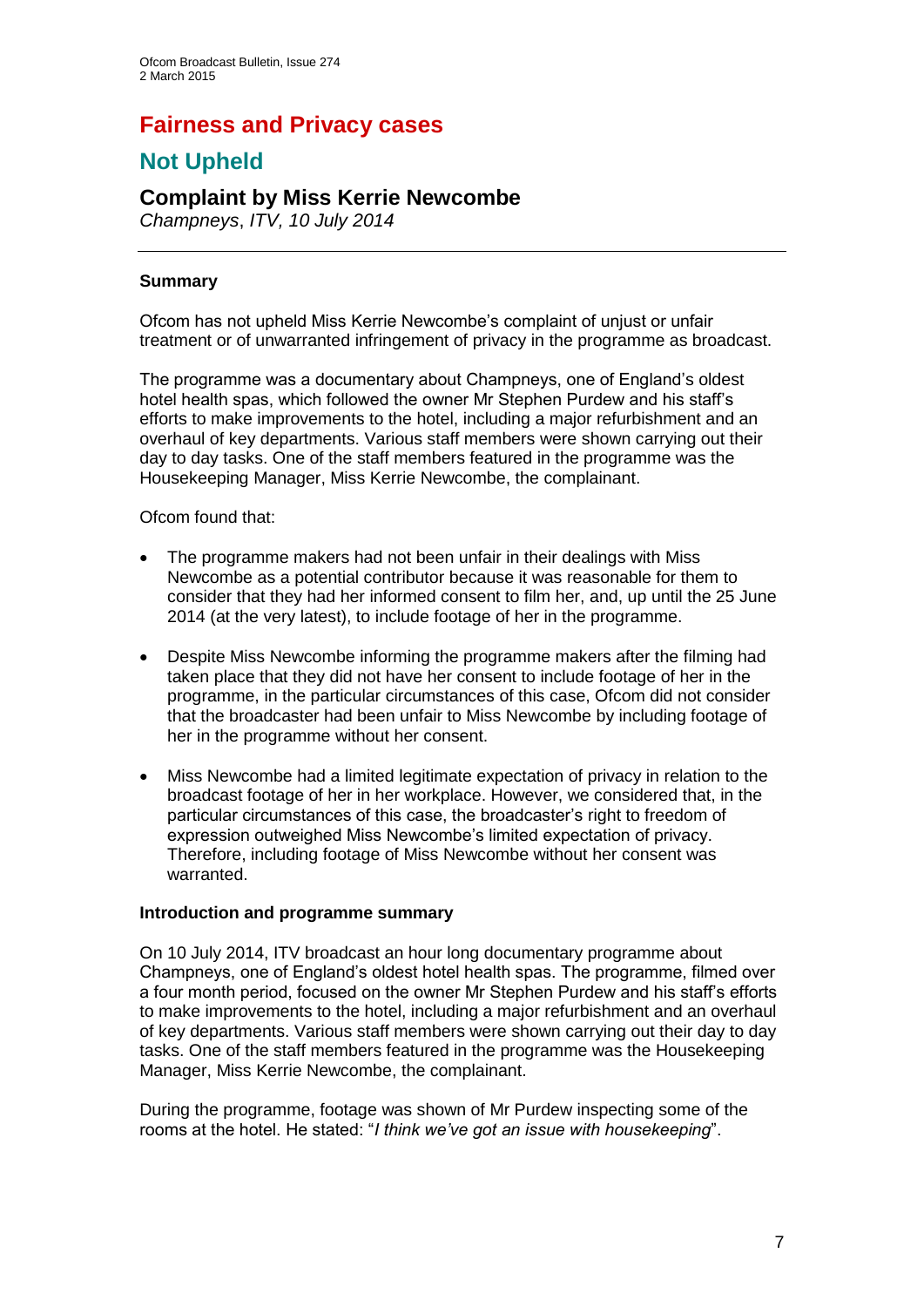Further on in the programme, the programme's narrator explained:

*"By now they are four weeks into the refurbishment and things are certainly beginning to change. But, there is one area that still seems to be causing problems – housekeeping – the state of some of the rooms just isn't up to scratch…Complaints to do with the state of the bedrooms are the responsibility of Kerrie, the housekeeper"*.

At this point, footage was shown of Miss Newcombe inspecting a room as she explained what she was doing. The narrator commented: "*Kerrie has just been made manager of housekeeping*". Miss Newcombe then explained her general policy for recruiting new staff:

*"Now, everyone I've hired has to have at least two years' experience as a room attendant, in a four or five star property, if possible, because I don't have the resources to spend training everyone from the beginning. We do do a lot of training, but not from basic. They need to have the basics and then we teach them the Champneys' way"*.

The programme then showed interview footage of Mr Purdew in which he said:

*"I think we've got a good housekeeper, but she's young and she needs some more experienced help, and that's what we need to find there"*.

The narrator then stated:

*"So, enter Irena. Irena has lots of five star experience and has been brought on to help Kerrie transform the department"*.

Later in the programme, Miss Newcombe was shown in a meeting with Operations Manager "Lee". The narrator explained that Lee had employed the services of a "secret shopper", an individual used to *"*…*test the standards of hotels without staff knowing"*. He said that: *"*…*and this report does not make for easy reading"*. Lee then read out some of the issues raised by the secret shopper regarding the state of the rooms. The narrator stated: *"Oh dear, another blow for housekeeping"*.

Miss Newcombe was later shown in another meeting with several staff and the hotel's General Manager, "Thomas". Thomas explained that he was not seeing enough improvement across departments. In particular, he said that:

*"Housekeeping is flat – it's not going up, it's not going down – but at the level that it is, it should really go up and that is not happening"*.

Further on in the programme, the narrator explained that:

*"Irena, with her five star background, is trying to make a difference to housekeeping…She has already got concerns that cleaning staff are not up to scratch. Irena then goes over her boss Kerrie's head to complain about two members of staff to Operations Manager, Lee"*.

The narrator commented: "*It sounds like housekeeping needs to get its house in order*".

The narrator then explained that Irena's criticism had led to two of the cleaning staff threatening to resign. He said: "*Young manager Kerrie has asked to see Lee about*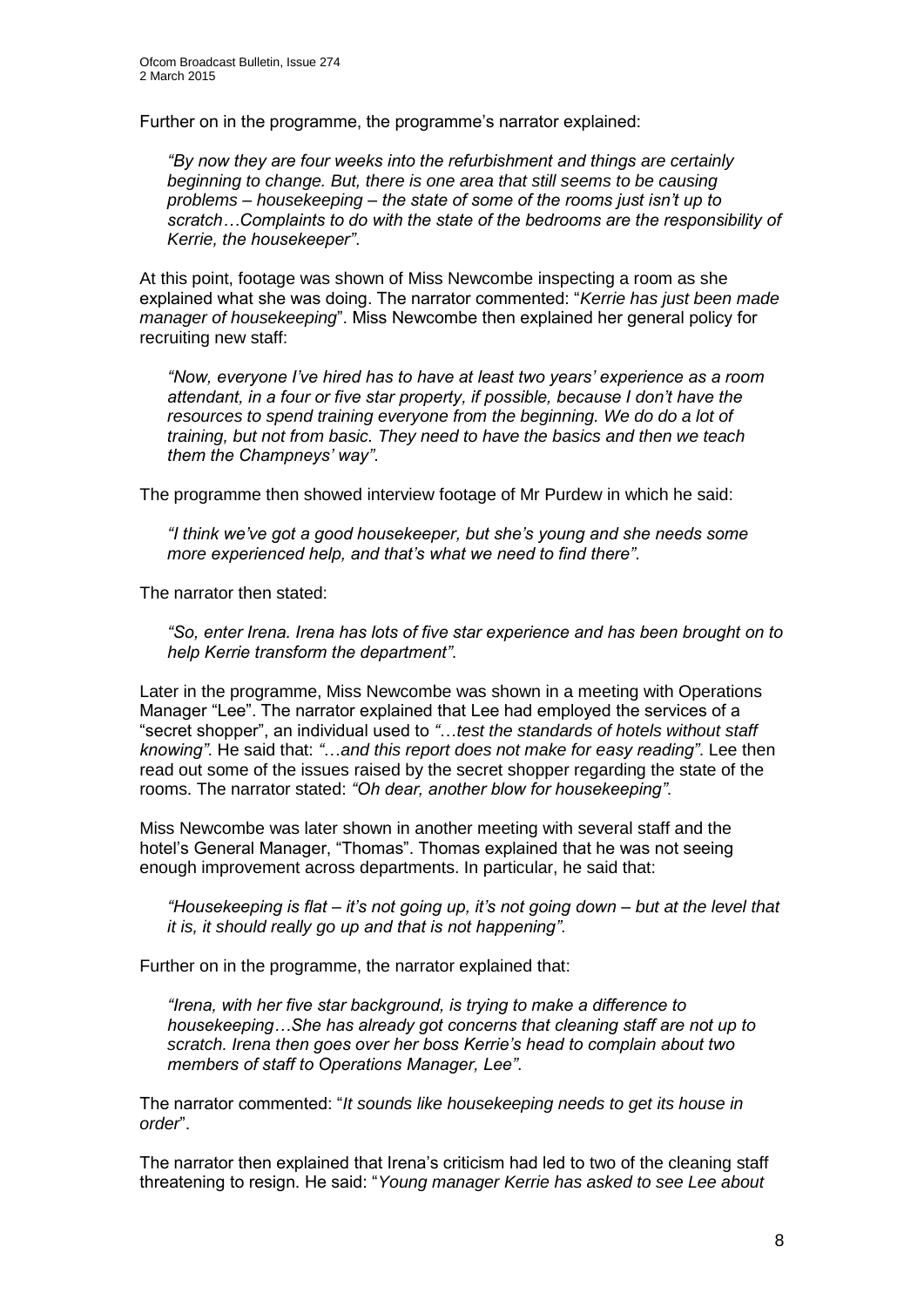*the matter*". Miss Newcombe was then shown in a meeting with Lee discussing her concerns about Irena and staffing issues. She said: "*She* [Irena] *needs to respect what I say. I can't afford to lose any more staff for the sake of one person*". Lee then suggested that the matter needed to be discussed with Irena. The narrator stated: "*It can't happen soon enough. The fall out is now between the two managers, Kerrie and Irena, and all the staff are talking about it*".

Later in the programme, the programme makers asked Irena:

"*Irena, I know also that not everything's been right between you and Kerrie has it?...I know that you haven't been getting on*".

Irena responded:

"*It's just that everybody's stressed*".

Further in the programme, the narrator explained:

"*It's the day of Kerrie and Irena's meeting, but they have chosen to have it behind closed doors…Kerrie and Irena are trying to reduce tension in their department and smooth out their differences*".

After the meeting, Miss Newcombe was shown sitting at a desk in an office. She said:

"*I apologise if my make-up's run because I've been crying. We both aired our thoughts and views. Not all of them were so pleasant, but we've cleared the air. Finally, they're resolved now and moving forward we've already arranged to go out for dinner next week*".

Later in the programme, the narrator explained that it had been four months since the refurbishment and improvement process had begun and that Irena had decided to leave Champneys. Irena stated her reason for leaving was: "*Because I am not happy*". In response to the question put to her by the programme makers about whether she respected her manager. She responded: "*I respect the person, but I cannot look up to my manager because we cannot get to the same – we don't have the same opinions*".

The narrator summed up the situation: "*Benita* [a hotel receptionist] *and Irena were brought in to change Champneys, but perhaps the real lesson is that Champneys is not ready to change very much*".

The programme concluded without any further references to Miss Newcombe.

### **Summary of the complaint and the broadcaster's response**

### *The complaint*

Unjust or unfair treatment

a) In summary, Miss Newcombe complained that the programme makers had not been fair in their dealings with her as a contributor to the programme. She said that she was treated unjustly or unfairly in the programme as broadcast because she did not give consent for the footage of her to be broadcast. On 1 April 2014, before the programme's broadcast, Miss Newcombe said she informed the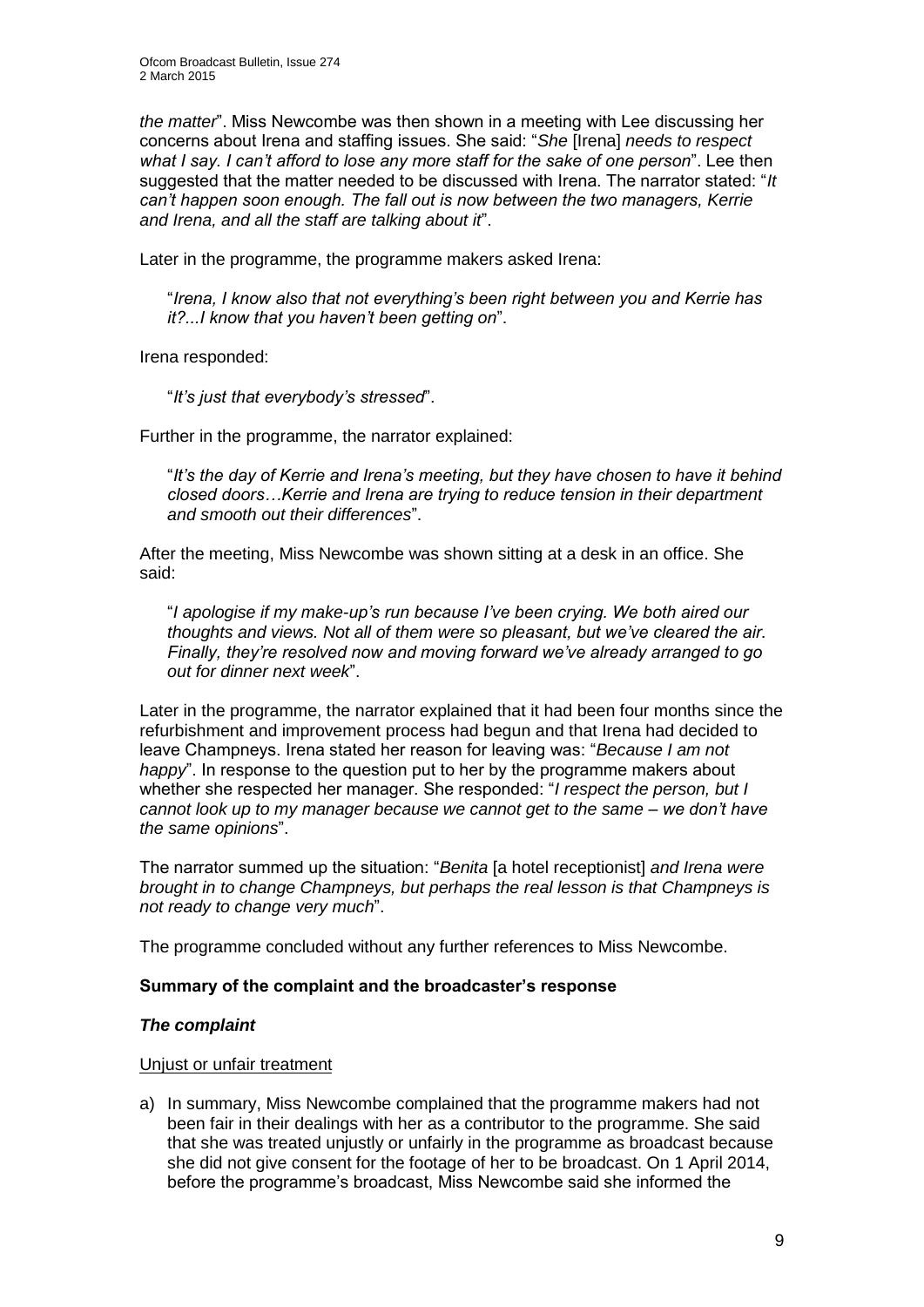production company that she did not want to be included in the programme. She said that she was asked at that stage to sign a contributor release form (which she had been provided with before filming began), but had refused.

### Unwarranted infringement of privacy

b) In summary, Miss Newcombe complained that her privacy was unwarrantably infringed in the programme as broadcast in that she did not give consent for the footage of her at work to be broadcast. On 1 April 2014, before the programme's broadcast, Miss Newcombe said she informed the production company that she did not want to be included in the programme. She said that she was asked at that stage to sign a contributor release form (which she had been provided with before filming began), but had refused.

By way of background to her complaint, Miss Newcombe said that due to "feeling uncomfortable with the filming", she began looking for another job and resigned from Champneys.

### *The broadcaster's response*

### *Background and Miss Newcombe's informed consent*

Before addressing the specific heads of Miss Newcombe's complaint, ITV explained the background to the making of the programme and the issue of informed consent which was common to both heads of complaint.

The broadcaster said that the programme had been filmed between October 2013 and February 2014 and that Miss Newcombe had been the Head of Housekeeping at Champneys throughout this time. It said that it understood that Miss Newcombe had resigned from Champneys towards the end of March 2014, after filming had been completed and prior to the programme being broadcast.

The broadcaster said that the programme makers had worked with Champneys' senior management to ensure that all employees were fully informed about the filming and given the opportunity to raise any concerns about being included in the programme. It said that all employees, including Miss Newcombe, attended briefings in October 2013 with Champneys' Director of Marketing, to explain the nature and purpose of the programme. All employees were advised that if they did not want to be filmed for inclusion in the programme, that they should make this known. ITV said that at this time, several staff members had said that they did not want to be included in the programme and that their decision was respected. It said that Miss Newcombe had every opportunity to decline to be filmed or to ask not to be included but did not do so.

ITV said that all employees, including Miss Newcombe, were spoken to again when filming commenced and it was explained to them what the programme's aims were. They were told that the programme would show Champneys as it went through a period of change and its attempts to improve its customer service in areas such as the restaurant, housekeeping and reception. ITV said that, therefore, Miss Newcombe, as Head of Housekeeping, would have been in no doubt from these discussions that her department was one of the areas of particular interest.

ITV also explained that all employees, other than those who had indicated that they did not want to be filmed for inclusion in the programme, were given contributor release forms to sign before filming began. It said that the employees were not told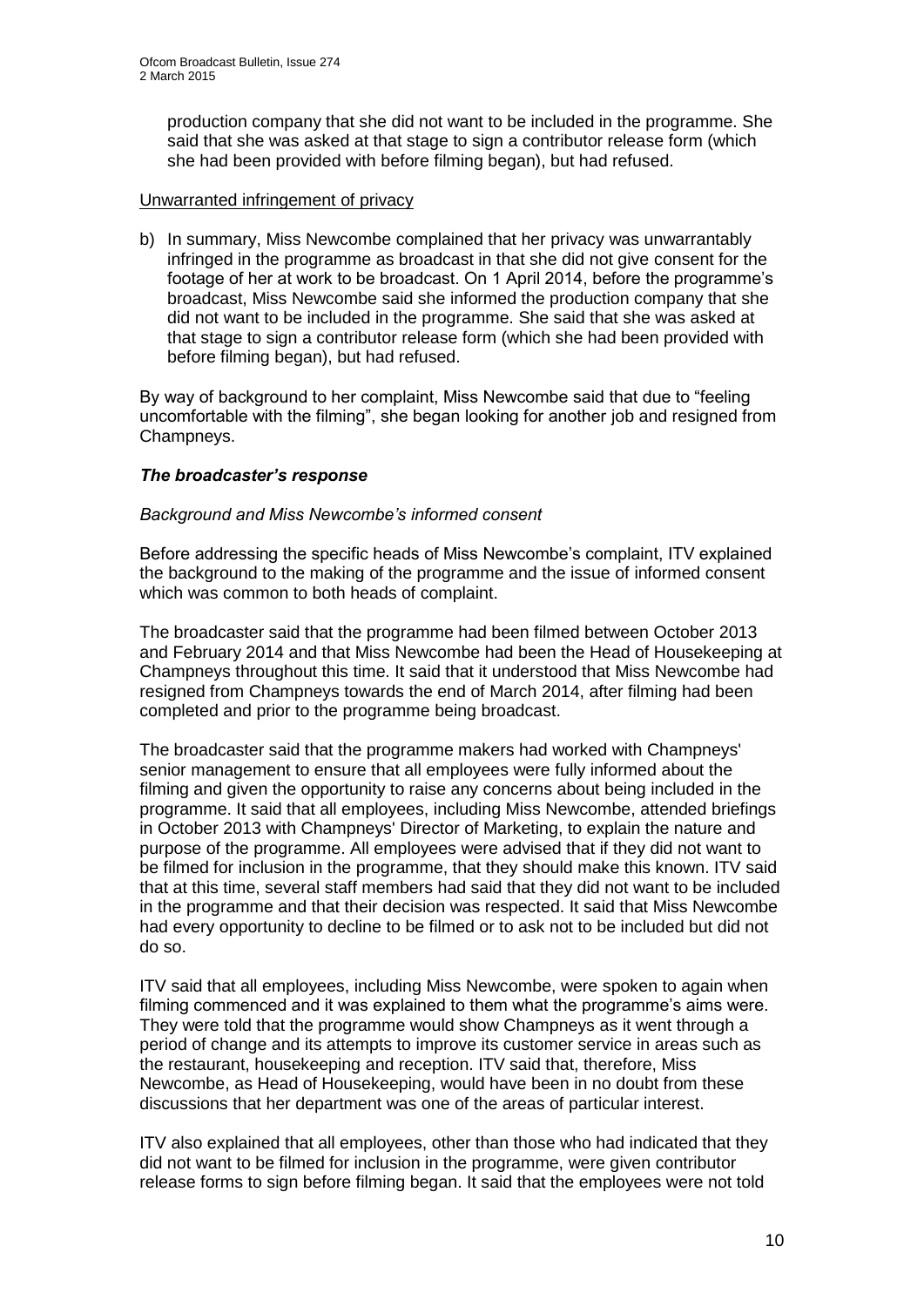that signing the form was a requirement for inclusion in the programme, but were told that obtaining signed contributor release forms was a routine part of the television production process. While most employees returned their signed forms promptly, Miss Newcombe did not return her form. However, ITV said that Miss Newcombe:

"…gave no indication to either Champneys' management or to the production team during the filming period that her failure to return the form signified any lack of consent to be filmed or to be included in the programme, or indeed that she had any concerns about the filming or her inclusion in the programme".

In relation to Miss Newcombe's contribution to the programme, ITV said she had been filmed on 22 days and that on several of these occasions she had agreed to wearing a radio microphone. It said that she took part in at least eight filmed interviews where she spoke directly to camera. ITV therefore considered that:

"Her participation in the programme was therefore far more than simply passive acceptance of being included in filming going on at her workplace, but active cooperation with the filming process".

ITV gave examples of the various duties Miss Newcombe was filmed completing, such as taking part in various meetings, inspecting rooms and working at her desk in her office. It said that she appeared to be completely comfortable with the filming process and did not express any concerns about the filming, or her inclusion in the programme to either the production team or to Champneys' senior management.

ITV said that filming had been completed on 7 February 2014 and that Miss Newcombe had been interviewed on that day. It said that she had not mentioned any plans to leave Champneys and had appeared to the programme makers to be "…entirely happy with her involvement in the filming process".

The broadcaster said that it understood that Miss Newcombe resigned from Champneys towards the end of March 2014 and that she had told the programme's director that she was leaving Champneys because she had found a better paying job closer to where she lived. It said that she did not give any indication to either Champneys or the director that her reason for leaving was because she had felt "uncomfortable with filming", as suggested in her complaint to Ofcom.

ITV said that the programme makers had noted that Miss Newcombe had not returned her signed contributor release form by the end of filming, and that Champneys' General Manager emailed her on 28 March 2014 asking her to return it. He received no response and so followed up his email with a reminder on 31 March 2014. Miss Newcombe responded on 1 April 2014 stating that she had not signed the form because she was "slightly worried about doing so now I am leaving the company". The General Manager spoke with Miss Newcombe and advised her to discuss the programme with the director.

ITV said that on 10 April 2014, the programme's director had returned to Champneys to take some publicity photographs for the programme and that Miss Newcombe consented to be photographed for this purpose. The broadcaster stated that this was further evidence that "...even at this point she fully understood and actively consented to being included in the programme". ITV explained that Miss Newcombe had spoken with the programme director and had asked to see the completed programme prior to broadcast, saying that she wanted to make sure that she was happy with it before she would sign the contributor release form. It said that Miss Newcombe had told the director that she was "99% certain" she would be happy with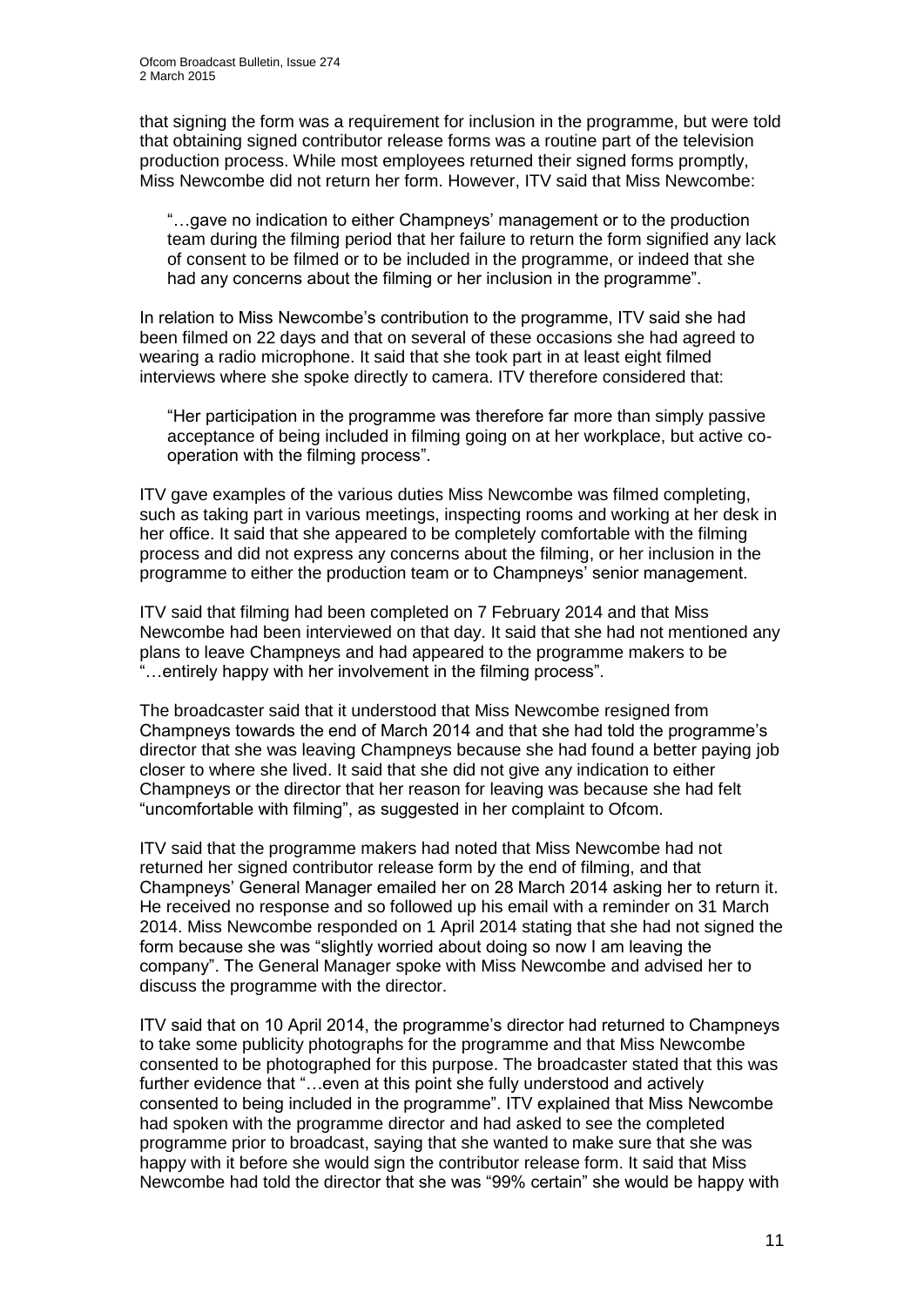the programme, but wanted to view it before signing the form. The director explained to her that it was not ITV's policy to provide all contributors with the opportunity to view such programmes before broadcast. However, he also explained to Miss Newcombe the nature of certain scenes which had been included and the fact that at times her department had been shown under scrutiny and the subject of some criticism from management. The programme's director had assumed that Miss Newcombe had been satisfied with his description of her contribution and had been reassured by their discussion as he heard nothing further from her.

ITV said that it disputed Miss Newcombe's account of her conversation with the programme's director on 1 April 2014 (as stated in email correspondence between Miss Newcombe and the programme makers). It said that the director believed that the conversation in question took place on 10 April 2014 (as above) and that he denied that Miss Newcombe had told him at this time that she did not want to be included in the programme. It considered that:

"It is entirely inconsistent with the complainant's position that she would have agreed to be photographed for publicity for the programme, if she had already decided on 1 April 2014 that she did not want to be in the programme itself, and had communicated that wish to the programme team".

ITV said that the programme makers first became aware of Miss Newcombe's request not to be included in the programme on 25 June 2014, 15 days before the programme was due to be broadcast, when she wrote to the programme's director asking to be "taken out" of the programme "as requested". ITV said that this was the first time that Miss Newcombe had made this request. Miss Newcombe's request was declined. ITV said that even the terms in which Miss Newcombe had made her request (i.e. to be "taken out") suggested that prior to this she had understood that she would feature in the programme.

ITV considered that having consented to take part Miss Newcombe then sought to rescind her consent on 25 June 2014. It said that:

"…by that time the producers had relied on her informed consent and had filmed extensively with her, and had constructed and edited part of the narrative of the programme to feature her extensively".

It said that it would have been very difficult to produce the programme if it had felt it necessary to discard all the footage that featured Miss Newcombe and to re-edit the programme at a very late stage in the process. The broadcaster said that it was entirely satisfied that it was not obliged to do this and had explained this to Miss Newcombe in writing before the broadcast of the programme.

### Unjust or unfair treatment

a) ITV stated that it considered that it had properly complied with Rule 7.1 of the Ofcom Broadcasting Code ("the Code") and in particular with Practices 7.2 and 7.3 (as set out in detail in Ofcom's "Decision" section below).

It said that the programme makers treated Miss Newcombe fairly in their dealings with her. As set out above, Miss Newcombe was told the nature and purpose of the programme at an appropriate stage, what the programme was about, and given a clear explanation of why she was being asked to contribute. She was also told that her house keeping department was one of the areas that the programme would focus on.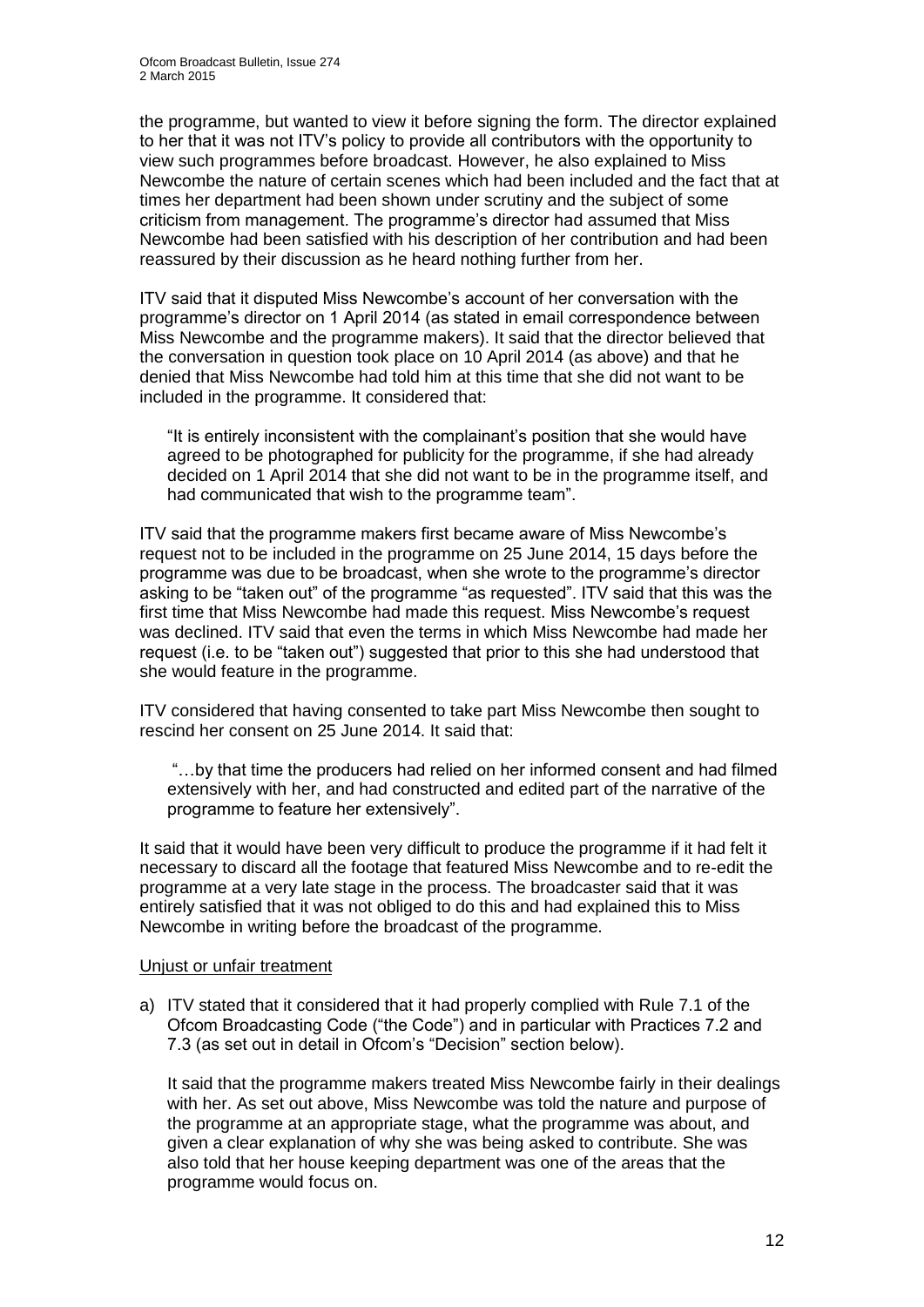ITV explained that Miss Newcombe was told about the kind of contribution she was expected to make and that it was made clear to her that she would be filmed as she went about her daily activities at work. It said that she was aware that any footage of her would be recorded and then edited for possible inclusion in the programme. ITV also said that there were no significant changes to the programme as it developed which may have reasonably affected her original informed consent to participate.

ITV pointed out that the programme included a good deal of footage of Miss Newcombe and explained the various types of scenes in which she featured. In particular, it said that the programme followed the relationship between Miss Newcombe and Irena who had been employed to help Miss Newcombe and her department. ITV said that conflict developed between the two women and that this relationship was depicted in the programme. The broadcaster considered that the complaint entertained by Ofcom did not include any specifics as to the potential unfairness in the programme, and that it was its view that none of the material in the programme featuring or referring to Miss Newcombe was unfair to her, or misrepresented events as they occurred.

ITV said that while Miss Newcombe did not sign a contributor release form, although she had been asked to do so, she was not the only contributor who did not return their form. It said that the absence of the form was not considered significant because a "signed consent form is desirable as evidence of informed consent, but it does not constitute that consent". It also said:

"The release form is a standard industry practice, to provide the producer with evidence of consent having been obtained. But it is not and has never been a pre-requisite of a participant's inclusion, where consent has clearly been obtained and is evidenced by conduct recorded on film".

ITV said that Miss Newcombe's informed consent to be filmed for inclusion in the programme was displayed throughout the filming and was evidenced in the footage of her that appeared in the programme, where it pointed out she was shown actively participating in the filming. ITV said that at one point she told the programme's director that she was really enjoying the filming process.

ITV said that the programme makers insisted that Miss Newcombe did not inform them on 1 April 2014 that she did not want to be included in the programme (as stated in her email of 29 June 2014), and it pointed out that the email correspondence did not support her assertion in this regard. It said that Miss Newcombe had informed the programme makers that she did not want to be included in the programme for the first time on 25 June 2014. ITV said that the refusal by ITV to remove all footage of Miss Newcombe from the programme did not constitute unfairness to her in the programme.

### Unwarranted infringement of privacy

b) ITV stated that it considered that it had properly complied with Rule 8.1 of the Code and in particular with Practice 8.6 (as set out in detail in Ofcom's "Decision" section below).

Again, ITV said that Miss Newcombe freely gave her informed consent throughout the four month filming period to be filmed for the purpose of inclusion in the programme. Therefore, it said that Miss Newcombe had no reasonable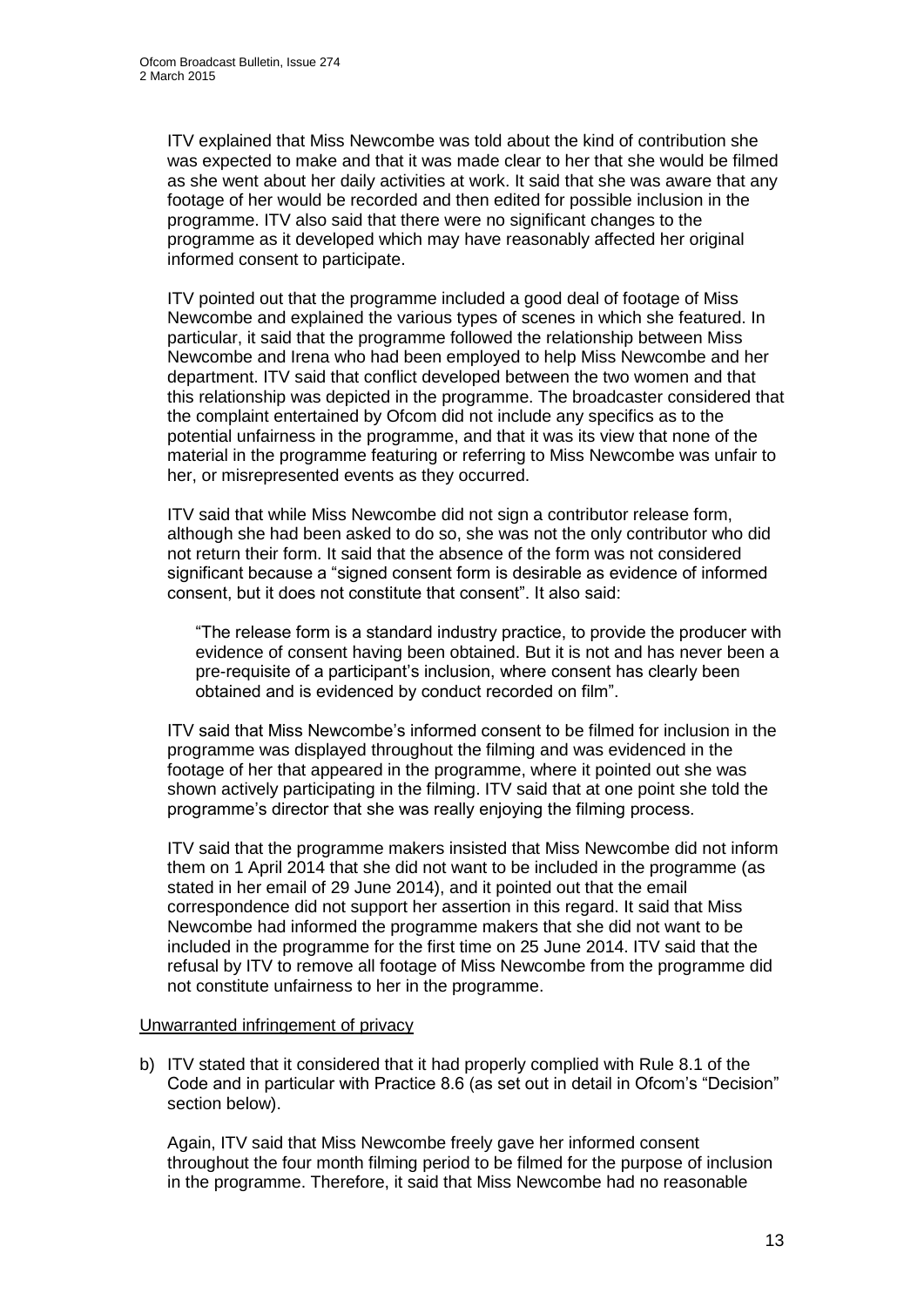expectation of privacy in relation to the footage of her included in the programme. The broadcaster also pointed out that the filming had taken place in Miss Newcombe's place of work and did not involve any particularly sensitive or private circumstances or events. It therefore said that none of the broadcast footage of Miss Newcombe infringed her privacy. ITV further said that there was also no requirement on the programme makers in these circumstances to obtain separate consent for the filming and subsequent broadcast of the material.

ITV said that even if Ofcom was to find that there was some infringement of Miss Newcombe's privacy in the broadcast of the footage, based on the fact that Miss Newcombe had requested that she not be included in the programme, it considered that any such infringement was warranted because of the consent previously given by Miss Newcombe to being filmed for the purpose of inclusion in the programme over a lengthy period.

### **Representations on Ofcom's Preliminary View**

Ofcom prepared a Preliminary View in this case that Miss Newcombe's complaint of unjust or unfair treatment and of unwarranted infringement of privacy in the programme as broadcast should not be upheld. Both parties were given the opportunity to comment on the Preliminary View. Miss Newcombe did not submit any representations.

In summary, ITV stated that while it agreed with Ofcom's Preliminary View, it suggested revising Ofcom's wording relating to the use of contributor release forms, which it considered would make what Ofcom considered best practice clearer to programme makers.

Ofcom considered ITV's suggestions and they are reflected in the decision where appropriate.

### **Decision**

Ofcom's statutory duties include the application, in the case of all television and radio services, of standards which provide adequate protection to members of the public and all other persons from unjust or unfair treatment and unwarranted infringement of privacy in, or in connection with the obtaining of material included in, programmes in such services.

In carrying out its duties, Ofcom has regard to the need to secure that the application of these standards is in the manner that best guarantees an appropriate level of freedom of expression. Ofcom is also obliged to have regard, in all cases, to the principles under which regulatory activities should be transparent, accountable, proportionate and consistent and targeted only at cases in which action is needed.

In reaching its decision, Ofcom carefully considered all the relevant material provided by both parties. This included a recording of the programme as broadcast and transcript, both parties' written submissions, email correspondence between Miss Newcombe and the programme makers, and a copy of the contributor release form Miss Newcombe was asked to sign.

### Unjust or unfair treatment

a) Ofcom considered Miss Newcombe's complaint that the programme makers had not been fair in their dealings with her as a contributor to the programme and that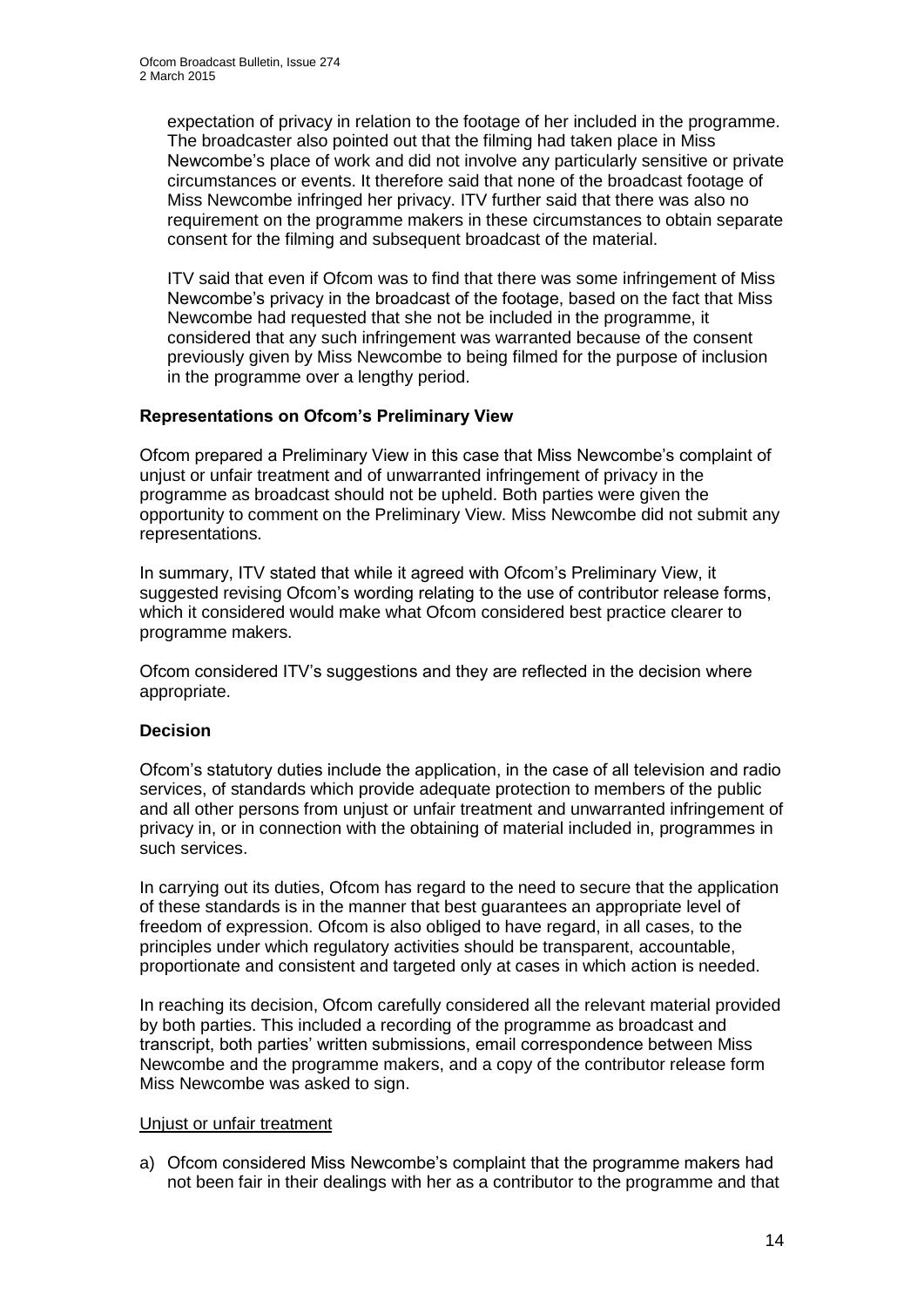she was treated unjustly or unfairly in the programme as broadcast because she did not give consent for the footage of her to be broadcast.

When considering and deciding complaints of unjust and unfair treatment, Ofcom has regard to whether the broadcaster's actions ensured that the programme as broadcast avoided unjust or unfair treatment of individuals and organisations, as set out in Rule 7.1 of the Code. It is important to note that where there appears to have been unfairness in the making of the programme, this will only result in a finding of unfairness, if Ofcom concludes that it has resulted in unjust or unfair treatment to the complainant in the programme as broadcast.

In this case, Ofcom considered whether the programme makers were fair in their dealings with Miss Newcombe as a potential contributor to the programme, as outlined in Practice 7.2 of the Code which states that: "Broadcasters and programme makers should normally be fair in their dealings with potential contributors to programmes, unless, exceptionally, it is justified to do otherwise". In particular, we considered whether Miss Newcombe gave her informed consent to participate in the programme, as outlined in Practice 7.3. Practice 7.3 sets out that in order for those invited to contribute to a programme to be able to make an informed decision about whether to take part, they should be given sufficient information about: the programme's nature and purpose; their likely contribution; the areas of questioning and wherever possible, the nature of other likely contributions; and, any changes to the programme that might affect their decision to contribute. Taking these measures is likely to result in the consent that is given as being informed consent.

We noted from the parties' submissions that the parties agreed that Miss Newcombe did not sign the consent form that the broadcaster provided her with. Ofcom recognised that central to Miss Newcombe's complaint was her belief that not signing this form meant that the programme makers did not have her consent to be included in the programme.

While we acknowledge that contributor release/consent forms can be a useful means of obtaining evidence of a contributor's willingness to be filmed and for footage of them to be included in a programme, they are not the only means of obtaining informed consent. Practice 7.3 sets out what measures programme makers should take in order to satisfy themselves that informed consent has been obtained (as outlined above). It is a matter for the programme makers to decide how best to ensure that they have obtained any necessary consent from contributors.

If a broadcaster does choose to use contributor release/consent forms they should be aware that if they are not used carefully and their purpose fully explained to potential contributors, there is a potential for confusion and the creation of an expectation on the part of contributors that by not signing the form they are withholding their consent to be filmed and/or included in any subsequent broadcast programme. Therefore, where potential contributors are offered consent forms to sign, Ofcom considers it best practice that programme makers should make reasonable efforts to ensure that they collect signed forms from contributors promptly at the time of, or soon after, filming takes place or is completed. If they do not receive a signed form back from a potential contributor promptly, they should seek to contact the individual to discover the reason behind the failure or reluctance to return the form. If a third party is involved in the collection of forms and cannot collect all signed forms promptly, the programme makers should investigate the reason for the delay.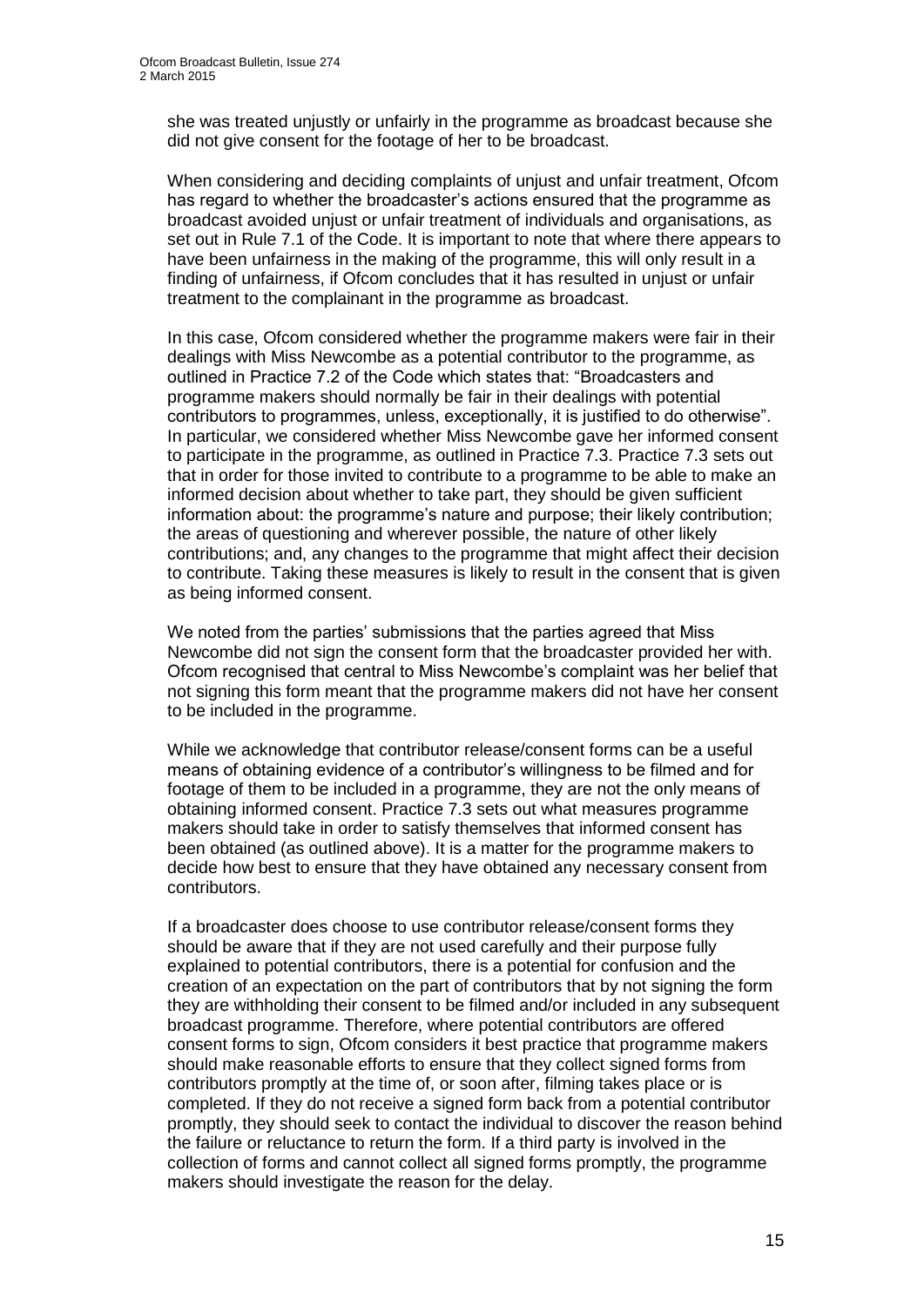Therefore, in this case, having provided Miss Newcombe with a contributor release form, Ofcom considered that the responsibility was on the programme makers to collect the signed contributor release form back from Miss Newcombe, or make reasonable efforts to contact her once it was realised that her signed consent form had not been received, in order to investigate the reason for the delay in its return. Ofcom considered that this was especially important in the circumstances of this case, since Miss Newcombe was being asked to be filmed in her workplace and we acknowledge that it may be difficult for potential contributors to object to being filmed if the request has come from both the film makers and the potential contributor's employer.

We noted that Miss Newcombe stated in an email dated 29 June 2014 to the programme makers: "That I continued to allow filming refusing to sign a consent form would indicate that I felt pressured whilst working for Champneys to be filmed". Ofcom acknowledged that Miss Newcombe may have felt pressured to some extent by her employer into agreeing to participate in filming. However, from the information available to Ofcom, it also appeared that Miss Newcombe at no point raised her concerns about the filming with the programme makers, or indicated her belief that the lack of her signed consent form invalidated her consent to appear in the programme, until after the filming had been completed and she had resigned from her position at Champneys. The programme makers therefore could not have known that (as Miss Newcombe has since asserted) she was feeling "uncomfortable with the filming". This further demonstrated the importance of ensuring that, where reasonably practical, if consent forms are provided, that they are collected promptly at the time of, or soon after, filming takes place.

Broadcasters must gain informed consent from all potential contributors, unless there is justification to do otherwise (for example, a public interest). In this case, it appeared to Ofcom that the programme makers attempted to ensure that good practice was followed in using contributor release/consent forms, but failed to follow through on their own procedures. However, Ofcom considers that informed consent does not rest necessarily on the signing of a consent or release form alone.

Ofcom therefore considered the information that was available to Miss Newcombe with regards to the nature, likely content of the programme and her likely contribution in advance of agreeing to participate, and also whether there were any significant changes to the programme as it developed which may have altered Miss Newcombe's willingness to be involved. In doing so, Ofcom took account of ITV's response to the complaint (set out in detail above) which argued that the complainant had been fully informed from the beginning about the filming. In particular, Ofcom noted the following points made by ITV:

- Miss Newcombe attended a briefing with Champneys' Director of Marketing in October 2013 to explain the nature and purpose of the programme.
- Miss Newcombe was spoken to again when filming commenced and was told that the programme would show Champneys as it went through a period of change and its attempts to improve its customer service in areas such as the restaurant, housekeeping and reception. Miss Newcombe, as Head of Housekeeping, therefore would have been in no doubt from these discussions that her department was one of the areas of particular interest.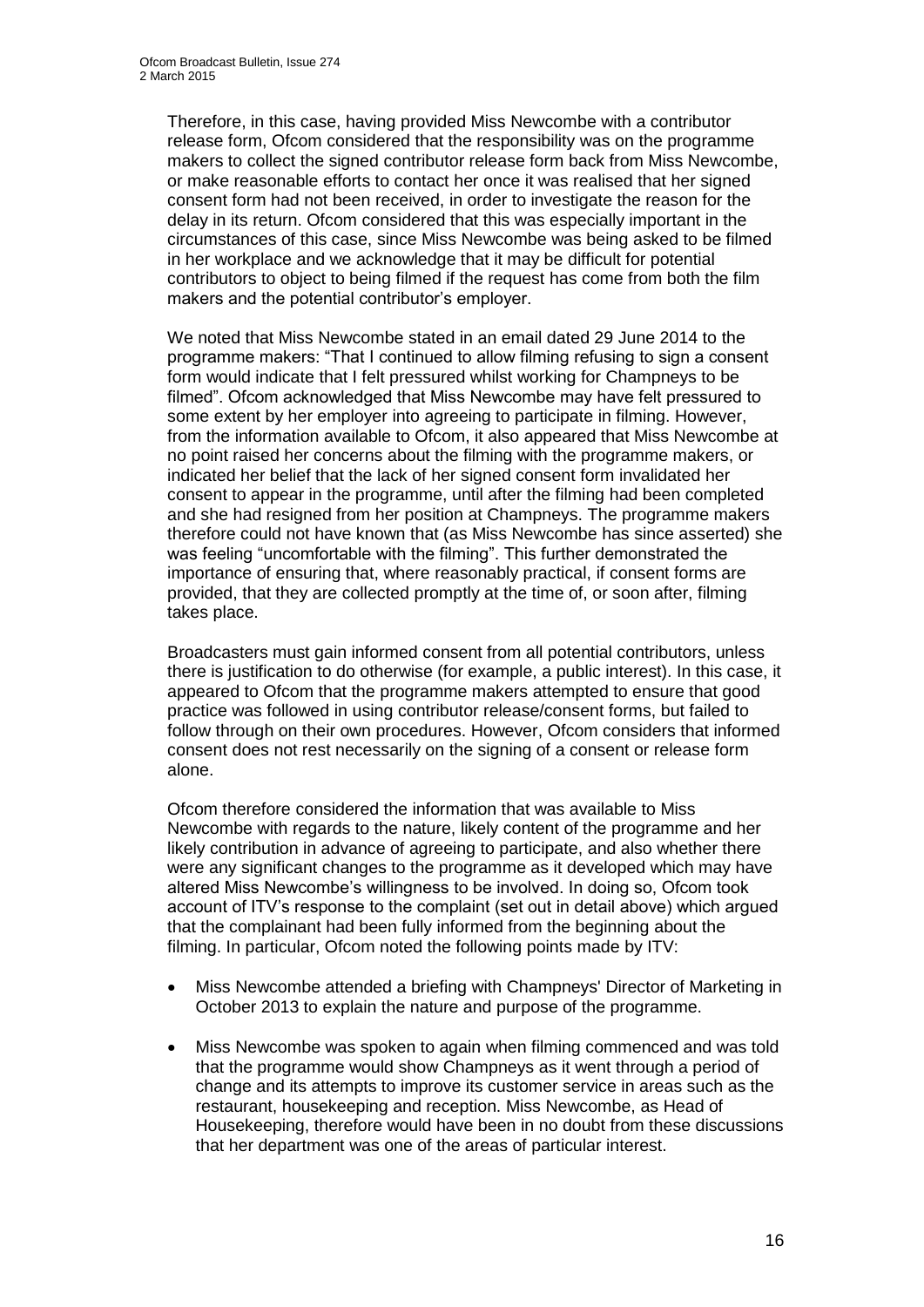- Miss Newcombe was given a clear explanation of why she was being asked to contribute and was told about the kind of contribution she was expected to make.
- There were no significant changes to the programme as it developed which may have reasonably affected Miss Newcombe's original informed consent to participate.

Ofcom noted that Miss Newcombe did not set out in her complaint to Ofcom any specific information with regards to what information she was provided with by the programme makers about the nature of the programme and her likely contribution. However, Ofcom noted that in an email sent from the complainant to ITV dated 4 July 2014, she stated:

"The production team did not clearly explain the focus of the programme at any stage, I was originally told that the first few months of filming would be reviewed before any decision was made. I was led to believe that Platform Productions had to show ITV some footage to ensure they would commission the programme before any final decisions would be made regarding the focus and length of the television series".

In response, ITV wrote back to Miss Newcombe on 8 July 2014 stating:

"Platform say the focus of the programme was clearly explained to you, and that your department would be one of the subjects, and you were happy with that. I also understand that no doubts were expressed by Platform about the programme being commissioned, and that you were aware that a 'taster' tape had already been filmed".

Ofcom noted the disparity between the recollections of Miss Newcombe and the programme makers in this regard. However, Miss Newcombe did not provide Ofcom with any specific information regarding her recollections which led Ofcom to doubt the information provided by ITV regarding the information given to potential contributors to the programme. Therefore, based on the information provided by ITV in response to the complaint above, and in the absence of any specific evidence to the contrary, Ofcom considered that Miss Newcombe had been provided with detailed information about the nature and purpose of the programme and her likely contribution to it. Also, from the information available, it appeared to us that there was no suggestion that there were significant changes to the programme as it developed which may have invalidated Miss Newcombe's informed consent to participate.

It is also important to note that, in Ofcom's view, consent and whether it remains valid is an issue that continues to be relevant from the commencement of a contributor's participation through to when their involvement is concluded. Therefore, in assessing whether a contributor has given informed consent for their participation, Ofcom will not only look at the information that was provided to the contributor prior to the recording of the contribution, but, where possible, Ofcom will also consider the contribution itself.

In doing so, Ofcom took account of ITV's response to the complaint (set out in detail above) which argued that the complainant's "…participation in the programme was far more than simply passive acceptance of being included in filming going on at her workplace, but active co-operation with the filming process". In particular, Ofcom noted the following points made by ITV: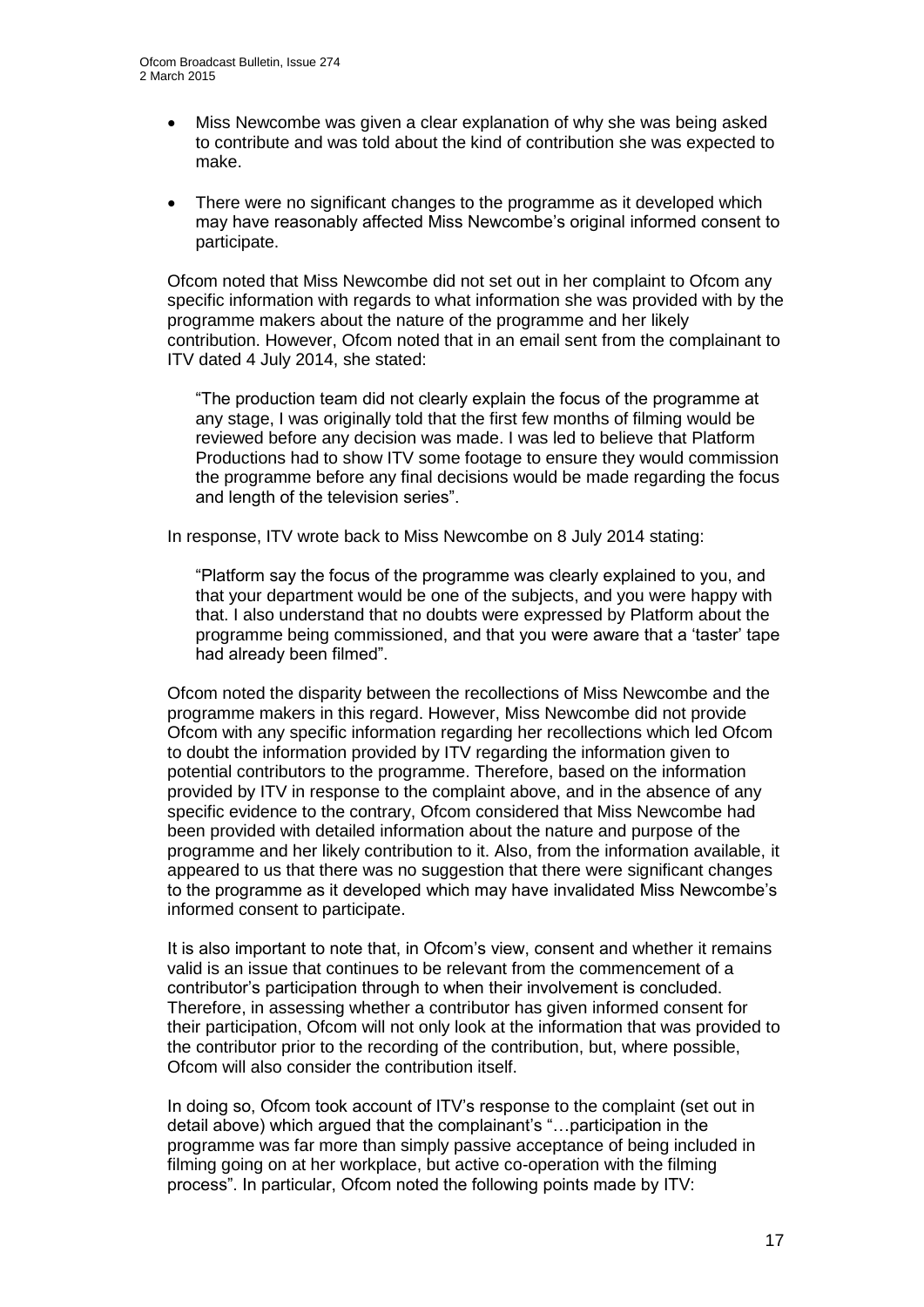- Before filming started all potential contributors were advised that if they did not want to be filmed for inclusion in the programme, that they should make this known. Miss Newcombe did not raise any concerns about the filming or her potential inclusion in the programme.
- Miss Newcombe was filmed on 22 days and on several of these occasions she had agreed to wearing a radio microphone. She took part in at least eight filmed interviews where she spoke direct to camera.
- Miss Newcombe appeared to be completely comfortable with the filming process and did not express any concerns about the filming, or her inclusion in the programme to either the production team or to Champneys' senior management.
- Miss Newcombe was interviewed on the final day of filming (7 February 2014). She did not mention any plans to leave Champneys and appeared to the production team to be "…entirely happy with her involvement in the filming process".
- After filming had been completed, Miss Newcombe consented to be photographed for publicity photographs for the programme on 10 April 2014, which ITV said was further evidence that "...even at this point she fully understood and actively consented to being included in the programme".

Ofcom watched the programme carefully in order to take into account Miss Newcombe's contribution to the programme (see "Introduction and programme summary" section above). In particular, we noted that Miss Newcombe was featured in her role as Housekeeping Manager throughout the programme. She was shown fully engaging with the programme makers as she went about her day to day duties and talking directly to camera about for example, her recruitment policy and how she went about inspecting rooms. Miss Newcombe was also shown attending various work meetings, including a meeting with Lee, the Operations Manager, in which she freely discussed her concerns about her Irena and staffing issues.

We also noted that Miss Newcombe was filmed being interviewed on a one to one basis with the programme makers. For example, after her meeting with Irena to try to resolve their differences, Miss Newcombe was interviewed by the programme makers and part of that interview was included in the programme. While Miss Newcombe was shown visibly upset, she did not appear to Ofcom to be uncomfortable or concerned about talking to the programme makers while being filmed about what had happened in the meeting and how she felt it had gone.

In these circumstances, and after carefully considering Miss Newcombe's contribution to the programme, we considered that Miss Newcombe had been aware that she was being filmed and that she appeared at ease with this. She was shown engaging fully with the programme makers as she went about her day to day duties and freely providing her views and opinions to them. Given this, on balance, Ofcom considered that it was reasonable for the programme makers to consider that they had Miss Newcombe's informed consent throughout the filming process to film her and include footage of her in the programme.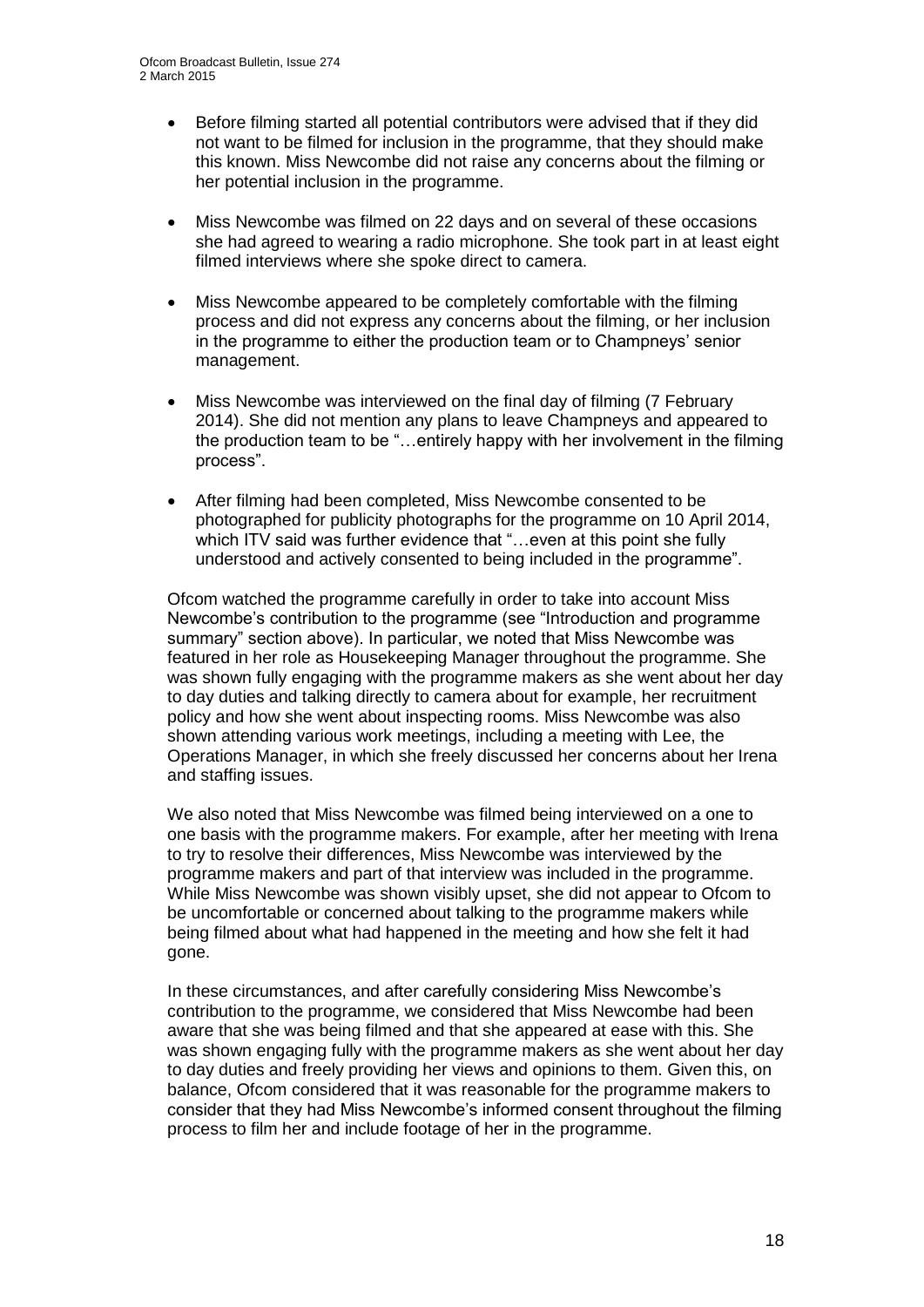Given all of the above, Ofcom considered that Miss Newcombe had given her informed consent up until the 25 June 2014 (at the very latest) for the purposes of Rule 7.1 and Practices 7.2 and 7.3. The fact that she did not sign and return the consent form to programme makers did not invalidate that consent.

Having established that the programme makers had Miss Newcombe's informed consent up until this date, Ofcom then considered whether they had been unfair to her by including footage of her in the programme after she had withdrawn that consent.

Ofcom noted that Miss Newcombe had informed the broadcaster and the programme makers some time before the broadcast of the programme that she withdrew any consent that she had given previously. It was unclear to Ofcom exactly when this occurred; Miss Newcombe informed Ofcom that it was 1 April 2014, although this is disputed by the broadcaster. We also noted that on 10 April 2014, Miss Newcombe took part in a photography session designed to promote the programme, which, in our view, suggested that she was still consenting to the broadcast of the footage at that time. However, what was clear to Ofcom was that by 25 June 2014, Miss Newcombe had indicated to the broadcaster that she had withdrawn her consent. In an email sent to ITV on 25 June 2014, Miss Newcombe stated:

"I was recently involved in some filming taken [sic] place at Champneys Health Resort in Tring by Platform Productions however, I have made it clear that I did not want to be involved in the production when it is aired…under no circumstances am I happy to be involved in the airing of this documentary".

Also, in an email to the programme makers on 29 June 2014, she said:

"I made it clear to the Senior Management of Champneys in an email on 1st April that I would not be signing [the contributor release form] and did not wish to be included in the series".

While we noted that it was disputed exactly when Miss Newcombe withdrew her consent for footage of her to be included in the programme, it was clear from these emails that she informed the programme makers sometime in June 2014 (a couple of weeks before the broadcast of the programme) that she did not want to be included in the programme.

Therefore, given the fact that Miss Newcombe had withdrawn her consent to include footage of her in the programme, Ofcom next considered whether the programme makers were unfair to Miss Newcombe by deciding to include her without her consent. In considering this aspect of the complaint, we took into account the broadcaster's competing right to freedom of expression and that of the other participants in the programme.

Ofcom recognises that programme production would be difficult, and in some cases impossible, if any contributor was entitled to withdraw their consent to be included in the programme at any point between the recording of their contribution and the date of broadcast. Once an individual has given his or her informed consent to be filmed for inclusion in a programme and that footage has been recorded, that individual, normally, does not have any automatic right to compel the broadcaster not to include their contribution, or present it in any particular way. The broadcaster may edit and transmit that contribution when and how it wishes, provided that the broadcast complies with the Code.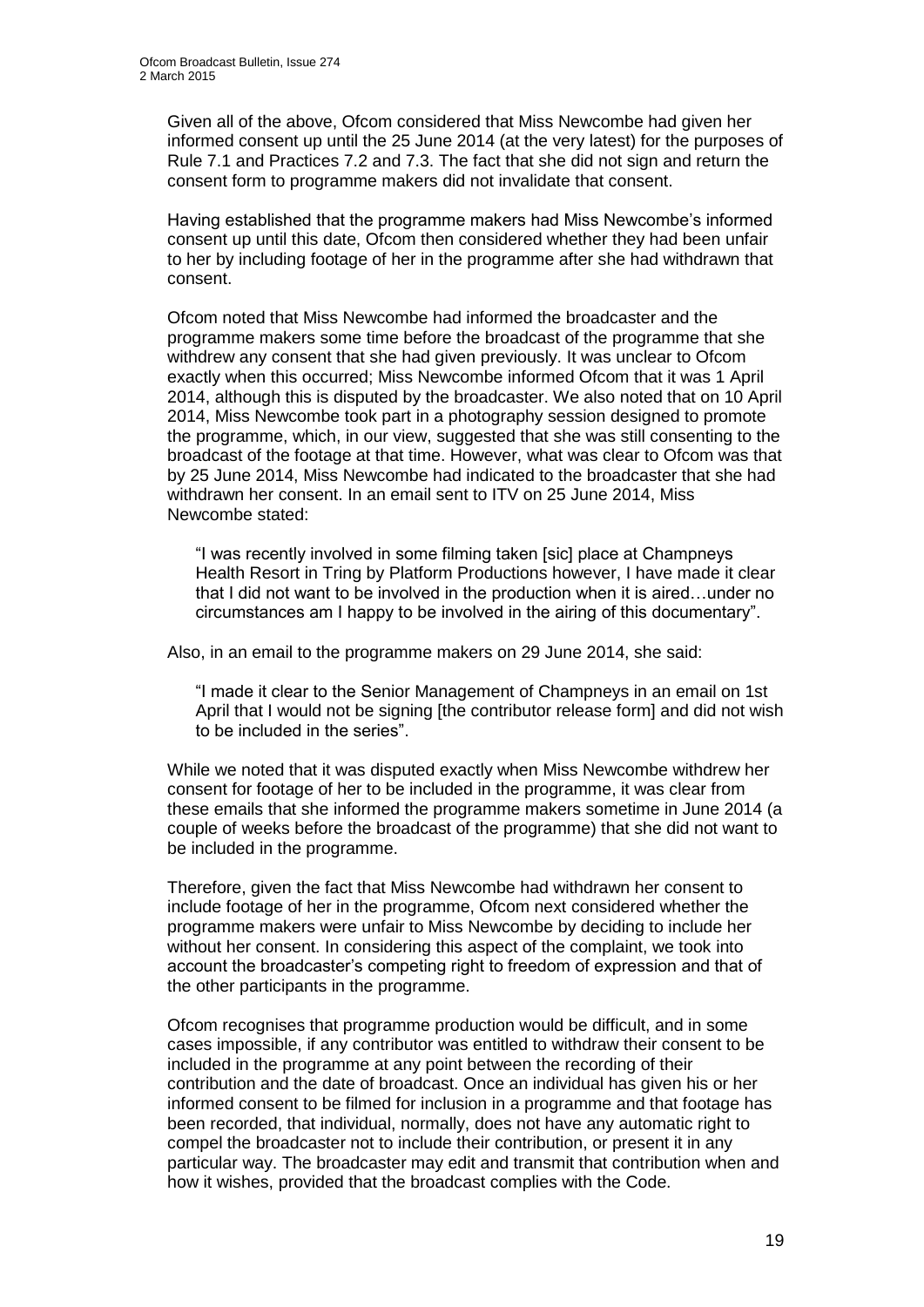Where a contributor has indicated that they no longer wish to be included in a programme, either part way through the filming process or at the end, Ofcom may, where appropriate, take into consideration a significant change that has occurred in the contributor's personal life since filming commenced, which if they had known about prior to giving consent, they would not have given this consent. However, in this particular case, and for the reasons already given above, Ofcom considered that Miss Newcombe had been provided with sufficient information about the nature and purpose of the programme and had engaged fully in the programme making process. We also considered that no significant changes had been made to the programme. We noted the reason given by Miss Newcombe for her change of mind was because she had changed jobs since the filming. However, she did not explain why this particular change in her personal circumstances amounted to a significant change that could reasonably be regarded as invalidating her informed consent that the programme makers believed they had secured.

Ofcom also took account of the fact that it was not until after filming had been completed and after Miss Newcombe had resigned from Champneys that she informed the programme makers that she did not want to be included in the programme (whether on 1 April 2014 or 25 June 2014).

In considering whether Miss Newcombe had been treated unfairly, we also considered her contribution to the programme. In this case, Miss Newcombe was shown in the programme carrying out her day to day tasks as the Housekeeping Manager of the hotel, as described in detail above. In Ofcom's view, there was nothing included of her in this footage that was likely to materially and adversely affect viewers' opinions of Miss Newcombe in a way that was unfair to her. We also noted that Miss Newcombe did not make out a sustainable case to Ofcom that she had been in any way misrepresented in the programme or, for example, edited in such a manner that portrayed her in an unfair way.

Given all of the above, Ofcom considered that Miss Newcombe had given her informed consent for the programme makers to film her for inclusion in the programme and that the fact that the programme makers included footage of her in the programme despite her later withdrawing that consent was not unfair to her for the purposes of Rule 7.1.

Therefore, Ofcom's decision is that Miss Newcombe was not treated unjustly or unfairly in the programme as broadcast by the inclusion of footage of her in the programme after she had withdrawn her consent.

### Unwarranted infringement of privacy

b) Ofcom considered Miss Newcombe's complaint that her privacy was unwarrantably infringed in the programme as broadcast as she did not give consent for the footage of her at work to be broadcast.

In Ofcom's view, the individual's right to privacy has to be balanced against the competing rights of the broadcasters to freedom of expression. Neither right as such has precedence over the other and where there is a conflict between the two, it is necessary to intensely focus on the comparative importance of the specific rights. Any justification for interfering with or restricting each right must be taken into account and any interference or restriction must be proportionate.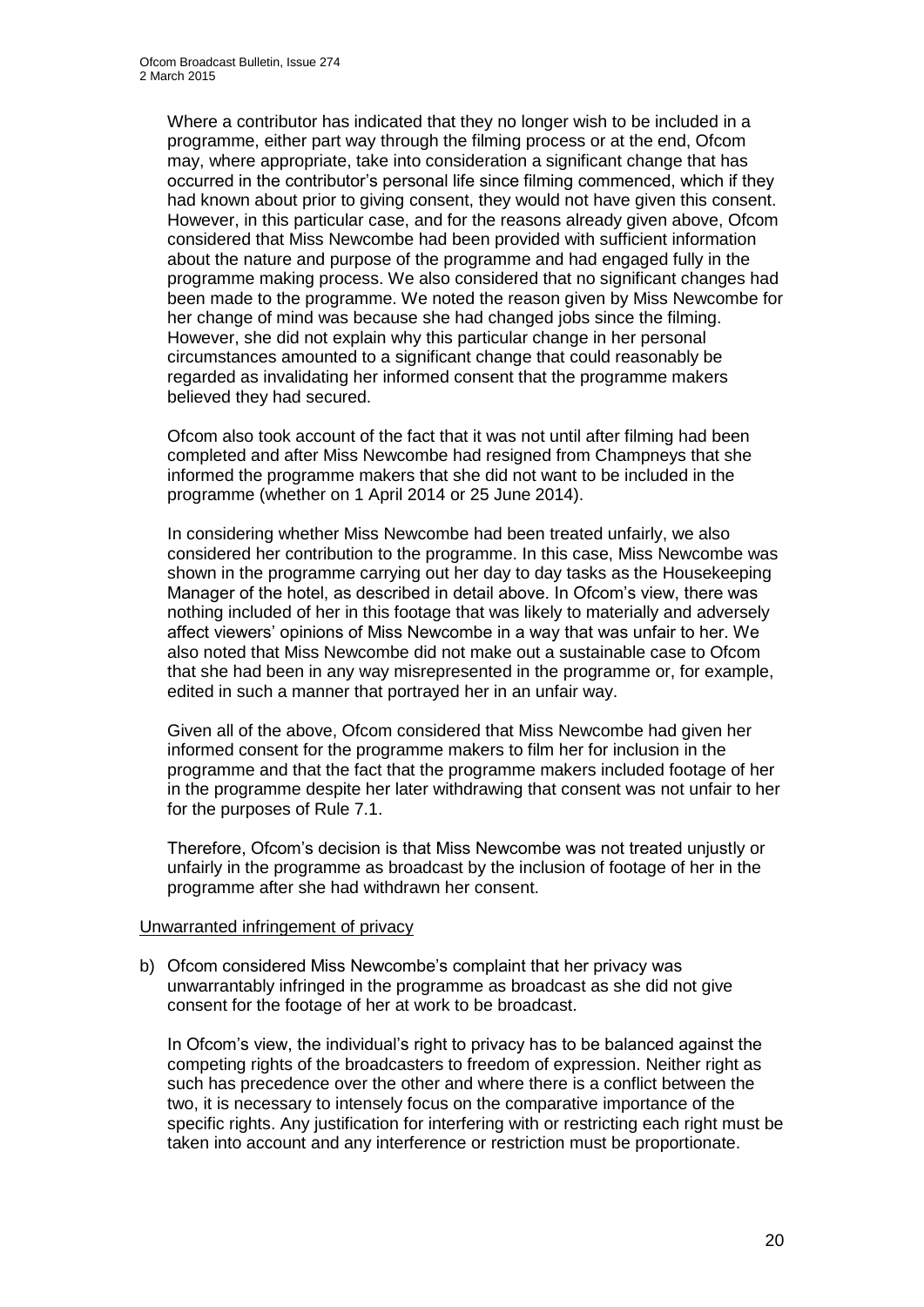This is reflected in how Ofcom applies Rule 8.1 of the Code which states that any infringement of privacy in programmes, or in connection with obtaining material included in programmes, must be warranted.

Ofcom also had regard to Practice 8.6 which states that if the broadcast of a programme would infringe the privacy of a person, consent should be obtained before the relevant material is broadcast unless the infringement of privacy is warranted.

In considering whether or not Miss Newcombe's privacy was unwarrantably infringed in the programme as broadcast, Ofcom first considered the extent to which Miss Newcombe had a legitimate expectation of privacy in the footage broadcast of her.

We noted that Miss Newcombe had been filmed in her workplace while carrying out her duties as the hotel's Housekeeping Manager. We recognise that an individual may have a legitimate expectation of privacy in relation to activities that they are carrying out in the course of their employment. In this case, we acknowledged that while some areas of a hotel are publicly accessible, much of the footage of Miss Newcombe included in the programme showed her in areas of the hotel that were not open to the public and where she would not ordinarily be expected to be observed by others. For example, Miss Newcombe was shown in hotel rooms and staff meeting rooms. We therefore considered that the circumstances in which she was filmed could amount to Miss Newcombe having a legitimate expectation of privacy in relation to the broadcast footage of her in the programme.

However, we then went on to consider whether anything was revealed about Miss Newcombe which was of a particularly private and sensitive nature.

We recognise that an individual may have a legitimate expectation of privacy in relation to activities of a private nature that are undertaken in the individual's workplace which need protection from unwanted intrusion (for example, a discussion about personal matters with a colleague, or carrying out a business function in a workplace to which the public do not have open access). We noted that, in this case, Miss Newcombe was shown in the programme carrying out her day to day tasks as the Housekeeping Manager of the hotel, including an interview with the programme makers where she appeared upset following a meeting with her colleague, Irena. Ofcom considered that the footage of Miss Newcombe did not reveal any conduct or action that could be regarded as being particularly private to Miss Newcombe or disclose anything about her personal life. Ofcom also took into account the fact that: Miss Newcombe was clearly aware that she was being filmed for inclusion in the programme and that she actively participated throughout the filming process (as set out in detail in head a)); she freely took part in a promotional photograph shoot (even after she said she had informed the programme makers that she no longer wanted to be involved in the programme); and, she did not withdraw her consent until the filming had been completed. We therefore considered that Miss Newcombe's expectation of privacy was reduced in these circumstances.

Given all of the factors above, we therefore considered that while Miss Newcombe had a legitimate expectation of privacy, it was limited in the circumstances of this case.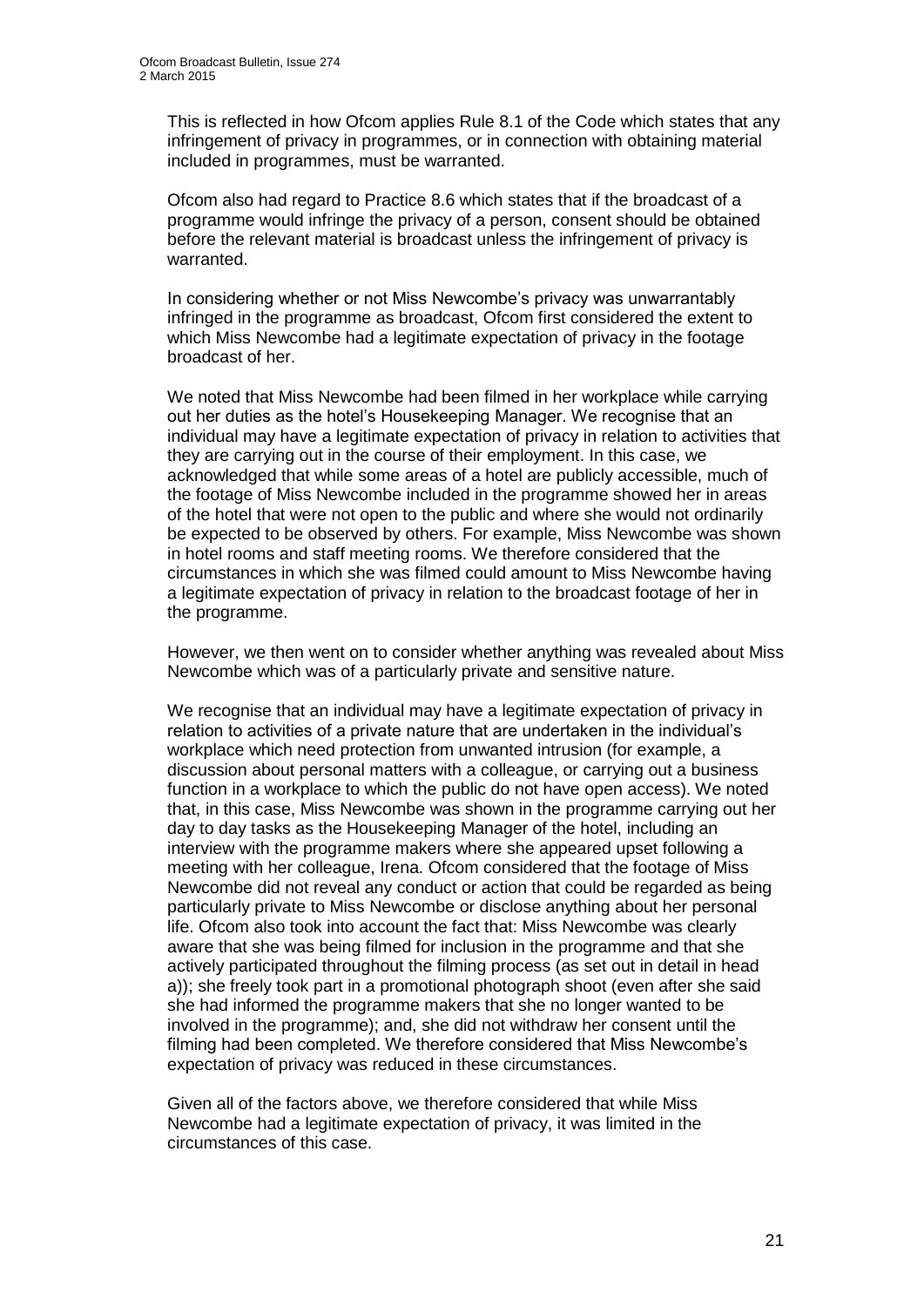Having established that Miss Newcombe had a limited legitimate expectation of privacy in relation to the broadcast footage of her in her workplace, Ofcom then considered whether the programme makers had secured Miss Newcombe's consent for the footage to be broadcast.

As set out in detail above in head a), Ofcom considered that Miss Newcombe had been provided with detailed information about the nature and purpose of the programme and her likely contribution to it and that there had not been any significant changes to the programme as it developed which may have affected Miss Newcombe's informed consent to participate. Therefore, Ofcom concluded that it was reasonable for the programme makers to consider that they had secured Miss Newcombe's informed consent throughout the filming process to film her and until the 25 June 2014 (at the very latest) to include footage of her in the programme.

However, Ofcom noted that Miss Newcombe had informed the broadcaster and the programme makers some time before the broadcast of the programme that she withdrew any consent that she had given previously. As outlined in detail above in head a), it was disputed exactly when Miss Newcombe withdrew her consent for footage of her to be included in the programme. However, it was clear that she had informed the programme makers by at least 25 June 2014 (a couple of weeks before the broadcast of the programme) that she did not want to be included in the programme. Therefore, the programme makers did not have Miss Newcombe's consent for the footage to be broadcast at the time of the broadcast itself.

As acknowledged in head a) above, programme production would be difficult, and in some cases impossible, if any participant was entitled to withdraw their consent at any point between the recording of their contribution and the date of broadcast. However, any broadcast programme including footage of an individual who has subsequently withdrawn their consent after their contribution was recorded must comply with the Code. Ofcom therefore considered whether the programme makers were warranted in including the footage of Miss Newcombe in the programme without her consent.

In considering this, we took into account the competing rights of the broadcaster's right to freedom of expression and Miss Newcombe's right to privacy. As set out above, Miss Newcombe's expectation of privacy was limited.

Ofcom also recognises that there is a public interest in creating and broadcasting factual programmes of this nature; in this case, an informative documentary showing viewers how a large hotel operated on a daily basis.

Given all of the factors above, on balance, Ofcom considered that, in the particular circumstances of this case, the broadcaster's right to freedom of expression and the public interest in broadcasting an informative documentary programme, outweighed Miss Newcombe's limited expectation of privacy in relation to the footage of her included in the programme and that the inclusion of this material was warranted.

Ofcom's decision is therefore that Miss Newcombe's privacy was not unwarrantably infringed in the programme as broadcast.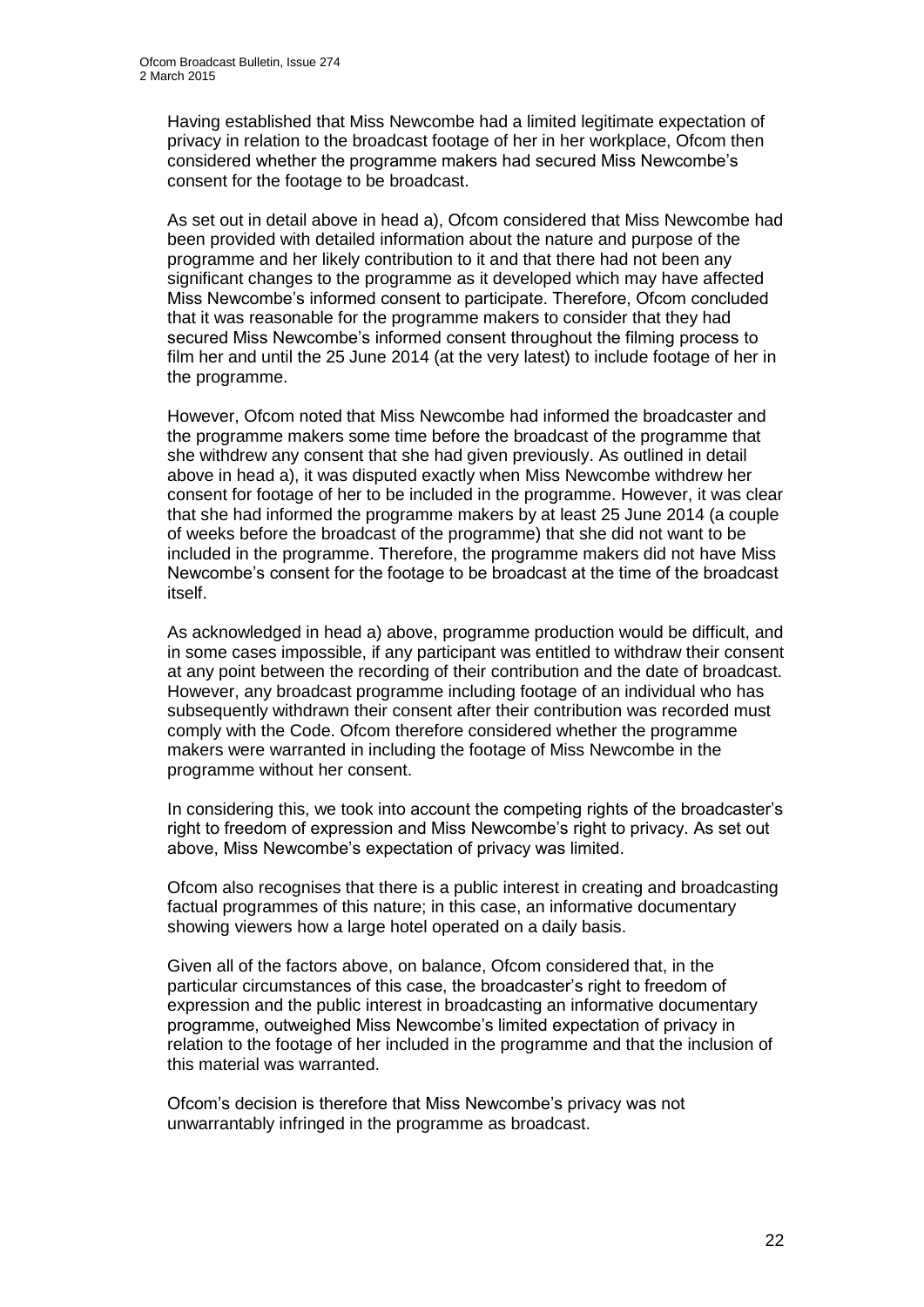**Therefore, Ofcom has not upheld Miss Newcombe's complaint of unjust or unfair treatment or of unwarranted infringement of privacy in the programme as broadcast**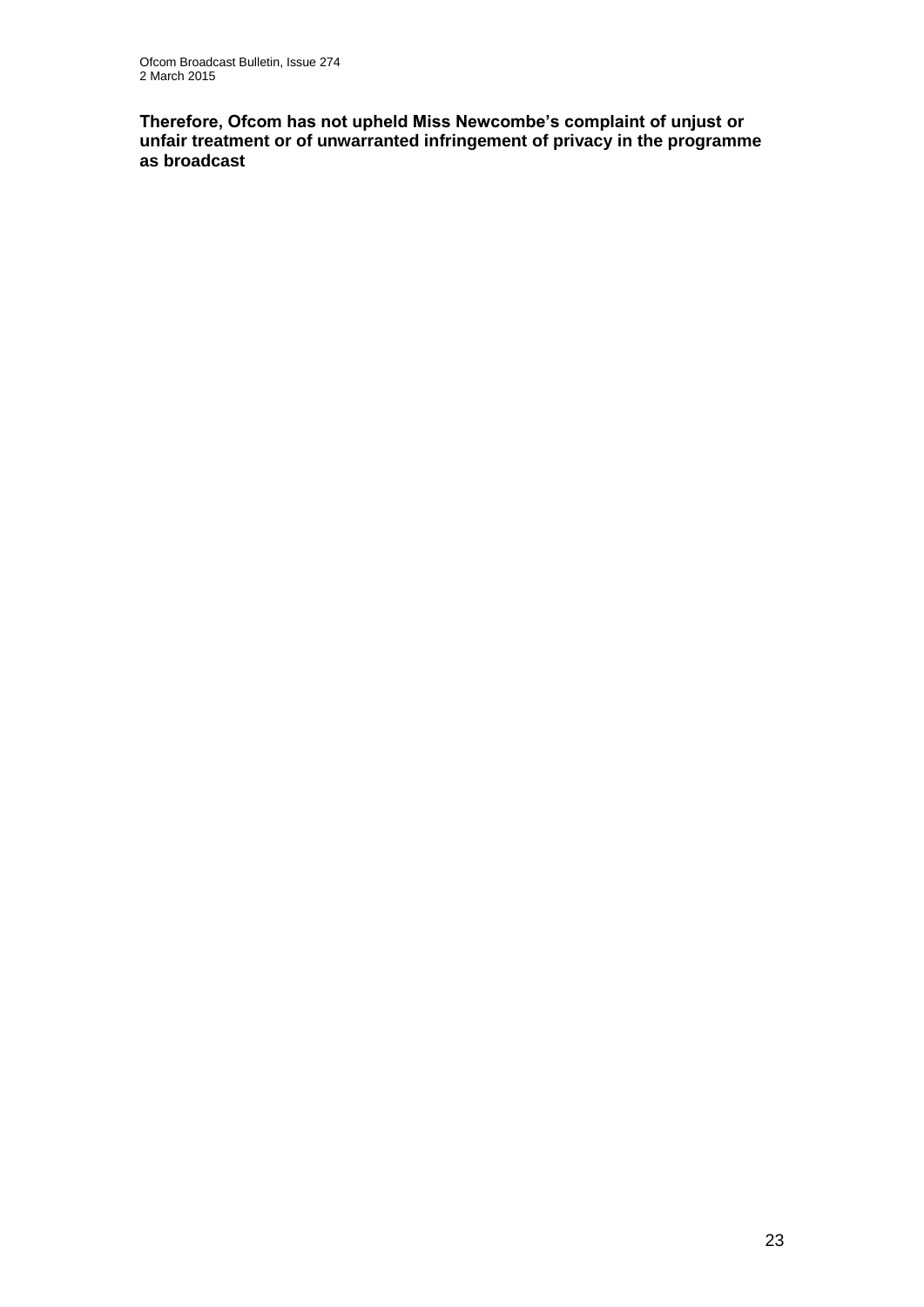# **Investigations Not in Breach**

Here are alphabetical lists of investigations that Ofcom has completed 3 and 16 February 2015 and decided that the broadcaster did not breach Ofcom's codes, licence conditions or other regulatory requirements.

### **Investigations conducted under the Procedures for investigating breaches of content standards for television and radio**

| <b>Programme</b>                            | <b>Broadcaster   Transmission   Categories</b><br>date |            |
|---------------------------------------------|--------------------------------------------------------|------------|
| Teenage Mutant   Channel 5<br>Ninja Turtles | 08/11/2014                                             | Scheduling |

For more information about how Ofcom conducts investigations about content standards, go to: [http://stakeholders.ofcom.org.uk/broadcasting/guidance/complaints](http://stakeholders.ofcom.org.uk/broadcasting/guidance/complaints-sanctions/standards/)[sanctions/standards/.](http://stakeholders.ofcom.org.uk/broadcasting/guidance/complaints-sanctions/standards/)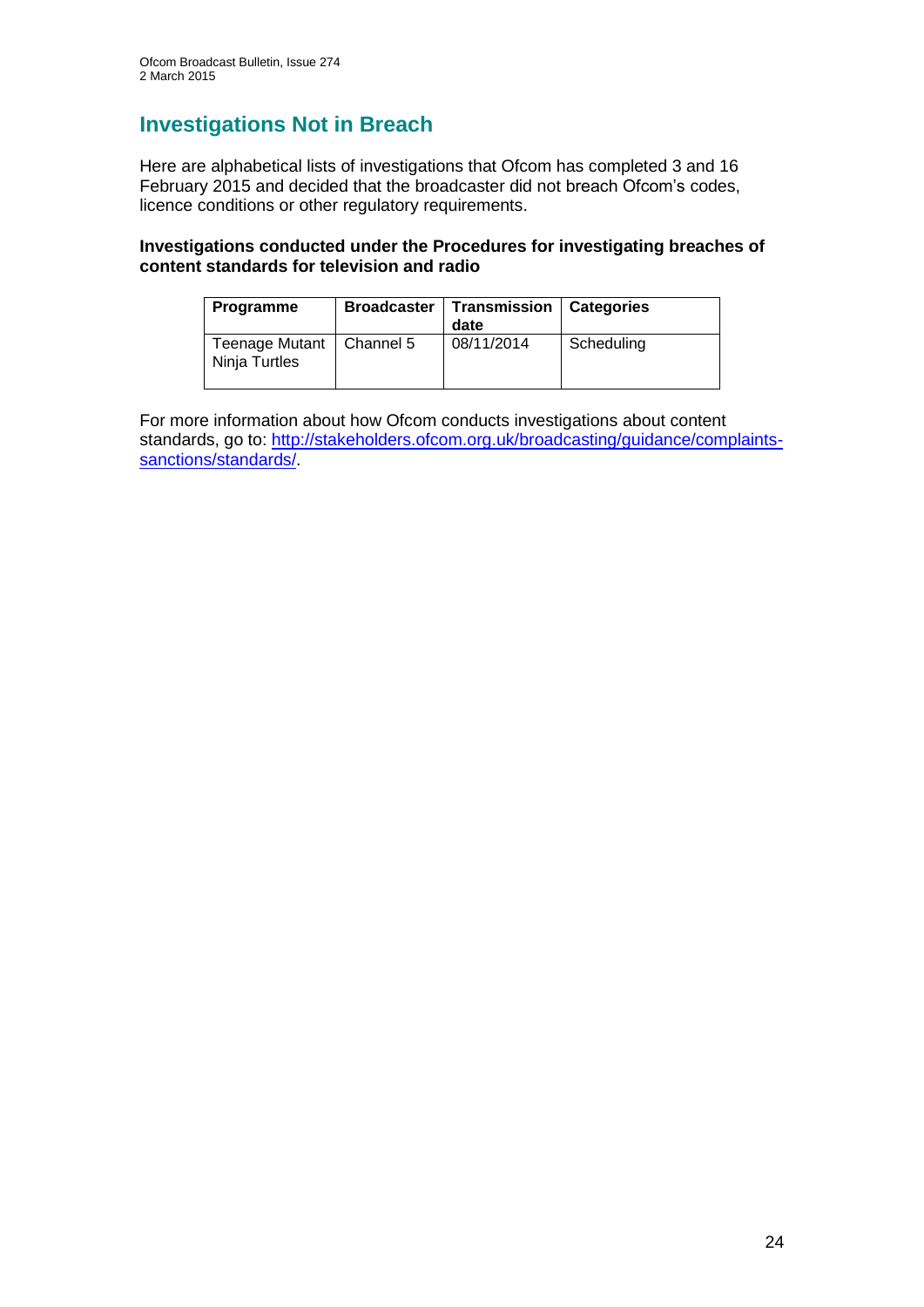1

# **Complaints Assessed, Not Investigated**

Here are alphabetical lists of complaints that, after careful assessment, Ofcom has decided not to pursue between 3 and 16 February 2015 because they did not raise issues warranting investigation.

### **Complaints assessed under the Procedures for investigating breaches of content standards for television and radio**

For more information about how Ofcom assesses conducts investigations about content standards, go to: [http://stakeholders.ofcom.org.uk/broadcasting/guidance/complaints](http://stakeholders.ofcom.org.uk/broadcasting/guidance/complaints-sanctions/standards/)[sanctions/standards/.](http://stakeholders.ofcom.org.uk/broadcasting/guidance/complaints-sanctions/standards/)

| Programme                            | <b>Broadcaster</b>  | <b>Transmission Date</b> | <b>Categories</b>                           | <b>Number of</b><br>complaints |
|--------------------------------------|---------------------|--------------------------|---------------------------------------------|--------------------------------|
| UK Hot 40                            | 4Music              | 24/01/2015               | Generally accepted<br>standards             |                                |
| Celebrity Big Brother <sup>1</sup>   | $5*$                | 08/01/2015               | Scheduling                                  | 1                              |
| Celebrity Big Brother                | $5*$                | 18/01/2015               | Scheduling                                  | 1                              |
| <b>Celebrity Big Brother</b>         | $5*$                | 19/01/2015               | <b>Nudity</b>                               | 1                              |
| <b>Celebrity Big Brother</b>         | $5*$                | 26/01/2015               | <b>Nudity</b>                               | 1                              |
| Movies at 9 (trailer)                | $5*$                | 16/01/2015               | Scheduling                                  | $\mathbf 1$                    |
| <b>Get The Perfect Beach</b><br>Body | Bay TV<br>Liverpool | 11/02/2015               | Materially misleading                       | 1                              |
| <b>BBC News</b>                      | BBC <sub>1</sub>    | 15/02/2015               | Due impartiality/bias                       | $\mathbf{1}$                   |
| <b>BBC News</b>                      | BBC <sub>1</sub>    | n/a                      | Due impartiality/bias                       | $\overline{2}$                 |
| <b>BBC News</b>                      | BBC <sub>1</sub>    | n/a                      | <b>Television Access</b><br><b>Services</b> | $\mathbf{1}$                   |
| <b>BBC News at One</b>               | BBC <sub>1</sub>    | 03/02/2015               | Generally accepted<br>standards             | $\overline{2}$                 |
| <b>BBC News at One</b>               | BBC <sub>1</sub>    | 04/02/2015               | Generally accepted<br>standards             | $\mathbf{1}$                   |
| <b>BBC News at Six</b>               | BBC <sub>1</sub>    | 30/01/2015               | Scheduling                                  | 1                              |
| <b>BBC News at Six</b>               | BBC <sub>1</sub>    | 11/02/2015               | Due impartiality/bias                       | $\mathbf{1}$                   |
| Bluestone 42                         | BBC <sub>1</sub>    | 30/01/2015               | Animal welfare                              | 1                              |
| <b>Breakfast</b>                     | BBC <sub>1</sub>    | 30/01/2015               | Drugs, smoking,<br>solvents or alcohol      | 1                              |
| <b>Breakfast</b>                     | BBC <sub>1</sub>    | 03/02/2015               | Generally accepted<br>standards             | $\mathbf{1}$                   |
| Call the Midwife                     | BBC <sub>1</sub>    | 01/02/2015               | Animal welfare                              | $\mathbf{1}$                   |
| EastEnders                           | BBC <sub>1</sub>    | 26/01/2015               | Religious/Beliefs<br>discrimination/offence | 1                              |
| EastEnders                           | BBC <sub>1</sub>    | 10/02/2015               | Drugs, smoking,<br>solvents or alcohol      | 1                              |
| EastEnders (trailer)                 | BBC <sub>1</sub>    | 30/01/2015               | Scheduling                                  | 1                              |

 $1$  Ofcom carefully assessed all complaints about this series of Celebrity Big Brother and has decided they do not raise issues warranting further investigation under our rules. We were satisfied that Channel 5 had broadcast clear and appropriate warnings about the potentially offensive content, and that it intervened in heated exchanges and situations at appropriate times. We also took into account audience expectations for this reality format and the fact that the series was broadcast after the watershed.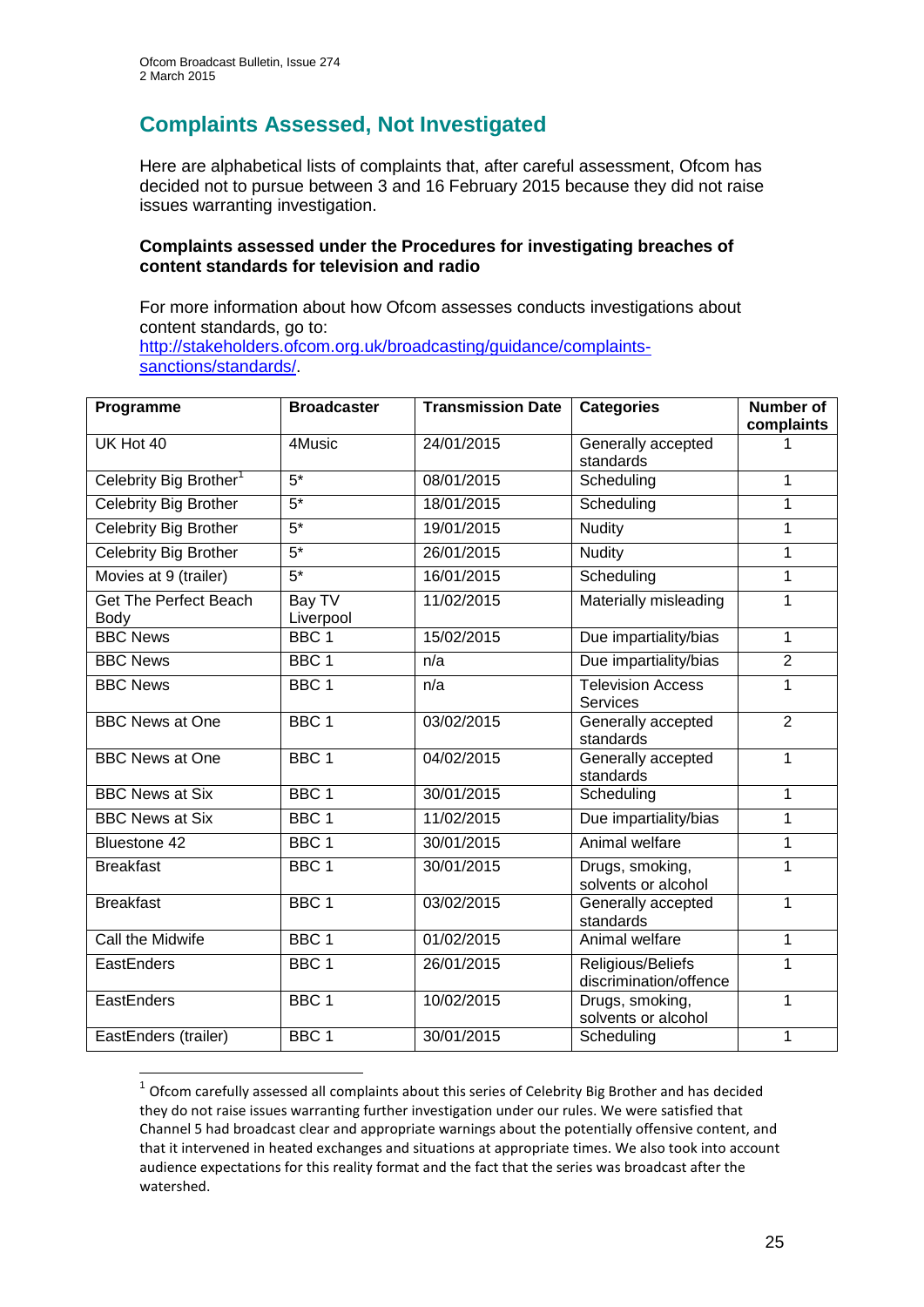| EastEnders (trailer)                           | BBC <sub>1</sub>      | 01/02/2015 | Scheduling                                   | 1                       |
|------------------------------------------------|-----------------------|------------|----------------------------------------------|-------------------------|
| EastEnders (trailer)                           | BBC <sub>1</sub>      | 02/02/2015 | Scheduling                                   | 1                       |
| EastEnders (trailer)                           | BBC <sub>1</sub>      | 07/02/2015 | Scheduling                                   | 1                       |
| EastEnders (trailer)                           | BBC <sub>1</sub>      | 09/02/2015 | Scheduling                                   | 1                       |
| Last Tango in Halifax                          | BBC <sub>1</sub>      | 11/01/2015 | Offensive language                           | 1                       |
| Last Tango in Halifax                          | BBC <sub>1</sub>      | 11/01/2015 | Sexual orientation<br>discrimination/offence | 1                       |
| Last Tango in Halifax                          | BBC <sub>1</sub>      | 01/02/2015 | Sexual orientation<br>discrimination/offence | 1                       |
| <b>Look North</b>                              | BBC <sub>1</sub>      | 03/02/2015 | Animal welfare                               | $\mathbf{1}$            |
| Match of the Day                               | BBC <sub>1</sub>      | 08/02/2015 | Offensive language                           | 1                       |
| Match of the Day - FA<br><b>Cup Highlights</b> | BBC <sub>1</sub>      | 24/01/2015 | Generally accepted<br>standards              | 1                       |
| Match of the Day - FA<br>Cup Highlights        | BBC <sub>1</sub>      | 25/01/2015 | Generally accepted<br>standards              | 3                       |
| Match of the Day Live                          | BBC <sub>1</sub>      | 04/02/2015 | Outside of remit /<br>other                  | $\overline{2}$          |
| Panorama                                       | BBC <sub>1</sub>      | 12/01/2015 | Religious/Beliefs<br>discrimination/offence  | 1                       |
| <b>Question Time</b>                           | BBC <sub>1</sub>      | 15/01/2015 | Generally accepted<br>standards              | $\overline{2}$          |
| <b>Question Time</b>                           | BBC <sub>1</sub>      | 05/02/2015 | Due impartiality/bias                        | $\overline{17}$         |
| Regional News and<br>Weather                   | BBC <sub>1</sub>      | 30/01/2015 | Due impartiality/bias                        | 1                       |
| Regional News and<br>Weather                   | BBC <sub>1</sub>      | 03/02/2015 | Generally accepted<br>standards              | $\overline{2}$          |
| <b>Room 101</b>                                | BBC <sub>1</sub>      | 16/01/2015 | Generally accepted<br>standards              | $\overline{2}$          |
| <b>Silent Witness</b>                          | BBC <sub>1</sub>      | 07/01/2015 | Generally accepted<br>standards              | $\overline{\mathbf{4}}$ |
| <b>Silent Witness</b>                          | BBC <sub>1</sub>      | 13/01/2015 | Suicide and self harm                        | $\mathbf{1}$            |
| South East Special                             | BBC <sub>1</sub>      | n/a        | Due impartiality/bias                        | $\mathbf{1}$            |
| The Big Questions                              | BBC <sub>1</sub>      | 25/01/2015 | Generally accepted<br>standards              | 3                       |
| The British Academy Film<br>Awards             | BBC <sub>1</sub>      | 08/02/2015 | Generally accepted<br>standards              | 5                       |
| The British Academy Film<br>Awards             | BBC <sub>1</sub>      | 08/02/2015 | Materially misleading                        | 1                       |
| The Casual Vacancy                             | BBC <sub>1</sub>      | 15/02/2015 | Offensive language                           | 4                       |
| <b>Reporting Scotland</b>                      | <b>BBC 1 Scotland</b> | 22/12/2014 | Generally accepted<br>standards              | $\overline{2}$          |
| <b>Reporting Scotland</b>                      | <b>BBC 1 Scotland</b> | 11/02/2015 | Due impartiality/bias                        | 1                       |
| <b>Horizon Special</b>                         | BBC <sub>2</sub>      | 14/01/2015 | Product placement                            | 1                       |
| Match of the Day 2                             | BBC <sub>2</sub>      | 08/02/2015 | Due impartiality/bias                        | $\mathbf{1}$            |
| The Motorway: Life in the<br>Fast Lane         | BBC <sub>2</sub>      | 08/02/2015 | Offensive language                           | 1                       |
| The Motorway: Life in the<br>Fast Lane         | BBC <sub>2</sub>      | 15/02/2015 | Offensive language                           | $\mathbf{1}$            |
| <b>Top Gear</b>                                | BBC <sub>2</sub>      | 01/02/2015 | Animal welfare                               | 1                       |
| <b>Top Gear</b>                                | BBC <sub>2</sub>      | 01/02/2015 | Generally accepted<br>standards              | $\overline{2}$          |
| <b>Top Gear</b>                                | BBC <sub>2</sub>      | 01/02/2015 | Violence and<br>dangerous behaviour          | 1                       |
| <b>Top Gear</b>                                | BBC <sub>2</sub>      | 02/02/2015 | Animal welfare                               | $\mathbf{1}$            |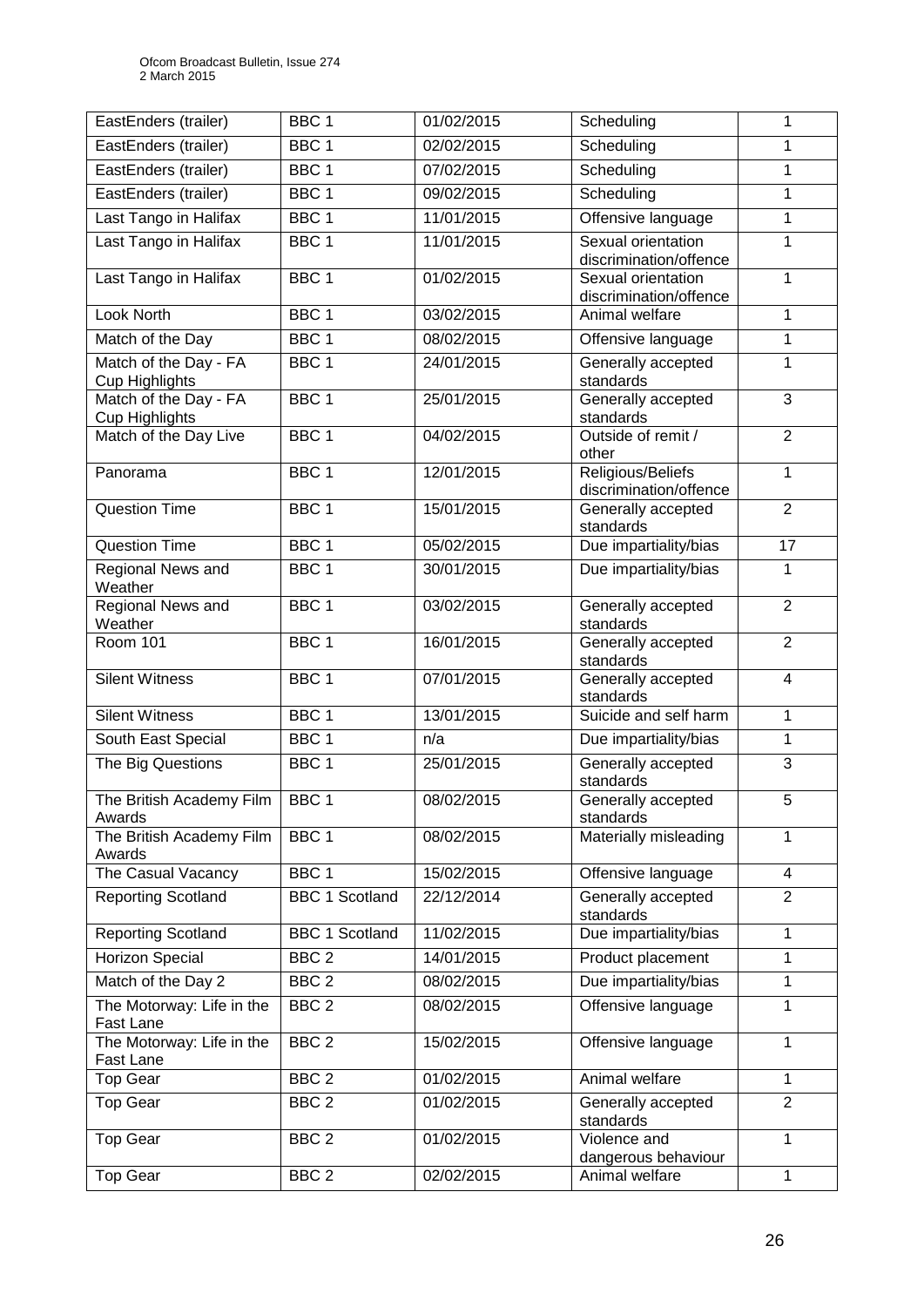| Top Gear                                            | BBC <sub>2</sub>                                | 02/02/2015 | Violence and<br>dangerous behaviour         | 1              |
|-----------------------------------------------------|-------------------------------------------------|------------|---------------------------------------------|----------------|
| Top Gear                                            | BBC <sub>2</sub>                                | 08/02/2015 | Generally accepted                          | $\overline{5}$ |
|                                                     |                                                 |            | standards                                   |                |
| <b>Top Gear</b>                                     | BBC <sub>2</sub>                                | 08/02/2015 | Transgender<br>discrimination/offence       | $\overline{2}$ |
| <b>Top Gear</b>                                     | BBC <sub>2</sub>                                | n/a        | Generally accepted<br>standards             | 1              |
| Wolf Hall                                           | BBC <sub>2</sub>                                | 04/02/2015 | Offensive language                          | 1              |
| <b>Planet Oil</b>                                   | <b>BBC 2 Scotland</b>                           | 10/02/2015 | Outside of remit /<br>other                 | 1              |
| Don't Tell the Bride                                | BBC <sub>3</sub>                                | 13/02/2015 | Offensive language                          | 1              |
| Pop's Greatest Dance<br>Crazes                      | BBC <sub>3</sub>                                | 25/01/2015 | Scheduling                                  | 1              |
| <b>Top Gear</b>                                     | BBC <sub>3</sub>                                | 14/02/2015 | Crime                                       | 1              |
| <b>Top Gear</b>                                     | BBC <sub>3</sub>                                | 14/02/2015 | Generally accepted<br>standards             | 1              |
| <b>Waterloo Road</b>                                | BBC <sub>3</sub>                                | 02/02/2015 | Generally accepted<br>standards             | $\mathbf{1}$   |
| The Most Dangerous<br>Man in Tudor England          | BBC <sub>4</sub>                                | 04/02/2015 | Outside of remit /<br>other                 | 1              |
| <b>BBC News</b>                                     | <b>BBC News</b><br>Channel                      | 30/12/2014 | Fairness & Privacy                          | 1              |
| <b>BBC News</b>                                     | <b>BBC News</b><br>Channel                      | 11/01/2015 | Generally accepted<br>standards             | 1              |
| Paper Review                                        | <b>BBC News</b><br>Channel                      | 16/01/2015 | Offensive language                          | 1              |
| <b>News</b>                                         | <b>BBC News</b><br>Channel / Sky<br><b>News</b> | 09/01/2015 | Crime                                       | 1              |
| Programming                                         | <b>BBC Radio 1</b>                              | n/a        | Commercial<br>communications on<br>radio    | 1              |
| <b>Scott Mills</b>                                  | <b>BBC Radio 1</b>                              | 11/02/2015 | Offensive language                          | 1              |
| The Radio 1 Breakfast<br>Show with Nick<br>Grimshaw | <b>BBC Radio 1</b>                              | 04/02/2015 | Offensive language                          | 1              |
| The Radio 1 Breakfast<br>Show with Nick<br>Grimshaw | <b>BBC Radio 1</b>                              | 05/02/2015 | Generally accepted<br>standards             | 1              |
| <b>News</b>                                         | <b>BBC Radio 2</b>                              | 19/01/2015 | Fairness & Privacy                          | 1              |
| <b>News</b>                                         | <b>BBC Radio 2</b>                              | 04/02/2015 | Generally accepted<br>standards             | 1              |
| Steve Wright in the<br>Afternoon                    | <b>BBC Radio 2</b>                              | 03/02/2015 | Generally accepted<br>standards             | 1              |
| The Chris Evans<br><b>Breakfast Show</b>            | <b>BBC Radio 2</b>                              | 13/02/2015 | Outside of remit /<br>other                 | 1              |
| <b>Any Questions</b>                                | <b>BBC Radio 4</b>                              | 14/11/2014 | Generally accepted<br>standards             | 1              |
| From Our Own<br>Correspondent                       | <b>BBC Radio 4</b>                              | 17/01/2015 | Animal welfare                              | 1              |
| The Today Programme                                 | <b>BBC Radio 4</b>                              | 04/02/2015 | Due impartiality/bias                       | 1              |
| Jungle Bunch (trailer)                              | Boomerang                                       | n/a        | Outside of remit /<br>other                 | 1              |
| Rugby Tonight                                       | BT Sport 2                                      | 29/01/2015 | <b>Disability</b><br>discrimination/offence | 1              |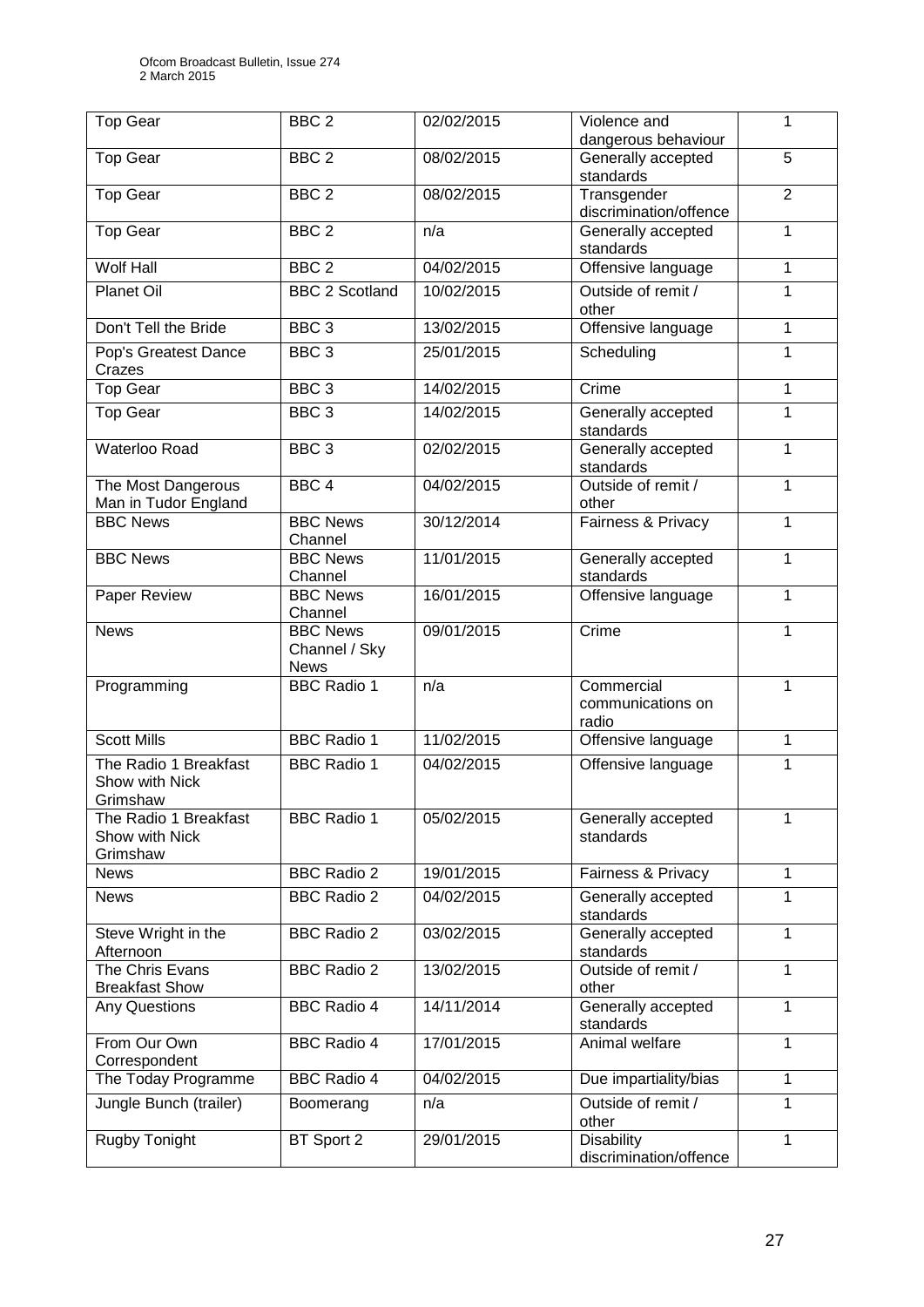| Programming                                 | Castle FM       | 08/01/2015 | Generally accepted<br>standards              | 1              |
|---------------------------------------------|-----------------|------------|----------------------------------------------|----------------|
| <b>Operation Ouch</b>                       | <b>CBBC</b>     | 27/01/2015 | Scheduling                                   | 1              |
| In the Night Garden                         | <b>CBeebies</b> | 02/02/2015 | Offensive language                           | 1              |
| Show Me Show Me                             | <b>CBeebies</b> | 13/02/2015 | Materially misleading                        | $\mathbf{1}$   |
| <b>Brainiac: Science Abuse</b>              | Challenge       | 24/01/2015 | Gender<br>discrimination/offence             | 1              |
| The Crystal Maze                            | Challenge       | 15/02/2015 | Offensive language                           | $\mathbf{1}$   |
| 24 Hours in Police<br>Custody               | Channel 4       | 13/01/2015 | Race<br>discrimination/offence               | $\overline{2}$ |
| 8 Out of 10 Cats Does<br>Countdown          | Channel 4       | 23/01/2015 | Race<br>discrimination/offence               | $\mathbf{1}$   |
| 8 Out of 10 Cats Does<br>Countdown          | Channel 4       | 25/01/2015 | Race<br>discrimination/offence               | 1              |
| 8 Out of 10 Cats Does<br>Countdown          | Channel 4       | 30/01/2015 | Materially misleading                        | $\mathbf{1}$   |
| Advertisement                               | Channel 4       | 28/01/2015 | Advertising content                          | 1              |
| Advertisement                               | Channel 4       | 02/02/2015 | Advertising content                          | 1              |
| Advertisement                               | Channel 4       | 11/02/2015 | Advertising content                          | 1              |
| Banana (trailer)                            | Channel 4       | 14/02/2015 | Scheduling                                   | $\mathbf{1}$   |
| Catastrophe                                 | Channel 4       | 19/01/2015 | Generally accepted<br>standards              | $\mathbf{1}$   |
| Catastrophe                                 | Channel 4       | 19/01/2015 | Offensive language                           | $\mathbf{1}$   |
| <b>Channel 4 News</b>                       | Channel 4       | 26/11/2014 | Under 18s in<br>programmes                   | 1              |
| Channel 4 News                              | Channel 4       | 02/12/2014 | Generally accepted<br>standards              | 1              |
| Channel 4 News                              | Channel 4       | 30/01/2015 | Generally accepted<br>standards              | $\overline{2}$ |
| <b>Channel 4 News</b>                       | Channel 4       | 10/02/2015 | Generally accepted<br>standards              | $\mathbf{1}$   |
| Channel ident                               | Channel 4       | 26/01/2015 | Animal welfare                               | $\mathbf{1}$   |
| Cucumber                                    | Channel 4       | 05/02/2015 | Generally accepted<br>standards              | 5              |
| Cucumber                                    | Channel 4       | 05/02/2015 | Offensive language                           | 1              |
| Cucumber                                    | Channel 4       | 05/02/2015 | Sexual orientation<br>discrimination/offence | 1              |
| Cucumber                                    | Channel 4       | 12/02/2015 | Sexual material                              | $\overline{4}$ |
| Cucumber (trailer)                          | Channel 4       | 02/02/2015 | Scheduling                                   | 1              |
| Cucumber, Banana, Tofu<br>(trailer)         | Channel 4       | n/a        | Scheduling                                   | $\mathbf{1}$   |
| Deal or No Deal                             | Channel 4       | 11/02/2015 | Outside of remit /<br>other                  | $\mathbf{1}$   |
| Film 4: Love and Sex<br>Season (trailer)    | Channel 4       | 09/02/2015 | Scheduling                                   | 1              |
| Hollyoaks                                   | Channel 4       | 26/01/2015 | Scheduling                                   | 1              |
| Hollyoaks                                   | Channel 4       | 13/02/2015 | Race<br>discrimination/offence               | 1              |
| Homebase's sponsorship<br>of food on 4      | Channel 4       | 09/02/2015 | Violence and<br>dangerous behaviour          | 1              |
| <b>Indian Summers</b>                       | Channel 4       | 15/02/2015 | Outside of remit /<br>other                  | 1              |
| Specsavers' sponsorship<br>of Films on Four | Channel 4       | 31/01/2015 | Materially misleading                        | 1              |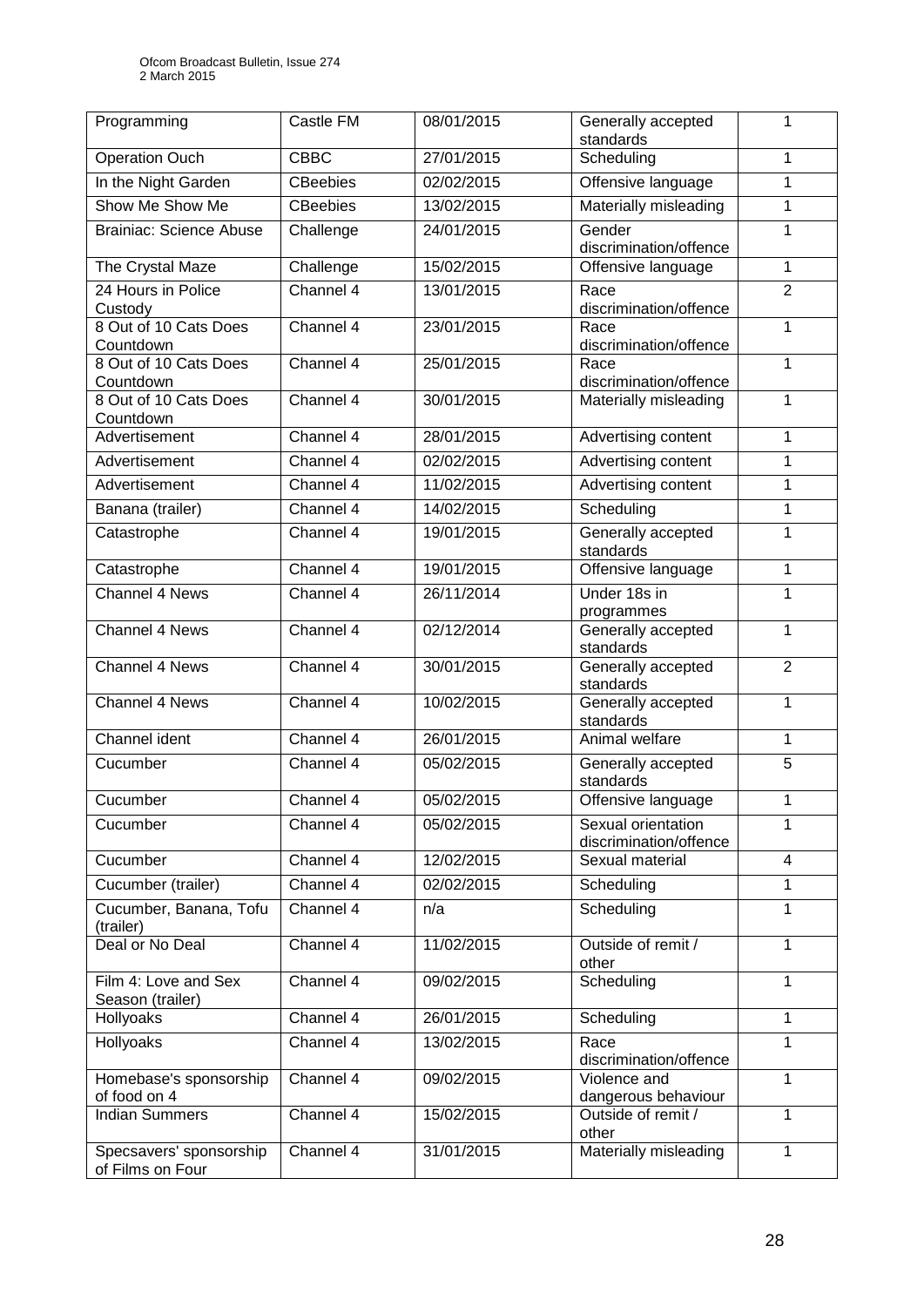| standards<br>The Hotel<br>Channel 4<br>11/01/2015<br>$\mathbf{1}$<br>Race<br>discrimination/offence<br>Channel 4<br>01/02/2015<br>The Jump<br>Generally accepted<br>1<br>standards<br>The Jump<br>Channel 4<br>01/02/2015<br>Offensive language<br>1<br>Channel 4<br>08/02/2015<br>1<br>The Jump<br>Race<br>discrimination/offence<br>The Jump<br>Channel 4<br>08/02/2015<br>1<br>Scheduling<br>1<br>The Romanians Are<br>Channel 4<br>12/02/2015<br>Race<br>discrimination/offence<br>Coming (trailer)<br>The Romanians Are<br>Channel 4<br>13/02/2015<br>1<br>Race<br>discrimination/offence<br>Coming (trailer)<br>The Undateables (trailer)<br>Channel 4<br>02/02/2015<br>$\mathbf{1}$<br>Offensive language<br>Outside of remit /<br>Cucumber, Banana, Tofu<br>Channel 4 / E4<br>n/a<br>1<br>other<br>(trailer)<br>10,000 BC<br>Channel 5<br>Animal welfare<br>02/02/2015<br>6<br>10,000BC<br>Channel 5<br>02/02/2015<br>Outside of remit /<br>1<br>other<br>Channel 5<br>Advertisement<br>03/02/2015<br>Advertising content<br>$\mathbf{1}$<br>Channel 5<br>Advertising content<br>$\overline{2}$<br>Advertisement<br>04/02/2015<br>Violence and<br>Benefits: 19 Kids and<br>Channel 5<br>29/01/2015<br>1<br>dangerous behaviour<br>Counting the Cost<br>Channel 5<br><b>Botched Up Bodies</b><br>15/01/2015<br>Generally accepted<br>$\mathbf{1}$<br>standards<br><b>Celebrity Big Brother</b><br>Channel 5<br>07/01/2015<br><b>Disability</b><br>$\mathbf{1}$<br>discrimination/offence<br><b>Celebrity Big Brother</b><br>Channel 5<br>07/01/2015<br>Generally accepted<br>52<br>standards<br>Celebrity Big Brother<br>Channel 5<br>07/01/2015<br>$\mathbf{1}$<br>Offensive language<br>Celebrity Big Brother<br>Channel 5<br><b>Disability</b><br>08/01/2015<br>1<br>discrimination/offence<br>Channel 5<br>08/01/2015<br>Generally accepted<br><b>Celebrity Big Brother</b><br>$\overline{2}$<br>standards<br>Offensive language<br>5<br><b>Celebrity Big Brother</b><br>Channel 5<br>08/01/2015<br>Celebrity Big Brother<br>08/01/2015<br>1<br>Channel 5<br>Sexual orientation<br>discrimination/offence<br><b>Celebrity Big Brother</b><br>$\overline{3}$<br>Channel 5<br>09/01/2015<br>Disability<br>discrimination/offence<br>Channel 5<br>Celebrity Big Brother<br>09/01/2015<br>Offensive language<br>1<br>Channel 5<br>$\mathbf{1}$<br>Celebrity Big Brother<br>10/01/2015<br><b>Disability</b><br>discrimination/offence<br>Celebrity Big Brother<br>Channel 5<br>10/01/2015<br>Gender<br>$\overline{2}$<br>discrimination/offence<br>Celebrity Big Brother<br>Channel 5<br>10/01/2015<br>13<br>Generally accepted<br>standards<br>Celebrity Big Brother<br>Channel 5<br>10/01/2015<br>Race<br>262<br>discrimination/offence<br><b>Celebrity Big Brother</b><br>Religious/Beliefs<br>Channel 5<br>10/01/2015<br>1<br>discrimination/offence<br><b>Celebrity Big Brother</b><br>$\overline{2}$<br>Channel 5<br>11/01/2015<br>Generally accepted<br>standards<br><b>Celebrity Big Brother</b><br>Channel 5<br>11/01/2015<br>Offensive language<br>$\mathbf{1}$<br>Celebrity Big Brother<br>Channel 5<br>12/01/2015<br>Generally accepted<br>58 | $\overline{\textsf{T}}$ ed | Channel 4 | 31/01/2015 | Generally accepted | 1 |
|-----------------------------------------------------------------------------------------------------------------------------------------------------------------------------------------------------------------------------------------------------------------------------------------------------------------------------------------------------------------------------------------------------------------------------------------------------------------------------------------------------------------------------------------------------------------------------------------------------------------------------------------------------------------------------------------------------------------------------------------------------------------------------------------------------------------------------------------------------------------------------------------------------------------------------------------------------------------------------------------------------------------------------------------------------------------------------------------------------------------------------------------------------------------------------------------------------------------------------------------------------------------------------------------------------------------------------------------------------------------------------------------------------------------------------------------------------------------------------------------------------------------------------------------------------------------------------------------------------------------------------------------------------------------------------------------------------------------------------------------------------------------------------------------------------------------------------------------------------------------------------------------------------------------------------------------------------------------------------------------------------------------------------------------------------------------------------------------------------------------------------------------------------------------------------------------------------------------------------------------------------------------------------------------------------------------------------------------------------------------------------------------------------------------------------------------------------------------------------------------------------------------------------------------------------------------------------------------------------------------------------------------------------------------------------------------------------------------------------------------------------------------------------------------------------------------------------------------------------------------------------------------------------------------------------------------------------------------------------------------------------------------------------------------------------------------------------------------------------------------------------------------------------------------|----------------------------|-----------|------------|--------------------|---|
|                                                                                                                                                                                                                                                                                                                                                                                                                                                                                                                                                                                                                                                                                                                                                                                                                                                                                                                                                                                                                                                                                                                                                                                                                                                                                                                                                                                                                                                                                                                                                                                                                                                                                                                                                                                                                                                                                                                                                                                                                                                                                                                                                                                                                                                                                                                                                                                                                                                                                                                                                                                                                                                                                                                                                                                                                                                                                                                                                                                                                                                                                                                                                                 |                            |           |            |                    |   |
|                                                                                                                                                                                                                                                                                                                                                                                                                                                                                                                                                                                                                                                                                                                                                                                                                                                                                                                                                                                                                                                                                                                                                                                                                                                                                                                                                                                                                                                                                                                                                                                                                                                                                                                                                                                                                                                                                                                                                                                                                                                                                                                                                                                                                                                                                                                                                                                                                                                                                                                                                                                                                                                                                                                                                                                                                                                                                                                                                                                                                                                                                                                                                                 |                            |           |            |                    |   |
|                                                                                                                                                                                                                                                                                                                                                                                                                                                                                                                                                                                                                                                                                                                                                                                                                                                                                                                                                                                                                                                                                                                                                                                                                                                                                                                                                                                                                                                                                                                                                                                                                                                                                                                                                                                                                                                                                                                                                                                                                                                                                                                                                                                                                                                                                                                                                                                                                                                                                                                                                                                                                                                                                                                                                                                                                                                                                                                                                                                                                                                                                                                                                                 |                            |           |            |                    |   |
|                                                                                                                                                                                                                                                                                                                                                                                                                                                                                                                                                                                                                                                                                                                                                                                                                                                                                                                                                                                                                                                                                                                                                                                                                                                                                                                                                                                                                                                                                                                                                                                                                                                                                                                                                                                                                                                                                                                                                                                                                                                                                                                                                                                                                                                                                                                                                                                                                                                                                                                                                                                                                                                                                                                                                                                                                                                                                                                                                                                                                                                                                                                                                                 |                            |           |            |                    |   |
|                                                                                                                                                                                                                                                                                                                                                                                                                                                                                                                                                                                                                                                                                                                                                                                                                                                                                                                                                                                                                                                                                                                                                                                                                                                                                                                                                                                                                                                                                                                                                                                                                                                                                                                                                                                                                                                                                                                                                                                                                                                                                                                                                                                                                                                                                                                                                                                                                                                                                                                                                                                                                                                                                                                                                                                                                                                                                                                                                                                                                                                                                                                                                                 |                            |           |            |                    |   |
|                                                                                                                                                                                                                                                                                                                                                                                                                                                                                                                                                                                                                                                                                                                                                                                                                                                                                                                                                                                                                                                                                                                                                                                                                                                                                                                                                                                                                                                                                                                                                                                                                                                                                                                                                                                                                                                                                                                                                                                                                                                                                                                                                                                                                                                                                                                                                                                                                                                                                                                                                                                                                                                                                                                                                                                                                                                                                                                                                                                                                                                                                                                                                                 |                            |           |            |                    |   |
|                                                                                                                                                                                                                                                                                                                                                                                                                                                                                                                                                                                                                                                                                                                                                                                                                                                                                                                                                                                                                                                                                                                                                                                                                                                                                                                                                                                                                                                                                                                                                                                                                                                                                                                                                                                                                                                                                                                                                                                                                                                                                                                                                                                                                                                                                                                                                                                                                                                                                                                                                                                                                                                                                                                                                                                                                                                                                                                                                                                                                                                                                                                                                                 |                            |           |            |                    |   |
|                                                                                                                                                                                                                                                                                                                                                                                                                                                                                                                                                                                                                                                                                                                                                                                                                                                                                                                                                                                                                                                                                                                                                                                                                                                                                                                                                                                                                                                                                                                                                                                                                                                                                                                                                                                                                                                                                                                                                                                                                                                                                                                                                                                                                                                                                                                                                                                                                                                                                                                                                                                                                                                                                                                                                                                                                                                                                                                                                                                                                                                                                                                                                                 |                            |           |            |                    |   |
|                                                                                                                                                                                                                                                                                                                                                                                                                                                                                                                                                                                                                                                                                                                                                                                                                                                                                                                                                                                                                                                                                                                                                                                                                                                                                                                                                                                                                                                                                                                                                                                                                                                                                                                                                                                                                                                                                                                                                                                                                                                                                                                                                                                                                                                                                                                                                                                                                                                                                                                                                                                                                                                                                                                                                                                                                                                                                                                                                                                                                                                                                                                                                                 |                            |           |            |                    |   |
|                                                                                                                                                                                                                                                                                                                                                                                                                                                                                                                                                                                                                                                                                                                                                                                                                                                                                                                                                                                                                                                                                                                                                                                                                                                                                                                                                                                                                                                                                                                                                                                                                                                                                                                                                                                                                                                                                                                                                                                                                                                                                                                                                                                                                                                                                                                                                                                                                                                                                                                                                                                                                                                                                                                                                                                                                                                                                                                                                                                                                                                                                                                                                                 |                            |           |            |                    |   |
|                                                                                                                                                                                                                                                                                                                                                                                                                                                                                                                                                                                                                                                                                                                                                                                                                                                                                                                                                                                                                                                                                                                                                                                                                                                                                                                                                                                                                                                                                                                                                                                                                                                                                                                                                                                                                                                                                                                                                                                                                                                                                                                                                                                                                                                                                                                                                                                                                                                                                                                                                                                                                                                                                                                                                                                                                                                                                                                                                                                                                                                                                                                                                                 |                            |           |            |                    |   |
|                                                                                                                                                                                                                                                                                                                                                                                                                                                                                                                                                                                                                                                                                                                                                                                                                                                                                                                                                                                                                                                                                                                                                                                                                                                                                                                                                                                                                                                                                                                                                                                                                                                                                                                                                                                                                                                                                                                                                                                                                                                                                                                                                                                                                                                                                                                                                                                                                                                                                                                                                                                                                                                                                                                                                                                                                                                                                                                                                                                                                                                                                                                                                                 |                            |           |            |                    |   |
|                                                                                                                                                                                                                                                                                                                                                                                                                                                                                                                                                                                                                                                                                                                                                                                                                                                                                                                                                                                                                                                                                                                                                                                                                                                                                                                                                                                                                                                                                                                                                                                                                                                                                                                                                                                                                                                                                                                                                                                                                                                                                                                                                                                                                                                                                                                                                                                                                                                                                                                                                                                                                                                                                                                                                                                                                                                                                                                                                                                                                                                                                                                                                                 |                            |           |            |                    |   |
|                                                                                                                                                                                                                                                                                                                                                                                                                                                                                                                                                                                                                                                                                                                                                                                                                                                                                                                                                                                                                                                                                                                                                                                                                                                                                                                                                                                                                                                                                                                                                                                                                                                                                                                                                                                                                                                                                                                                                                                                                                                                                                                                                                                                                                                                                                                                                                                                                                                                                                                                                                                                                                                                                                                                                                                                                                                                                                                                                                                                                                                                                                                                                                 |                            |           |            |                    |   |
|                                                                                                                                                                                                                                                                                                                                                                                                                                                                                                                                                                                                                                                                                                                                                                                                                                                                                                                                                                                                                                                                                                                                                                                                                                                                                                                                                                                                                                                                                                                                                                                                                                                                                                                                                                                                                                                                                                                                                                                                                                                                                                                                                                                                                                                                                                                                                                                                                                                                                                                                                                                                                                                                                                                                                                                                                                                                                                                                                                                                                                                                                                                                                                 |                            |           |            |                    |   |
|                                                                                                                                                                                                                                                                                                                                                                                                                                                                                                                                                                                                                                                                                                                                                                                                                                                                                                                                                                                                                                                                                                                                                                                                                                                                                                                                                                                                                                                                                                                                                                                                                                                                                                                                                                                                                                                                                                                                                                                                                                                                                                                                                                                                                                                                                                                                                                                                                                                                                                                                                                                                                                                                                                                                                                                                                                                                                                                                                                                                                                                                                                                                                                 |                            |           |            |                    |   |
|                                                                                                                                                                                                                                                                                                                                                                                                                                                                                                                                                                                                                                                                                                                                                                                                                                                                                                                                                                                                                                                                                                                                                                                                                                                                                                                                                                                                                                                                                                                                                                                                                                                                                                                                                                                                                                                                                                                                                                                                                                                                                                                                                                                                                                                                                                                                                                                                                                                                                                                                                                                                                                                                                                                                                                                                                                                                                                                                                                                                                                                                                                                                                                 |                            |           |            |                    |   |
|                                                                                                                                                                                                                                                                                                                                                                                                                                                                                                                                                                                                                                                                                                                                                                                                                                                                                                                                                                                                                                                                                                                                                                                                                                                                                                                                                                                                                                                                                                                                                                                                                                                                                                                                                                                                                                                                                                                                                                                                                                                                                                                                                                                                                                                                                                                                                                                                                                                                                                                                                                                                                                                                                                                                                                                                                                                                                                                                                                                                                                                                                                                                                                 |                            |           |            |                    |   |
|                                                                                                                                                                                                                                                                                                                                                                                                                                                                                                                                                                                                                                                                                                                                                                                                                                                                                                                                                                                                                                                                                                                                                                                                                                                                                                                                                                                                                                                                                                                                                                                                                                                                                                                                                                                                                                                                                                                                                                                                                                                                                                                                                                                                                                                                                                                                                                                                                                                                                                                                                                                                                                                                                                                                                                                                                                                                                                                                                                                                                                                                                                                                                                 |                            |           |            |                    |   |
|                                                                                                                                                                                                                                                                                                                                                                                                                                                                                                                                                                                                                                                                                                                                                                                                                                                                                                                                                                                                                                                                                                                                                                                                                                                                                                                                                                                                                                                                                                                                                                                                                                                                                                                                                                                                                                                                                                                                                                                                                                                                                                                                                                                                                                                                                                                                                                                                                                                                                                                                                                                                                                                                                                                                                                                                                                                                                                                                                                                                                                                                                                                                                                 |                            |           |            |                    |   |
|                                                                                                                                                                                                                                                                                                                                                                                                                                                                                                                                                                                                                                                                                                                                                                                                                                                                                                                                                                                                                                                                                                                                                                                                                                                                                                                                                                                                                                                                                                                                                                                                                                                                                                                                                                                                                                                                                                                                                                                                                                                                                                                                                                                                                                                                                                                                                                                                                                                                                                                                                                                                                                                                                                                                                                                                                                                                                                                                                                                                                                                                                                                                                                 |                            |           |            |                    |   |
|                                                                                                                                                                                                                                                                                                                                                                                                                                                                                                                                                                                                                                                                                                                                                                                                                                                                                                                                                                                                                                                                                                                                                                                                                                                                                                                                                                                                                                                                                                                                                                                                                                                                                                                                                                                                                                                                                                                                                                                                                                                                                                                                                                                                                                                                                                                                                                                                                                                                                                                                                                                                                                                                                                                                                                                                                                                                                                                                                                                                                                                                                                                                                                 |                            |           |            |                    |   |
|                                                                                                                                                                                                                                                                                                                                                                                                                                                                                                                                                                                                                                                                                                                                                                                                                                                                                                                                                                                                                                                                                                                                                                                                                                                                                                                                                                                                                                                                                                                                                                                                                                                                                                                                                                                                                                                                                                                                                                                                                                                                                                                                                                                                                                                                                                                                                                                                                                                                                                                                                                                                                                                                                                                                                                                                                                                                                                                                                                                                                                                                                                                                                                 |                            |           |            |                    |   |
|                                                                                                                                                                                                                                                                                                                                                                                                                                                                                                                                                                                                                                                                                                                                                                                                                                                                                                                                                                                                                                                                                                                                                                                                                                                                                                                                                                                                                                                                                                                                                                                                                                                                                                                                                                                                                                                                                                                                                                                                                                                                                                                                                                                                                                                                                                                                                                                                                                                                                                                                                                                                                                                                                                                                                                                                                                                                                                                                                                                                                                                                                                                                                                 |                            |           |            |                    |   |
|                                                                                                                                                                                                                                                                                                                                                                                                                                                                                                                                                                                                                                                                                                                                                                                                                                                                                                                                                                                                                                                                                                                                                                                                                                                                                                                                                                                                                                                                                                                                                                                                                                                                                                                                                                                                                                                                                                                                                                                                                                                                                                                                                                                                                                                                                                                                                                                                                                                                                                                                                                                                                                                                                                                                                                                                                                                                                                                                                                                                                                                                                                                                                                 |                            |           |            |                    |   |
|                                                                                                                                                                                                                                                                                                                                                                                                                                                                                                                                                                                                                                                                                                                                                                                                                                                                                                                                                                                                                                                                                                                                                                                                                                                                                                                                                                                                                                                                                                                                                                                                                                                                                                                                                                                                                                                                                                                                                                                                                                                                                                                                                                                                                                                                                                                                                                                                                                                                                                                                                                                                                                                                                                                                                                                                                                                                                                                                                                                                                                                                                                                                                                 |                            |           |            |                    |   |
|                                                                                                                                                                                                                                                                                                                                                                                                                                                                                                                                                                                                                                                                                                                                                                                                                                                                                                                                                                                                                                                                                                                                                                                                                                                                                                                                                                                                                                                                                                                                                                                                                                                                                                                                                                                                                                                                                                                                                                                                                                                                                                                                                                                                                                                                                                                                                                                                                                                                                                                                                                                                                                                                                                                                                                                                                                                                                                                                                                                                                                                                                                                                                                 |                            |           |            |                    |   |
|                                                                                                                                                                                                                                                                                                                                                                                                                                                                                                                                                                                                                                                                                                                                                                                                                                                                                                                                                                                                                                                                                                                                                                                                                                                                                                                                                                                                                                                                                                                                                                                                                                                                                                                                                                                                                                                                                                                                                                                                                                                                                                                                                                                                                                                                                                                                                                                                                                                                                                                                                                                                                                                                                                                                                                                                                                                                                                                                                                                                                                                                                                                                                                 |                            |           |            |                    |   |
|                                                                                                                                                                                                                                                                                                                                                                                                                                                                                                                                                                                                                                                                                                                                                                                                                                                                                                                                                                                                                                                                                                                                                                                                                                                                                                                                                                                                                                                                                                                                                                                                                                                                                                                                                                                                                                                                                                                                                                                                                                                                                                                                                                                                                                                                                                                                                                                                                                                                                                                                                                                                                                                                                                                                                                                                                                                                                                                                                                                                                                                                                                                                                                 |                            |           |            |                    |   |
|                                                                                                                                                                                                                                                                                                                                                                                                                                                                                                                                                                                                                                                                                                                                                                                                                                                                                                                                                                                                                                                                                                                                                                                                                                                                                                                                                                                                                                                                                                                                                                                                                                                                                                                                                                                                                                                                                                                                                                                                                                                                                                                                                                                                                                                                                                                                                                                                                                                                                                                                                                                                                                                                                                                                                                                                                                                                                                                                                                                                                                                                                                                                                                 |                            |           |            |                    |   |
|                                                                                                                                                                                                                                                                                                                                                                                                                                                                                                                                                                                                                                                                                                                                                                                                                                                                                                                                                                                                                                                                                                                                                                                                                                                                                                                                                                                                                                                                                                                                                                                                                                                                                                                                                                                                                                                                                                                                                                                                                                                                                                                                                                                                                                                                                                                                                                                                                                                                                                                                                                                                                                                                                                                                                                                                                                                                                                                                                                                                                                                                                                                                                                 |                            |           |            |                    |   |
|                                                                                                                                                                                                                                                                                                                                                                                                                                                                                                                                                                                                                                                                                                                                                                                                                                                                                                                                                                                                                                                                                                                                                                                                                                                                                                                                                                                                                                                                                                                                                                                                                                                                                                                                                                                                                                                                                                                                                                                                                                                                                                                                                                                                                                                                                                                                                                                                                                                                                                                                                                                                                                                                                                                                                                                                                                                                                                                                                                                                                                                                                                                                                                 |                            |           |            |                    |   |
|                                                                                                                                                                                                                                                                                                                                                                                                                                                                                                                                                                                                                                                                                                                                                                                                                                                                                                                                                                                                                                                                                                                                                                                                                                                                                                                                                                                                                                                                                                                                                                                                                                                                                                                                                                                                                                                                                                                                                                                                                                                                                                                                                                                                                                                                                                                                                                                                                                                                                                                                                                                                                                                                                                                                                                                                                                                                                                                                                                                                                                                                                                                                                                 |                            |           |            |                    |   |
|                                                                                                                                                                                                                                                                                                                                                                                                                                                                                                                                                                                                                                                                                                                                                                                                                                                                                                                                                                                                                                                                                                                                                                                                                                                                                                                                                                                                                                                                                                                                                                                                                                                                                                                                                                                                                                                                                                                                                                                                                                                                                                                                                                                                                                                                                                                                                                                                                                                                                                                                                                                                                                                                                                                                                                                                                                                                                                                                                                                                                                                                                                                                                                 |                            |           |            |                    |   |
|                                                                                                                                                                                                                                                                                                                                                                                                                                                                                                                                                                                                                                                                                                                                                                                                                                                                                                                                                                                                                                                                                                                                                                                                                                                                                                                                                                                                                                                                                                                                                                                                                                                                                                                                                                                                                                                                                                                                                                                                                                                                                                                                                                                                                                                                                                                                                                                                                                                                                                                                                                                                                                                                                                                                                                                                                                                                                                                                                                                                                                                                                                                                                                 |                            |           |            |                    |   |
|                                                                                                                                                                                                                                                                                                                                                                                                                                                                                                                                                                                                                                                                                                                                                                                                                                                                                                                                                                                                                                                                                                                                                                                                                                                                                                                                                                                                                                                                                                                                                                                                                                                                                                                                                                                                                                                                                                                                                                                                                                                                                                                                                                                                                                                                                                                                                                                                                                                                                                                                                                                                                                                                                                                                                                                                                                                                                                                                                                                                                                                                                                                                                                 |                            |           |            |                    |   |
|                                                                                                                                                                                                                                                                                                                                                                                                                                                                                                                                                                                                                                                                                                                                                                                                                                                                                                                                                                                                                                                                                                                                                                                                                                                                                                                                                                                                                                                                                                                                                                                                                                                                                                                                                                                                                                                                                                                                                                                                                                                                                                                                                                                                                                                                                                                                                                                                                                                                                                                                                                                                                                                                                                                                                                                                                                                                                                                                                                                                                                                                                                                                                                 |                            |           |            |                    |   |
|                                                                                                                                                                                                                                                                                                                                                                                                                                                                                                                                                                                                                                                                                                                                                                                                                                                                                                                                                                                                                                                                                                                                                                                                                                                                                                                                                                                                                                                                                                                                                                                                                                                                                                                                                                                                                                                                                                                                                                                                                                                                                                                                                                                                                                                                                                                                                                                                                                                                                                                                                                                                                                                                                                                                                                                                                                                                                                                                                                                                                                                                                                                                                                 |                            |           |            |                    |   |
|                                                                                                                                                                                                                                                                                                                                                                                                                                                                                                                                                                                                                                                                                                                                                                                                                                                                                                                                                                                                                                                                                                                                                                                                                                                                                                                                                                                                                                                                                                                                                                                                                                                                                                                                                                                                                                                                                                                                                                                                                                                                                                                                                                                                                                                                                                                                                                                                                                                                                                                                                                                                                                                                                                                                                                                                                                                                                                                                                                                                                                                                                                                                                                 |                            |           |            |                    |   |
|                                                                                                                                                                                                                                                                                                                                                                                                                                                                                                                                                                                                                                                                                                                                                                                                                                                                                                                                                                                                                                                                                                                                                                                                                                                                                                                                                                                                                                                                                                                                                                                                                                                                                                                                                                                                                                                                                                                                                                                                                                                                                                                                                                                                                                                                                                                                                                                                                                                                                                                                                                                                                                                                                                                                                                                                                                                                                                                                                                                                                                                                                                                                                                 |                            |           |            |                    |   |
|                                                                                                                                                                                                                                                                                                                                                                                                                                                                                                                                                                                                                                                                                                                                                                                                                                                                                                                                                                                                                                                                                                                                                                                                                                                                                                                                                                                                                                                                                                                                                                                                                                                                                                                                                                                                                                                                                                                                                                                                                                                                                                                                                                                                                                                                                                                                                                                                                                                                                                                                                                                                                                                                                                                                                                                                                                                                                                                                                                                                                                                                                                                                                                 |                            |           |            |                    |   |
|                                                                                                                                                                                                                                                                                                                                                                                                                                                                                                                                                                                                                                                                                                                                                                                                                                                                                                                                                                                                                                                                                                                                                                                                                                                                                                                                                                                                                                                                                                                                                                                                                                                                                                                                                                                                                                                                                                                                                                                                                                                                                                                                                                                                                                                                                                                                                                                                                                                                                                                                                                                                                                                                                                                                                                                                                                                                                                                                                                                                                                                                                                                                                                 |                            |           |            |                    |   |
|                                                                                                                                                                                                                                                                                                                                                                                                                                                                                                                                                                                                                                                                                                                                                                                                                                                                                                                                                                                                                                                                                                                                                                                                                                                                                                                                                                                                                                                                                                                                                                                                                                                                                                                                                                                                                                                                                                                                                                                                                                                                                                                                                                                                                                                                                                                                                                                                                                                                                                                                                                                                                                                                                                                                                                                                                                                                                                                                                                                                                                                                                                                                                                 |                            |           |            |                    |   |
|                                                                                                                                                                                                                                                                                                                                                                                                                                                                                                                                                                                                                                                                                                                                                                                                                                                                                                                                                                                                                                                                                                                                                                                                                                                                                                                                                                                                                                                                                                                                                                                                                                                                                                                                                                                                                                                                                                                                                                                                                                                                                                                                                                                                                                                                                                                                                                                                                                                                                                                                                                                                                                                                                                                                                                                                                                                                                                                                                                                                                                                                                                                                                                 |                            |           |            |                    |   |
|                                                                                                                                                                                                                                                                                                                                                                                                                                                                                                                                                                                                                                                                                                                                                                                                                                                                                                                                                                                                                                                                                                                                                                                                                                                                                                                                                                                                                                                                                                                                                                                                                                                                                                                                                                                                                                                                                                                                                                                                                                                                                                                                                                                                                                                                                                                                                                                                                                                                                                                                                                                                                                                                                                                                                                                                                                                                                                                                                                                                                                                                                                                                                                 |                            |           |            |                    |   |
|                                                                                                                                                                                                                                                                                                                                                                                                                                                                                                                                                                                                                                                                                                                                                                                                                                                                                                                                                                                                                                                                                                                                                                                                                                                                                                                                                                                                                                                                                                                                                                                                                                                                                                                                                                                                                                                                                                                                                                                                                                                                                                                                                                                                                                                                                                                                                                                                                                                                                                                                                                                                                                                                                                                                                                                                                                                                                                                                                                                                                                                                                                                                                                 |                            |           |            |                    |   |
|                                                                                                                                                                                                                                                                                                                                                                                                                                                                                                                                                                                                                                                                                                                                                                                                                                                                                                                                                                                                                                                                                                                                                                                                                                                                                                                                                                                                                                                                                                                                                                                                                                                                                                                                                                                                                                                                                                                                                                                                                                                                                                                                                                                                                                                                                                                                                                                                                                                                                                                                                                                                                                                                                                                                                                                                                                                                                                                                                                                                                                                                                                                                                                 |                            |           |            |                    |   |
|                                                                                                                                                                                                                                                                                                                                                                                                                                                                                                                                                                                                                                                                                                                                                                                                                                                                                                                                                                                                                                                                                                                                                                                                                                                                                                                                                                                                                                                                                                                                                                                                                                                                                                                                                                                                                                                                                                                                                                                                                                                                                                                                                                                                                                                                                                                                                                                                                                                                                                                                                                                                                                                                                                                                                                                                                                                                                                                                                                                                                                                                                                                                                                 |                            |           |            |                    |   |
|                                                                                                                                                                                                                                                                                                                                                                                                                                                                                                                                                                                                                                                                                                                                                                                                                                                                                                                                                                                                                                                                                                                                                                                                                                                                                                                                                                                                                                                                                                                                                                                                                                                                                                                                                                                                                                                                                                                                                                                                                                                                                                                                                                                                                                                                                                                                                                                                                                                                                                                                                                                                                                                                                                                                                                                                                                                                                                                                                                                                                                                                                                                                                                 |                            |           |            |                    |   |
|                                                                                                                                                                                                                                                                                                                                                                                                                                                                                                                                                                                                                                                                                                                                                                                                                                                                                                                                                                                                                                                                                                                                                                                                                                                                                                                                                                                                                                                                                                                                                                                                                                                                                                                                                                                                                                                                                                                                                                                                                                                                                                                                                                                                                                                                                                                                                                                                                                                                                                                                                                                                                                                                                                                                                                                                                                                                                                                                                                                                                                                                                                                                                                 |                            |           |            |                    |   |
|                                                                                                                                                                                                                                                                                                                                                                                                                                                                                                                                                                                                                                                                                                                                                                                                                                                                                                                                                                                                                                                                                                                                                                                                                                                                                                                                                                                                                                                                                                                                                                                                                                                                                                                                                                                                                                                                                                                                                                                                                                                                                                                                                                                                                                                                                                                                                                                                                                                                                                                                                                                                                                                                                                                                                                                                                                                                                                                                                                                                                                                                                                                                                                 |                            |           |            |                    |   |
|                                                                                                                                                                                                                                                                                                                                                                                                                                                                                                                                                                                                                                                                                                                                                                                                                                                                                                                                                                                                                                                                                                                                                                                                                                                                                                                                                                                                                                                                                                                                                                                                                                                                                                                                                                                                                                                                                                                                                                                                                                                                                                                                                                                                                                                                                                                                                                                                                                                                                                                                                                                                                                                                                                                                                                                                                                                                                                                                                                                                                                                                                                                                                                 |                            |           |            |                    |   |
|                                                                                                                                                                                                                                                                                                                                                                                                                                                                                                                                                                                                                                                                                                                                                                                                                                                                                                                                                                                                                                                                                                                                                                                                                                                                                                                                                                                                                                                                                                                                                                                                                                                                                                                                                                                                                                                                                                                                                                                                                                                                                                                                                                                                                                                                                                                                                                                                                                                                                                                                                                                                                                                                                                                                                                                                                                                                                                                                                                                                                                                                                                                                                                 |                            |           |            |                    |   |
|                                                                                                                                                                                                                                                                                                                                                                                                                                                                                                                                                                                                                                                                                                                                                                                                                                                                                                                                                                                                                                                                                                                                                                                                                                                                                                                                                                                                                                                                                                                                                                                                                                                                                                                                                                                                                                                                                                                                                                                                                                                                                                                                                                                                                                                                                                                                                                                                                                                                                                                                                                                                                                                                                                                                                                                                                                                                                                                                                                                                                                                                                                                                                                 |                            |           |            | standards          |   |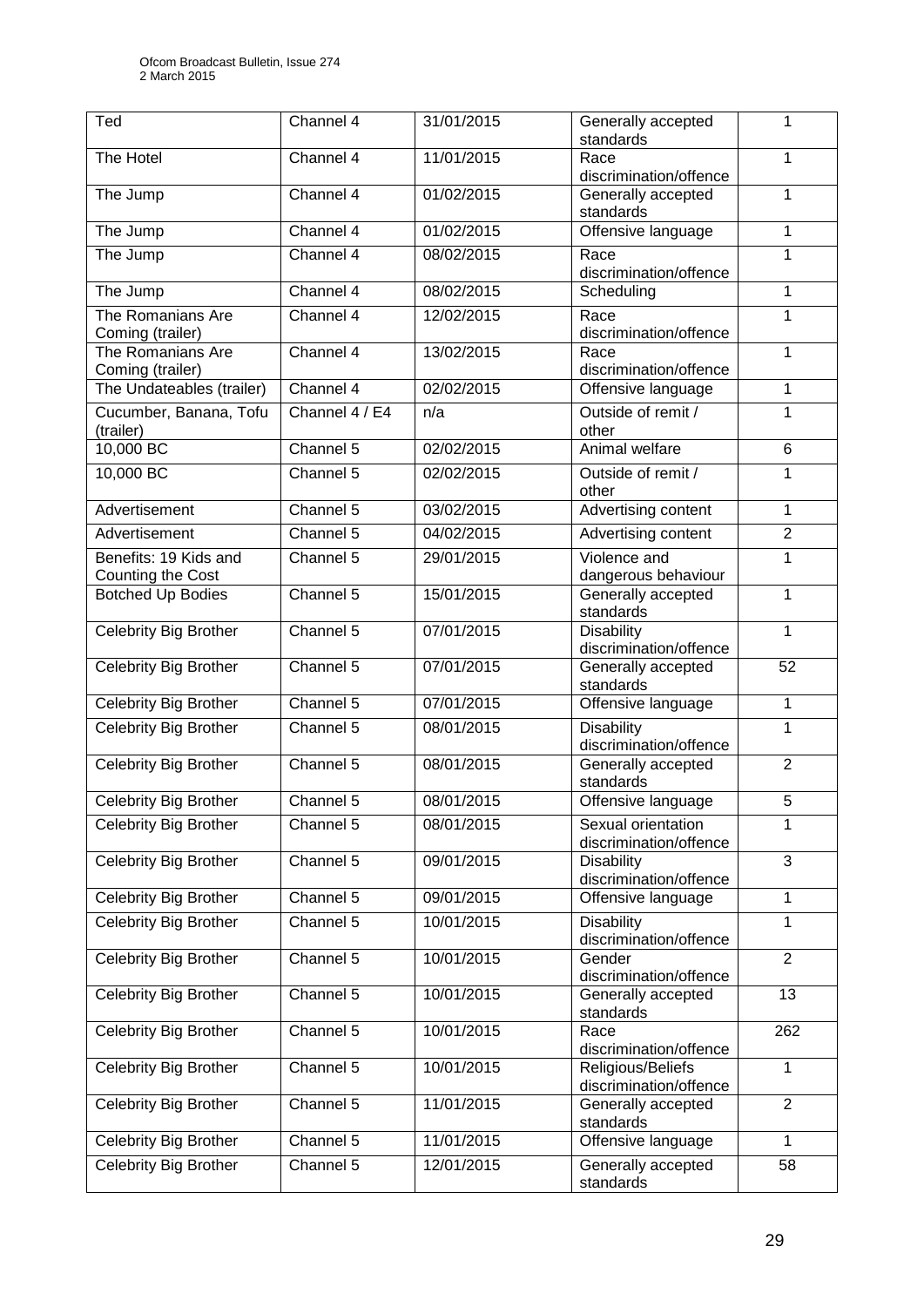| <b>Celebrity Big Brother</b> | Channel 5 | 12/01/2015 | Offensive language                           | 1                |
|------------------------------|-----------|------------|----------------------------------------------|------------------|
| <b>Celebrity Big Brother</b> | Channel 5 | 12/01/2015 | Outside of remit /<br>other                  | 3                |
| Celebrity Big Brother        | Channel 5 | 12/01/2015 | Race<br>discrimination/offence               | $\overline{2}$   |
| Celebrity Big Brother        | Channel 5 | 13/01/2015 | Generally accepted<br>standards              | 49               |
| Celebrity Big Brother        | Channel 5 | 13/01/2015 | Outside of remit /<br>other                  | 1                |
| Celebrity Big Brother        | Channel 5 | 13/01/2015 | Race<br>discrimination/offence               | $\overline{5}$   |
| Celebrity Big Brother        | Channel 5 | 14/01/2015 | Generally accepted<br>standards              | $\overline{7}$   |
| Celebrity Big Brother        | Channel 5 | 14/01/2015 | Outside of remit /<br>other                  | $\mathbf{1}$     |
| Celebrity Big Brother        | Channel 5 | 14/01/2015 | Sexual material                              | 6                |
| Celebrity Big Brother        | Channel 5 | 14/01/2015 | Sexual orientation<br>discrimination/offence | 12               |
| Celebrity Big Brother        | Channel 5 | 15/01/2015 | Generally accepted<br>standards              | 59               |
| Celebrity Big Brother        | Channel 5 | 15/01/2015 | Offensive language                           | $\overline{2}$   |
| <b>Celebrity Big Brother</b> | Channel 5 | 15/01/2015 | Religious/Beliefs<br>discrimination/offence  | 1                |
| Celebrity Big Brother        | Channel 5 | 16/01/2015 | Generally accepted<br>standards              | 91               |
| <b>Celebrity Big Brother</b> | Channel 5 | 16/01/2015 | Offensive language                           | 1                |
| <b>Celebrity Big Brother</b> | Channel 5 | 16/01/2015 | Sexual material                              | $\overline{715}$ |
| Celebrity Big Brother        | Channel 5 | 16/01/2015 | Sexual orientation<br>discrimination/offence | 4                |
| Celebrity Big Brother        | Channel 5 | 17/01/2015 | <b>Disability</b><br>discrimination/offence  | $\overline{2}$   |
| <b>Celebrity Big Brother</b> | Channel 5 | 17/01/2015 | Sexual orientation<br>discrimination/offence | 14               |
| <b>Celebrity Big Brother</b> | Channel 5 | 18/01/2015 | Generally accepted<br>standards              | 215              |
| Celebrity Big Brother        | Channel 5 | 18/01/2015 | Voting                                       | 1                |
| <b>Celebrity Big Brother</b> | Channel 5 | 19/01/2015 | Generally accepted<br>standards              | 3                |
| Celebrity Big Brother        | Channel 5 | 19/01/2015 | Offensive language                           | $\mathbf{1}$     |
| Celebrity Big Brother        | Channel 5 | 20/01/2015 | Generally accepted<br>standards              | 5                |
| <b>Celebrity Big Brother</b> | Channel 5 | 20/01/2015 | Sexual material                              | $\overline{3}$   |
| Celebrity Big Brother        | Channel 5 | 21/01/2015 | Generally accepted<br>standards              | 17               |
| <b>Celebrity Big Brother</b> | Channel 5 | 21/01/2015 | Religious/Beliefs<br>discrimination/offence  | $\overline{3}$   |
| Celebrity Big Brother        | Channel 5 | 22/01/2015 | Generally accepted<br>standards              | 33               |
| Celebrity Big Brother        | Channel 5 | 23/01/2015 | Generally accepted<br>standards              | 1                |
| Celebrity Big Brother        | Channel 5 | 23/01/2015 | <b>Nudity</b>                                | $\overline{7}$   |
| Celebrity Big Brother        | Channel 5 | 23/01/2015 | Voting                                       | 1                |
| <b>Celebrity Big Brother</b> | Channel 5 | 24/01/2015 | Generally accepted<br>standards              | 1                |
| Celebrity Big Brother        | Channel 5 | 25/01/2015 | Generally accepted<br>standards              | 119              |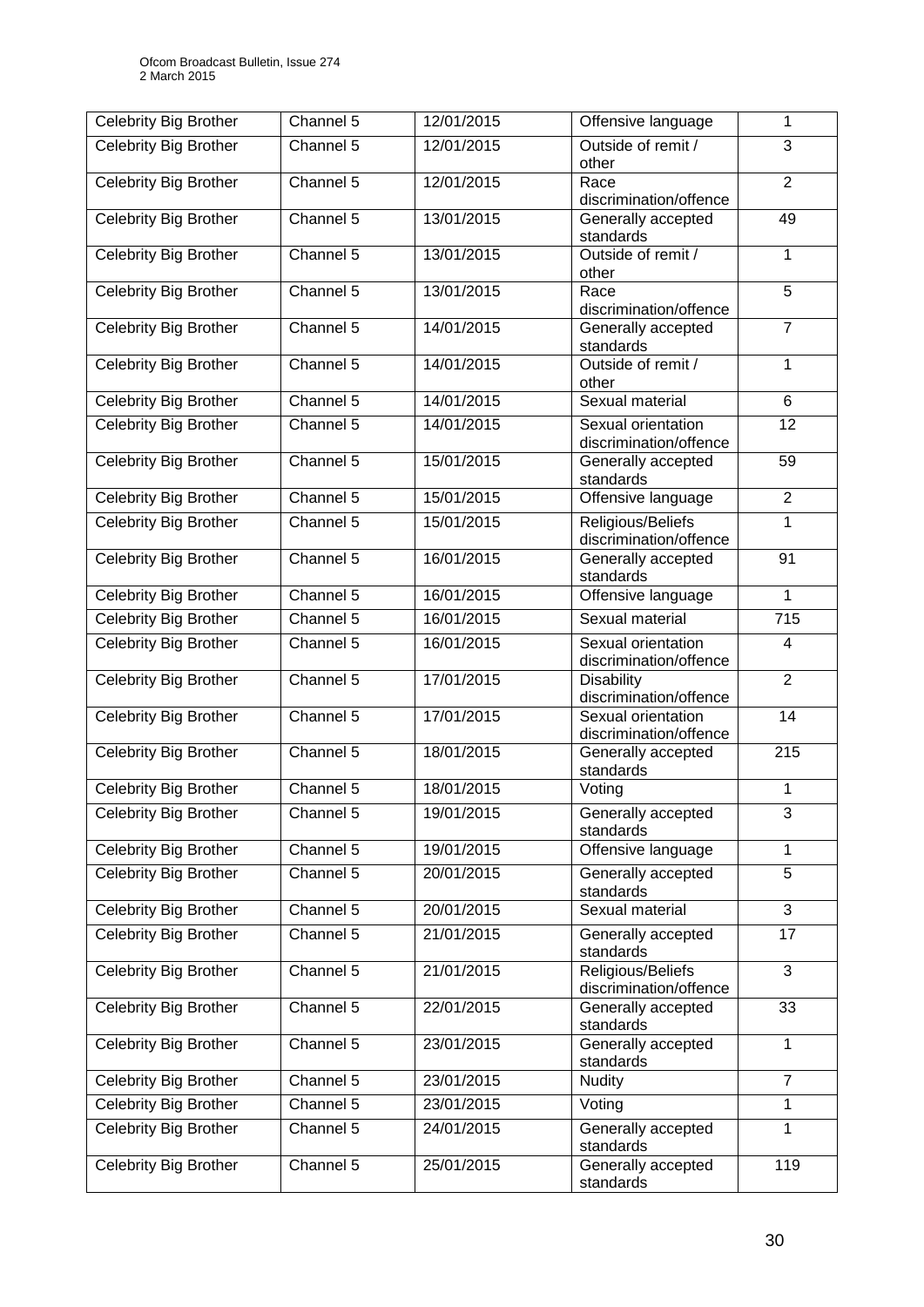| <b>Celebrity Big Brother</b>               | Channel 5 | 26/01/2015 | Generally accepted<br>standards              | 12             |
|--------------------------------------------|-----------|------------|----------------------------------------------|----------------|
| Celebrity Big Brother                      | Channel 5 | 26/01/2015 | Race<br>discrimination/offence               | 39             |
| <b>Celebrity Big Brother</b>               | Channel 5 | 26/01/2015 | Voting                                       | 52             |
| <b>Celebrity Big Brother</b>               | Channel 5 | 27/01/2015 | Race<br>discrimination/offence               | 1              |
| Celebrity Big Brother                      | Channel 5 | 28/01/2015 | Generally accepted<br>standards              | 103            |
| Celebrity Big Brother                      | Channel 5 | 28/01/2015 | Race<br>discrimination/offence               | $\overline{4}$ |
| Celebrity Big Brother                      | Channel 5 | 28/01/2015 | Sexual orientation<br>discrimination/offence | $\overline{2}$ |
| Celebrity Big Brother                      | Channel 5 | 29/01/2015 | Generally accepted<br>standards              | 18             |
| <b>Celebrity Big Brother</b>               | Channel 5 | 29/01/2015 | Outside of remit /<br>other                  | 6              |
| Celebrity Big Brother                      | Channel 5 | 29/01/2015 | Race<br>discrimination/offence               | 6              |
| Celebrity Big Brother                      | Channel 5 | 30/01/2015 | Generally accepted<br>standards              | $\overline{2}$ |
| Celebrity Big Brother                      | Channel 5 | 30/01/2015 | Sexual material                              | $\overline{2}$ |
| <b>Celebrity Big Brother</b>               | Channel 5 | 31/01/2015 | Generally accepted<br>standards              | 480            |
| Celebrity Big Brother                      | Channel 5 | 31/01/2015 | Race<br>discrimination/offence               | 8              |
| Celebrity Big Brother                      | Channel 5 | 01/02/2015 | Generally accepted<br>standards              | 29             |
| <b>Celebrity Big Brother</b>               | Channel 5 | 01/02/2015 | Sexual material                              | $\overline{2}$ |
| <b>Celebrity Big Brother</b>               | Channel 5 | 02/02/2015 | <b>Disability</b><br>discrimination/offence  | 24             |
| <b>Celebrity Big Brother</b>               | Channel 5 | 02/02/2015 | Generally accepted<br>standards              | 30             |
| Celebrity Big Brother                      | Channel 5 | 02/02/2015 | Offensive language                           | 1              |
| <b>Celebrity Big Brother</b>               | Channel 5 | 03/02/2015 | Generally accepted<br>standards              | $\overline{7}$ |
| <b>Celebrity Big Brother</b>               | Channel 5 | 03/02/2015 | Offensive language                           | 18             |
| Celebrity Big Brother                      | Channel 5 | 04/02/2015 | Outside of remit /<br>other                  | 1              |
| <b>Celebrity Big Brother</b>               | Channel 5 | 05/02/2015 | Generally accepted<br>standards              | 30             |
| Celebrity Big Brother                      | Channel 5 | 06/02/2015 | Advertising minutage                         | $\mathbf{1}$   |
| Celebrity Big Brother                      | Channel 5 | 06/02/2015 | Generally accepted<br>standards              | 1              |
| Celebrity Big Brother                      | Channel 5 | 06/02/2015 | Voting                                       | 23             |
| <b>Celebrity Big Brother</b>               | Channel 5 | n/a        | Generally accepted<br>standards              | 8              |
| Celebrity Big Brother                      | Channel 5 | n/a        | Outside of remit /<br>other                  | 1              |
| Celebrity Big Brother's Bit<br>on the Side | Channel 5 | 07/01/2015 | Offensive language                           | $\overline{2}$ |
| Celebrity Big Brother's Bit<br>on the Side | Channel 5 | 13/01/2015 | Gender<br>discrimination/offence             | 1              |
| Celebrity Big Brother's Bit<br>on the Side | Channel 5 | 14/01/2015 | Offensive language                           | 1              |
| Celebrity Big Brother's Bit<br>on the Side | Channel 5 | 14/01/2015 | Sexual material                              | 1              |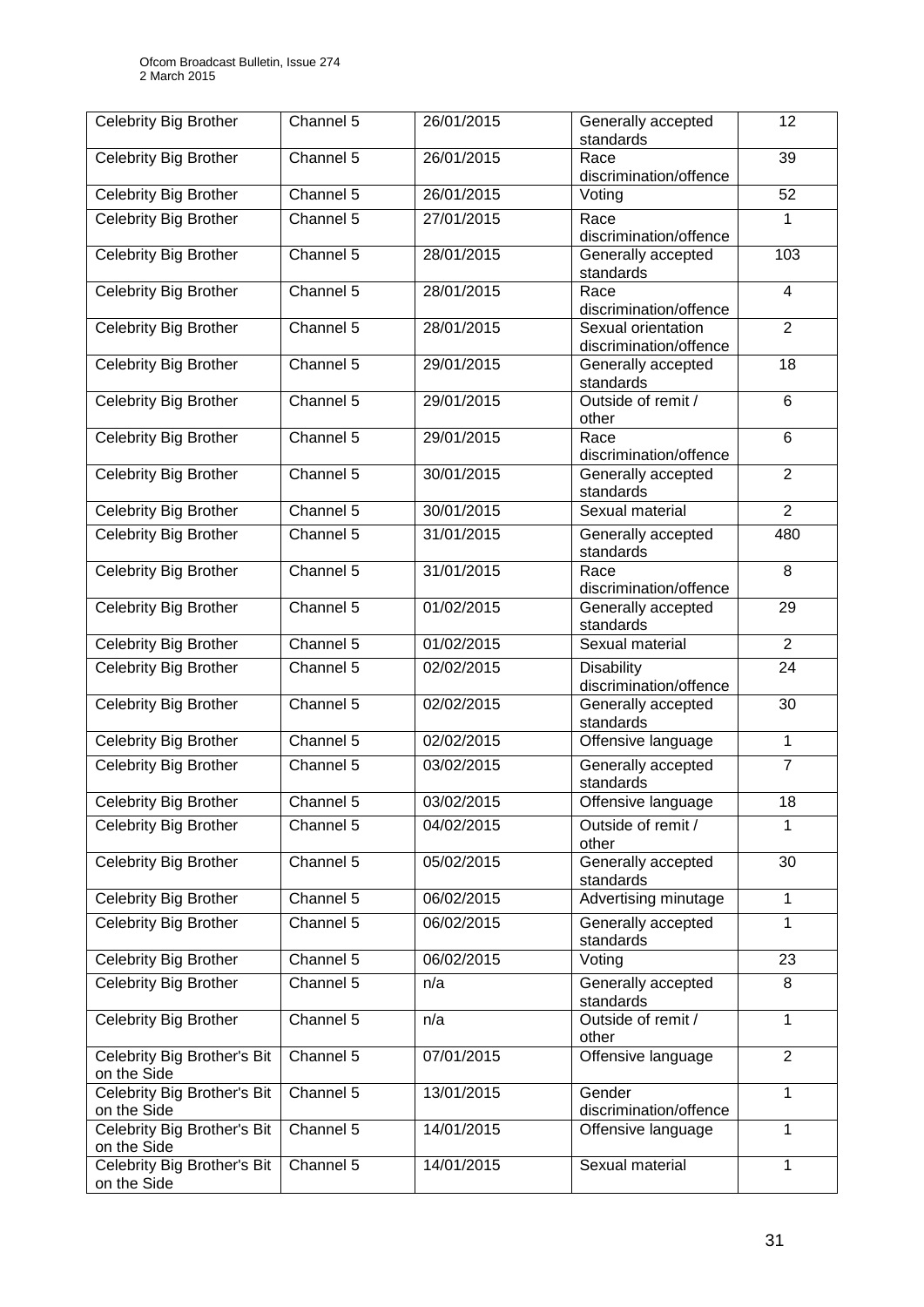| Celebrity Big Brother's Bit<br>on the Side                    | Channel 5                         | 15/01/2015 | Offensive language                           | $\mathbf{1}$   |
|---------------------------------------------------------------|-----------------------------------|------------|----------------------------------------------|----------------|
| Celebrity Big Brother's Bit<br>on the Side                    | Channel 5                         | 23/01/2015 | Generally accepted<br>standards              | $\overline{4}$ |
| Celebrity Big Brother's Bit<br>on the Side                    | Channel 5                         | 30/01/2015 | Generally accepted<br>standards              | 126            |
| Celebrity Big Brother's Bit<br>on the Side                    | Channel 5                         | 02/02/2015 | Sexual orientation<br>discrimination/offence | $\mathbf{1}$   |
| Celebrity Big Brother's Bit<br>on the Side                    | Channel 5                         | 04/02/2015 | Generally accepted<br>standards              | 12             |
| Celebrity Big Brother's Bit<br>on the Side                    | Channel 5                         | 06/02/2015 | Generally accepted<br>standards              | $\overline{7}$ |
| <b>Cowboy Builders</b>                                        | Channel 5                         | 28/01/2015 | Offensive language                           | $\mathbf{1}$   |
| Cucumber (trailer)                                            | Channel 5                         | 05/02/2015 | Scheduling                                   | 1              |
| <b>Gum Tree's sponsorship</b><br>of Celebrity Big Brother     | Channel 5                         | 11/01/2015 | Religious/Beliefs<br>discrimination/offence  | 1              |
| Hellboy II: The Golden<br>Army                                | Channel 5                         | 01/02/2015 | Offensive language                           | 1              |
| Movies at 9 (trailer)                                         | Channel 5                         | 04/01/2015 | Scheduling                                   | 1              |
| Movies at 9 (trailer)                                         | Channel 5                         | 07/01/2015 | Scheduling                                   | 1              |
| Movies at 9 (trailer)                                         | Channel 5                         | 15/01/2015 | Scheduling                                   | 1              |
| <b>NHS Crisis - The Live</b><br>Debate                        | Channel 5                         | 19/01/2015 | Due impartiality/bias                        | $\mathbf{1}$   |
| <b>NHS Crisis - The Live</b><br>Debate                        | Channel 5                         | 19/01/2015 | Generally accepted<br>standards              | $\overline{4}$ |
| Suspects (trailer)                                            | Channel 5                         | 14/01/2015 | Religious/Beliefs<br>discrimination/offence  | $\mathbf{1}$   |
| Teenage Mutant Ninja<br>Turtles                               | Channel 5                         | 09/11/2014 | Scheduling                                   | 1              |
| Teenage Mutant Ninja<br>Turtles                               | Channel 5                         | 06/12/2014 | Scheduling                                   | 1              |
| Teenage Mutant Ninja<br><b>Turtles</b>                        | Channel 5                         | 04/01/2015 | Scheduling                                   | 1              |
| The Hotel Inspector                                           | Channel 5                         | 14/01/2015 | Offensive language                           | $\overline{2}$ |
| The Hotel Inspector                                           | Channel 5                         | 15/01/2015 | Offensive language                           | $\overline{2}$ |
| The Mentalist (trailer)                                       | Channel 5                         | 05/02/2015 | Scheduling                                   | 1              |
| The Wright Stuff                                              | Channel 5                         | 13/01/2015 | Due impartiality/bias                        | 1              |
| The Wright Stuff                                              | Channel 5                         | 28/01/2015 | Generally accepted<br>standards              | 1              |
| The Wright Stuff                                              | Channel 5                         | 12/02/2015 | Offensive language                           | 1              |
| Advertisement                                                 | Channel 5 +24                     | 04/02/2015 | Advertising content                          | 1              |
| <b>Advertisement for Grand</b><br><b>Reception Suluk Miah</b> | <b>CHSTV</b>                      | 13/12/2014 | Political advertising                        | 1              |
| Ultimate Spiderman                                            | <b>CITV</b>                       | 11/01/2015 | Offensive language                           | 1              |
| <b>News</b>                                                   | <b>CNN</b>                        | 11/01/2015 | Generally accepted<br>standards              | 1              |
| I Live With Models<br>(trailer)                               | <b>Comedy Central</b>             | 10/02/2015 | Scheduling                                   | $\mathbf{1}$   |
| I Live With Models<br>(trailer)                               | <b>Comedy Central</b>             | 11/02/2015 | Sexual material                              | 1              |
| <b>Impractical Jokers</b>                                     | <b>Comedy Central</b>             | 24/01/2015 | Generally accepted<br>standards              | 1              |
| Short Circuit 2                                               | <b>Comedy Central</b><br>Extra +1 | 25/01/2015 | Offensive language                           | 1              |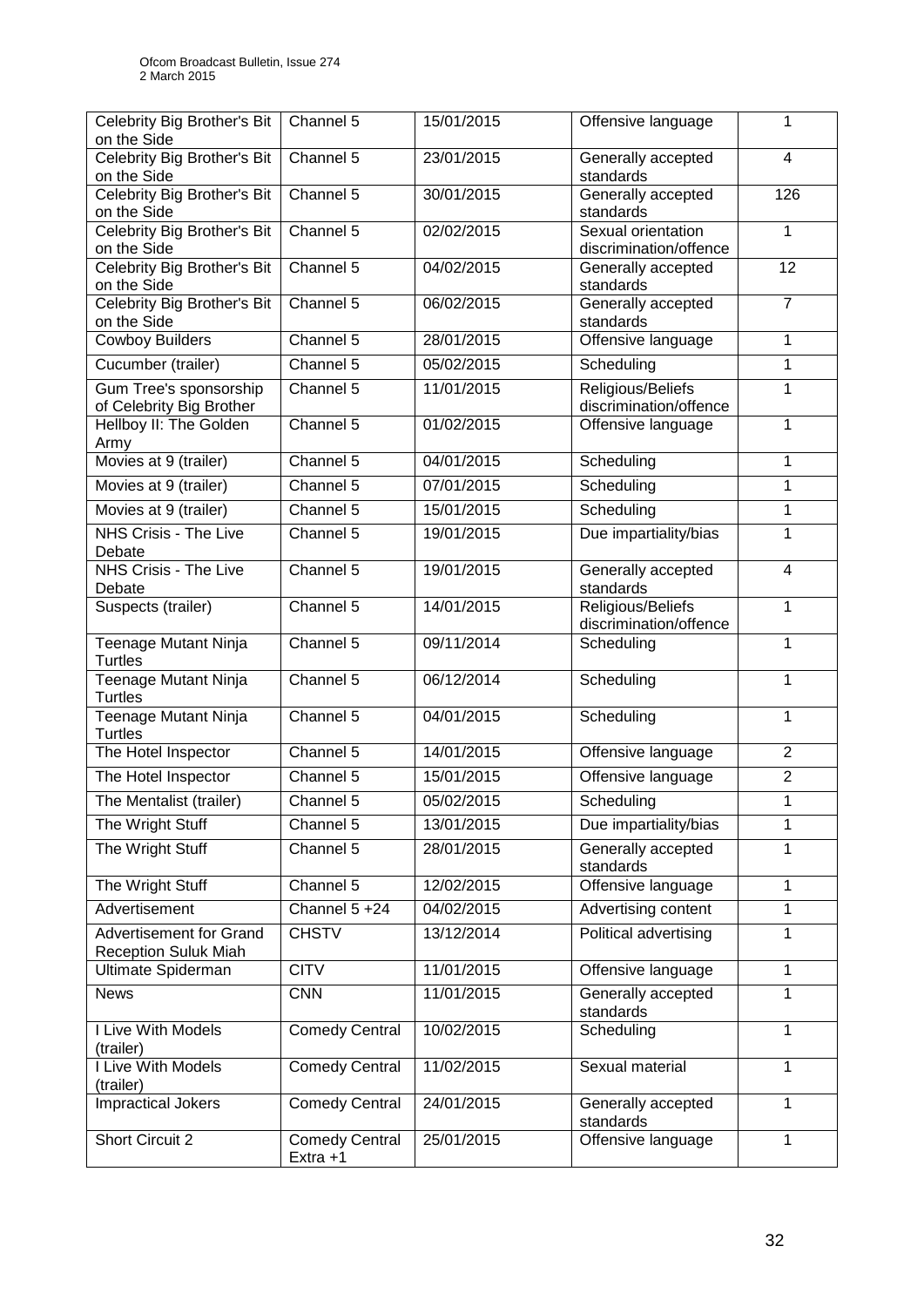| 8 Out of 10 Cats                                                     | Dave                                               | 13/02/2015 | Generally accepted<br>standards             | 1              |
|----------------------------------------------------------------------|----------------------------------------------------|------------|---------------------------------------------|----------------|
| NFL Superbowl (trailer)                                              | E <sub>4</sub>                                     | n/a        | Crime                                       | $\mathbf{1}$   |
| The Undateables (trailer)                                            | E4                                                 | 31/01/2015 | Offensive language                          | 1              |
| Lingerie Football League<br>(trailer)                                | <b>Extreme Sports</b><br>Channel                   | 16/01/2015 | Scheduling                                  | $\mathbf{1}$   |
| The First Hour                                                       | Ginx                                               | 25/01/2015 | Violence and<br>dangerous behaviour         | 1              |
| Dave                                                                 | Halfords'<br>sponsorship of<br>motoring on<br>Dave | 02/02/2015 | Race<br>discrimination/offence              | $\mathbf{1}$   |
| <b>Heart Breakfast with Matt</b><br>& Caroline                       | <b>Heart FM</b><br>Plymouth                        | 09/02/2015 | Scheduling                                  | 1              |
| Saturday Breakfast With<br>JK and Lucy                               | <b>Heart FM</b><br><b>Scotland West</b>            | 31/01/2015 | Scheduling                                  | 1              |
| Programming                                                          | <b>Irvine Beat FM</b><br>107.2                     | n/a        | <b>Disability</b><br>discrimination/offence | 1              |
| Advertisement                                                        | $\overline{\text{IV}}$                             | 02/02/2015 | Advertising content                         | $\mathbf{1}$   |
| Advertisement                                                        | <b>ITV</b>                                         | 03/02/2015 | Advertising content                         | $\overline{2}$ |
| Advertisement                                                        | <b>ITV</b>                                         | 07/02/2015 | Advertising content                         | 1              |
| Advertisement                                                        | <b>ITV</b>                                         | 10/02/2015 | Advertising content                         | 1              |
| Advertisement                                                        | <b>ITV</b>                                         | 11/02/2015 | Advertising content                         | 1              |
| Advertisement                                                        | $\overline{IV}$                                    | 12/02/2015 | Advertising content                         | 1              |
| Advertisement                                                        | $\overline{ITV}$                                   | n/a        | Advertising content                         | $\overline{2}$ |
| <b>Aunt Bessie's</b><br>sponsorship of The<br>Chase                  | <b>ITV</b>                                         | 29/01/2015 | Generally accepted<br>standards             | 1              |
| <b>Aunt Bessie's</b><br>sponsorship of The<br>Chase                  | $\overline{IV}$                                    | n/a        | Crime                                       | 1              |
| Bad Builders: Bang to<br>Rights                                      | $\overline{IV}$                                    | 03/02/2015 | Crime                                       | $\mathbf{1}$   |
| <b>Birds of a Feather</b>                                            | <b>ITV</b>                                         | 05/02/2015 | Materially misleading                       | 1              |
| <b>Broadchurch</b>                                                   | <b>ITV</b>                                         | 02/02/2015 | Drugs, smoking,<br>solvents or alcohol      | 1              |
| Car Crash Britain                                                    | <b>ITV</b>                                         | 12/02/2015 | Offensive language                          | 1              |
| Comparethemarket.com's<br>sponsorship of<br><b>Coronation Street</b> | <b>ITV</b>                                         | n/a        | Generally accepted<br>standards             | $\mathbf{1}$   |
| <b>Coronation Street</b>                                             | <b>ITV</b>                                         | 30/01/2015 | Product placement                           | 3              |
| <b>Coronation Street</b>                                             | $\overline{ITV}$                                   | 02/02/2015 | Product placement                           | 1              |
| <b>Coronation Street</b>                                             | $\overline{ITV}$                                   | 02/02/2015 | Violence and<br>dangerous behaviour         | $\mathbf{1}$   |
| <b>Coronation Street</b>                                             | <b>ITV</b>                                         | 04/02/2015 | Drugs, smoking,<br>solvents or alcohol      | 1              |
| <b>Coronation Street</b>                                             | <b>ITV</b>                                         | 06/02/2015 | Generally accepted<br>standards             | $\mathbf{1}$   |
| <b>Coronation Street</b>                                             | <b>ITV</b>                                         | 13/02/2015 | Generally accepted<br>standards             | $\mathbf{1}$   |
| <b>Coronation Street</b>                                             | <b>ITV</b>                                         | 13/02/2015 | Product placement                           | 1              |
| <b>Coronation Street</b>                                             | <b>ITV</b>                                         | n/a        | Outside of remit /<br>other                 | 1              |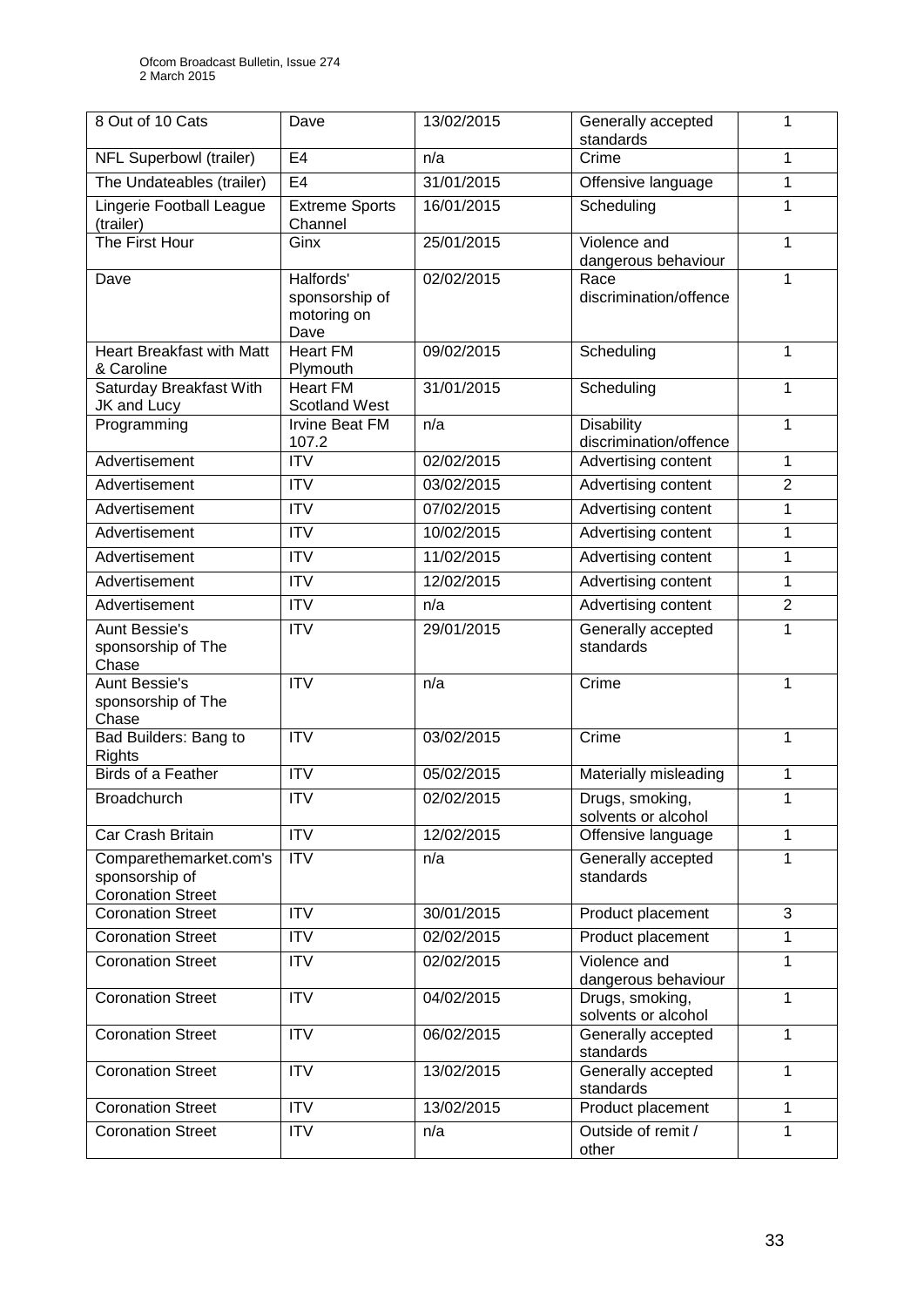| Emmerdale                                           | <b>ITV</b>             | 04/04/2014 | Generally accepted<br>standards               | 1               |
|-----------------------------------------------------|------------------------|------------|-----------------------------------------------|-----------------|
| Emmerdale                                           | $\overline{\text{IV}}$ | 22/01/2015 | Under 18s in                                  | 1               |
| Emmerdale                                           | <b>ITV</b>             | 29/01/2015 | programmes<br>Generally accepted<br>standards | $\overline{2}$  |
| Emmerdale                                           | $\overline{ITV}$       | 05/02/2015 | Generally accepted                            | $\mathbf{1}$    |
| Emmerdale                                           | <b>ITV</b>             | 06/02/2015 | standards<br>Generally accepted<br>standards  | 1               |
| Emmerdale                                           | $\overline{ITV}$       | n/a        | Generally accepted<br>standards               | $\overline{2}$  |
| Emmerdale                                           | ITV                    | n/a        | Offensive language                            | $\mathbf{1}$    |
| Foxy Bingo's sponsorship<br>of The Jeremy Kyle Show | <b>ITV</b>             | n/a        | Gambling                                      | 1               |
| Foyle's War                                         | $\overline{IV}$        | 18/01/2015 | Advertising minutage                          | $\mathbf{1}$    |
| Good Morning Britain                                | <b>ITV</b>             | 16/01/2015 | Generally accepted<br>standards               | 1               |
| <b>Good Morning Britain</b>                         | ITV                    | 03/02/2015 | Due accuracy                                  | $\mathbf{1}$    |
| <b>Good Morning Britain</b>                         | <b>ITV</b>             | 03/02/2015 | Gender<br>discrimination/offence              | 1               |
| Harry Hill's Stars in Their<br>Eyes                 | ITV                    | 31/01/2015 | Generally accepted<br>standards               | $\overline{2}$  |
| Harry Hill's Stars in Their<br>Eyes                 | $\overline{ITV}$       | 31/01/2015 | Violence and<br>dangerous behaviour           | $\mathbf{1}$    |
| Harry Hill's Stars in Their<br>Eyes                 | <b>ITV</b>             | 07/02/2015 | Violence and<br>dangerous behaviour           | $\mathbf{1}$    |
| <b>ITV News and Weather</b>                         | ITV                    | 30/01/2015 | Gender<br>discrimination/offence              | $\mathbf{1}$    |
| <b>ITV News and Weather</b>                         | $\overline{ITV}$       | 03/02/2015 | Generally accepted<br>standards               | 1               |
| Loose Women                                         | $\overline{ITV}$       | 13/01/2015 | Generally accepted<br>standards               | 290             |
| Loose Women                                         | <b>ITV</b>             | 16/01/2015 | Generally accepted<br>standards               | $\mathbf{1}$    |
| Loose Women                                         | <b>ITV</b>             | 30/01/2015 | Generally accepted<br>standards               | 1               |
| Loose Women                                         | <b>ITV</b>             | 05/02/2015 | Outside of remit /<br>other                   | 1               |
| Loose Women                                         | <b>ITV</b>             | 09/02/2015 | Generally accepted<br>standards               | 11              |
| Mel and Sue                                         | <b>ITV</b>             | 15/01/2015 | Scheduling                                    | 3               |
| Mel and Sue                                         | <b>ITV</b>             | 23/01/2015 | Sexual material                               | $\overline{2}$  |
| Midsomer Murders                                    | $\overline{IV}$        | 04/02/2015 | Generally accepted<br>standards               | $\overline{13}$ |
| <b>Planet's Got Talent</b>                          | <b>ITV</b>             | 31/01/2015 | Violence and<br>dangerous behaviour           | $\mathbf{1}$    |
| Stars in their Eyes                                 | <b>ITV</b>             | n/a        | Outside of remit /<br>other                   | 1               |
| The Chase                                           | <b>ITV</b>             | 23/01/2015 | Transgender<br>discrimination/offence         | $\mathbf{1}$    |
| The Chase                                           | <b>ITV</b>             | 09/02/2015 | Outside of remit /<br>other                   | 1               |
| The Jeremy Kyle Show                                | <b>ITV</b>             | 15/01/2015 | Generally accepted<br>standards               | $\overline{2}$  |
| The Jeremy Kyle Show                                | $\overline{IV}$        | 15/01/2015 | Offensive language                            | $\mathbf{1}$    |
| The Jeremy Kyle Show                                | <b>ITV</b>             | n/a        | Scheduling                                    | $\mathbf{1}$    |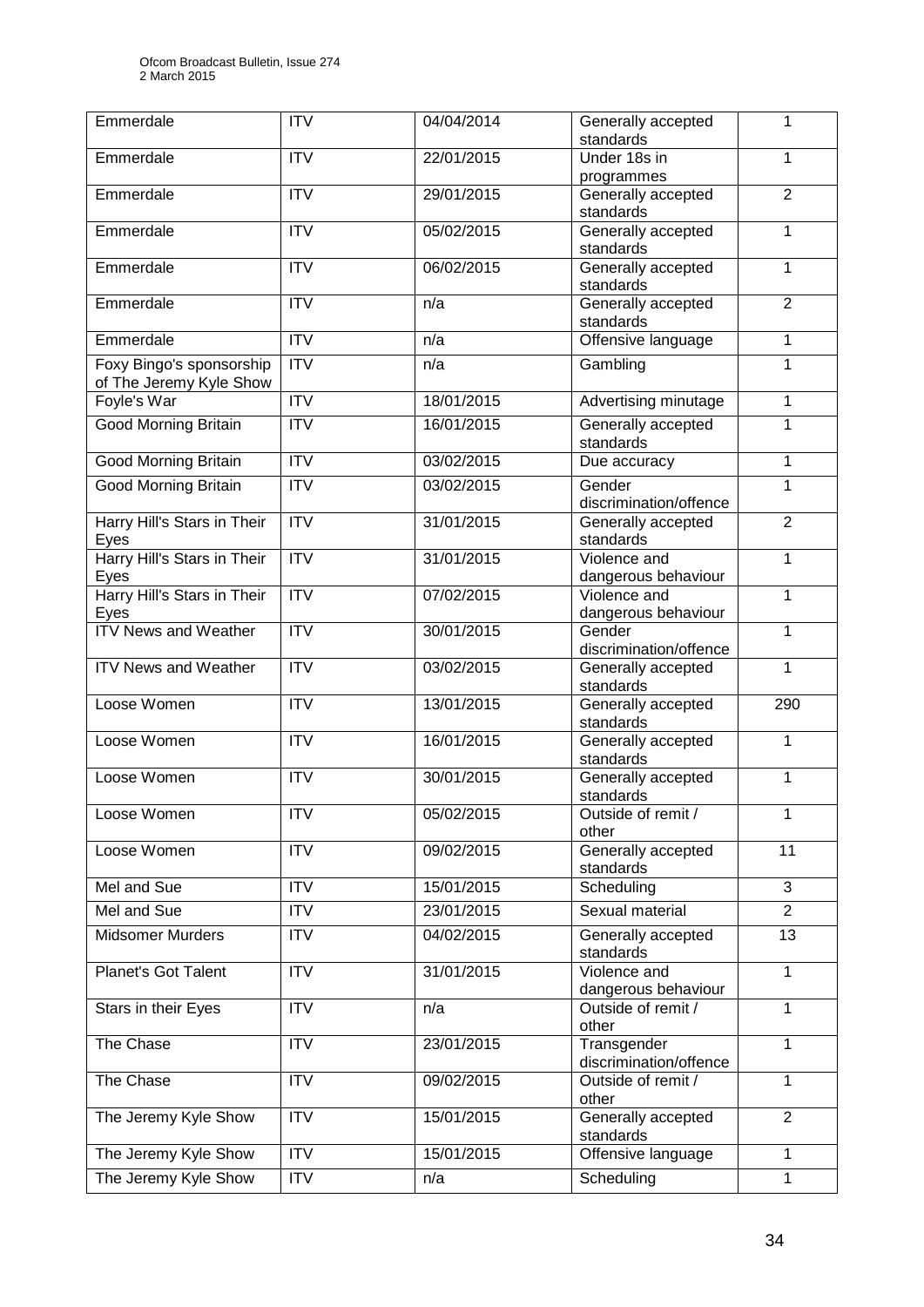| The Jonathan Ross                                      | <b>ITV</b>                     | 24/01/2015 | Religious/Beliefs                                | 1              |
|--------------------------------------------------------|--------------------------------|------------|--------------------------------------------------|----------------|
| Show<br>The Jonathan Ross                              | $\overline{ITV}$               | 31/01/2015 | discrimination/offence<br>Generally accepted     | $\mathbf{1}$   |
| Show                                                   |                                |            | standards                                        |                |
| The Jonathan Ross<br>Show                              | <b>ITV</b>                     | 07/02/2015 | Generally accepted<br>standards                  | 1              |
| The Kyle Files                                         | $\overline{IV}$                | 15/01/2015 | Scheduling                                       | $\overline{2}$ |
| The Wonder of Britain                                  | <b>ITV</b>                     | 25/01/2015 | Violence and<br>dangerous behaviour              | 1              |
| This Morning                                           | $\overline{ITV}$               | 02/02/2015 | <b>Disability</b><br>1<br>discrimination/offence |                |
| This Morning                                           | <b>ITV</b>                     | 02/02/2015 | Sexual material                                  | $\overline{2}$ |
| You've Been Framed!                                    | ITV                            | 24/01/2015 | Sexual material                                  | 1              |
| You've Been Framed!                                    | <b>ITV</b>                     | 31/01/2015 | Generally accepted<br>standards                  | 1              |
| You've Been Framed!                                    | $\overline{ITV}$               | 07/02/2015 | Generally accepted<br>standards                  | $\overline{2}$ |
| Advertisement                                          | <b>ITV</b> / Channel 4         | 08/02/2015 | Advertising content                              | $\mathbf{1}$   |
| Advertisement                                          | ITV / Channel 4 /<br>Channel 5 | n/a        | Advertising content                              | 1              |
| <b>ITV News Central</b>                                | <b>ITV Central</b>             | 14/01/2015 | Generally accepted<br>standards                  | $\mathbf{1}$   |
| <b>ITV News Central</b>                                | <b>ITV Central</b>             | 04/02/2015 | Violence and<br>dangerous behaviour              | 1              |
| <b>ITV News London</b>                                 | <b>ITV London</b>              | 03/02/2015 | Scheduling                                       | 1              |
| <b>ITV Wales Website</b>                               | <b>ITV Wales</b>               | 12/01/2015 | Outside of remit /<br>other                      | 1              |
| Judge Rinder                                           | $ITV+1$                        | 16/01/2015 | Religious/Beliefs<br>discrimination/offence      | 1              |
| 118118.com's<br>sponsorship of movies on<br><b>ITV</b> | ITV2                           | 11/01/2015 | Scheduling                                       | $\mathbf{1}$   |
| Ibiza Weekender (trailer)                              | ITV2                           | 15/02/2015 | Scheduling                                       | 1              |
| Loose Women                                            | ITV2                           | 13/01/2015 | Generally accepted<br>standards                  | 1              |
| The Chase                                              | ITV2                           | 06/02/2015 | Offensive language                               | 1              |
| The Keith Lemon Sketch<br>Show                         | ITV <sub>2</sub>               | 12/02/2015 | Offensive language                               | 1              |
| Advertisement                                          | <b>ITVBe</b>                   | 10/02/2015 | Advertising content                              | $\mathbf{1}$   |
| Advertisement                                          | <b>ITVBe</b>                   | 14/02/2015 | Advertising content                              | 1              |
| The Real Housewives of<br><b>Orange County</b>         | <b>ITVBe</b>                   | 15/01/2015 | Animal welfare                                   | $\mathbf{1}$   |
| <b>Duncan Barkes</b>                                   | LBC 97.3 FM                    | 12/11/2014 | Generally accepted<br>standards                  | 1              |
| James O'Brien                                          | LBC 97.3 FM                    | 09/01/2015 | Generally accepted<br>standards                  | $\mathbf{1}$   |
| James O'Brien                                          | <b>LBC 97.3 FM</b>             | 13/01/2015 | Harm                                             | $\mathbf{1}$   |
| James O'Brien                                          | <b>LBC 97.3 FM</b>             | 28/01/2015 | <b>Disability</b><br>discrimination/offence      | 1              |
| James O'Brien                                          | LBC 97.3 FM                    | 05/02/2015 | Race<br>discrimination/offence                   | $\mathbf{1}$   |
| Shelagh Fogarty                                        | <b>LBC 97.3 FM</b>             | 04/02/2015 | Race<br>discrimination/offence                   | 1              |
| Steve Allen                                            | LBC 97.3 FM                    | 02/02/2015 | Generally accepted<br>standards                  | $\mathbf{1}$   |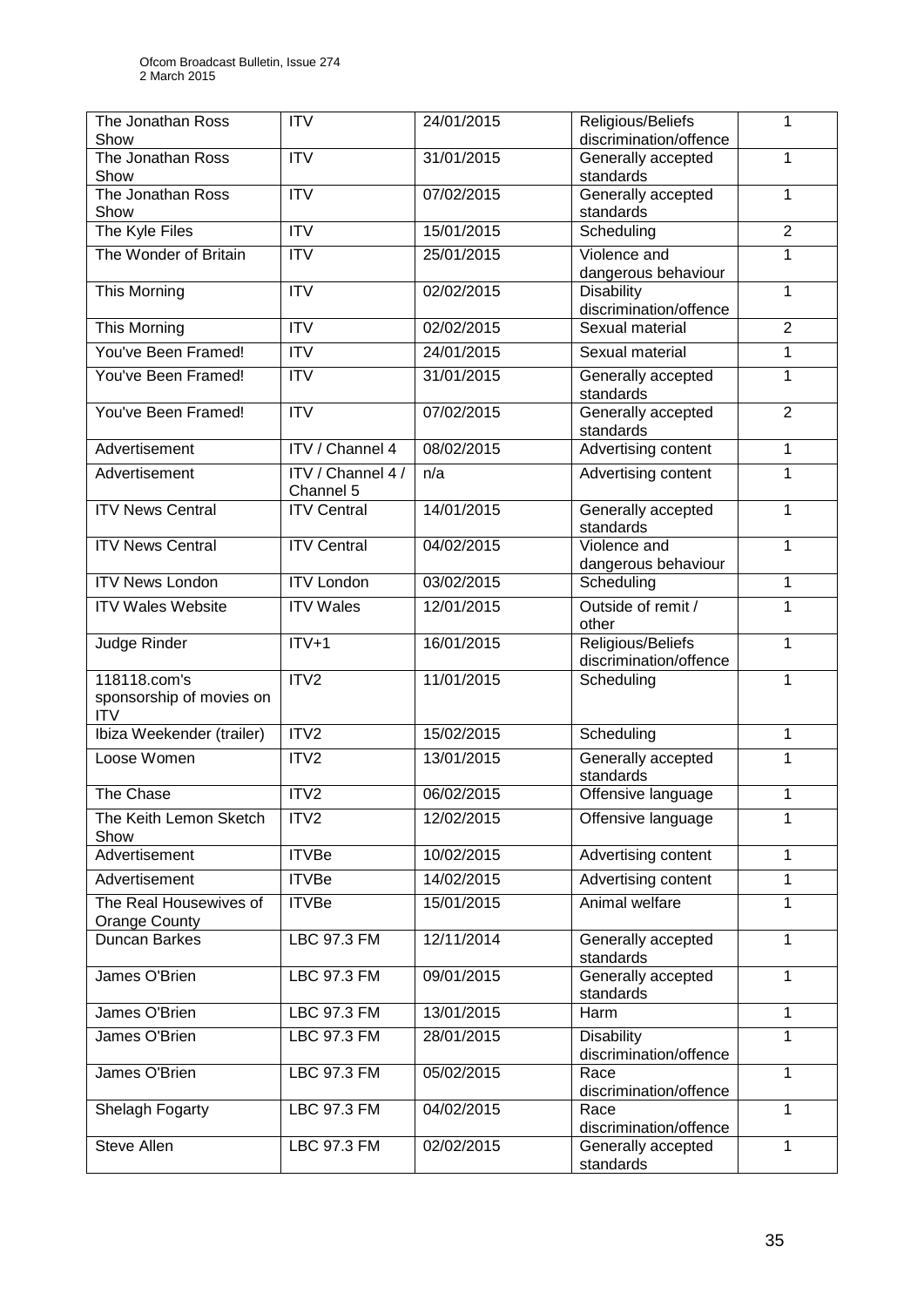| <b>Steve Allen</b>                           | <b>LBC 97.3 FM</b>     | 10/02/2015 | Generally accepted<br>standards             | $\overline{4}$ |
|----------------------------------------------|------------------------|------------|---------------------------------------------|----------------|
| London Burning                               | London Live            | 13/02/2015 | Offensive language                          | 1              |
| Advertisement                                | Motors TV              | 15/02/2015 | Advertising content                         | 1              |
| Advertisement                                | n/a                    | 01/01/2015 | Advertising content                         | 1              |
| Advertisement                                | n/a                    | 14/02/2015 | Advertising content                         | 1              |
| Advertisements                               | n/a                    | n/a        | Advertising content                         | 1              |
| Subtitling                                   | n/a                    | n/a        | <b>Television Access</b><br>Services        | 1              |
| Subtitling of<br>advertisements              | n/a                    | n/a        | <b>Television Access</b><br><b>Services</b> | $\mathbf{1}$   |
| Programming                                  | National<br>Geographic | n/a        | <b>Television Access</b><br><b>Services</b> | $\mathbf{1}$   |
| <b>Morning Show</b>                          | Norwich 99.9<br>FM     | 13/01/2015 | Generally accepted<br>standards             | 1              |
| Q Breeze                                     | Q106 FM                | 01/02/2015 | Generally accepted<br>standards             | 1              |
| Radio Clyde Football<br>Show                 | Radio Clyde            | 17/01/2015 | Gender<br>discrimination/offence            | 1              |
| Sabbs in the Studio                          | <b>RaW 1251 AM</b>     | 22/01/2015 | Format                                      | $\mathbf{1}$   |
| <b>Obsessive Compulsive</b><br>Cleaners      | Really                 | 18/01/2015 | <b>Disability</b><br>discrimination/offence | 1              |
| <b>News</b>                                  | <b>RT</b>              | 27/01/2015 | Due accuracy                                | 1              |
| Volvo's sponsorship of<br><b>Blue Bloods</b> | <b>Sky Atlantic</b>    | 03/12/2014 | Advertising content                         | 1              |
| Desi Rascals                                 | <b>Sky Living</b>      | 20/01/2015 | Outside of remit /<br>other                 | 1              |
| Dreams Beds'<br>sponsorship                  | <b>Sky Living</b>      | 27/01/2015 | Animal welfare                              | 1              |
| In the Margins (trailer)                     | <b>Sky Living</b>      | 08/02/2015 | Crime                                       | 1              |
| Four Weddings                                | <b>Sky Livingit</b>    | 07/02/2015 | Race<br>discrimination/offence              | 1              |
| <b>Sky News</b>                              | <b>Sky News</b>        | 22/12/2014 | Generally accepted<br>standards             | $\overline{4}$ |
| <b>Sky News</b>                              | Sky News               | 15/01/2015 | Generally accepted<br>standards             | 1              |
| <b>Sky News</b>                              | <b>Sky News</b>        | 29/01/2015 | Race<br>discrimination/offence              | 1              |
| Sky News at 11 with<br>Mark Longhurst        | <b>Sky News</b>        | 25/01/2015 | Due impartiality/bias                       | 1              |
| <b>Sky News Tonight with</b><br>Adam Boulton | <b>Sky News</b>        | 27/01/2015 | Generally accepted<br>standards             | 6              |
| <b>Sky News with Colin</b><br>Brazier &      | <b>Sky News</b>        | 30/01/2015 | Generally accepted<br>standards             | 1              |
| <b>Sky News: Breaking</b><br><b>News</b>     | <b>Sky News</b>        | 22/12/2014 | Generally accepted<br>standards             | 48             |
| Sunrise                                      | <b>Sky News</b>        | 14/01/2015 | Religious/Beliefs<br>discrimination/offence | $\mathbf{1}$   |
| Sunrise                                      | <b>Sky News</b>        | 26/01/2015 | Due impartiality/bias<br>1                  |                |
| Sunrise                                      | <b>Sky News</b>        | 27/01/2015 | 1<br>Due accuracy                           |                |
| Sunrise                                      | <b>Sky News</b>        | 31/01/2015 | Violence and<br>dangerous behaviour         | 1              |
| Sunrise                                      | <b>Sky News</b>        | 03/02/2015 | Race<br>discrimination/offence              | $\mathbf{1}$   |
| Sunrise                                      | <b>Sky News</b>        | 05/02/2015 | Religious/Beliefs<br>discrimination/offence | 1              |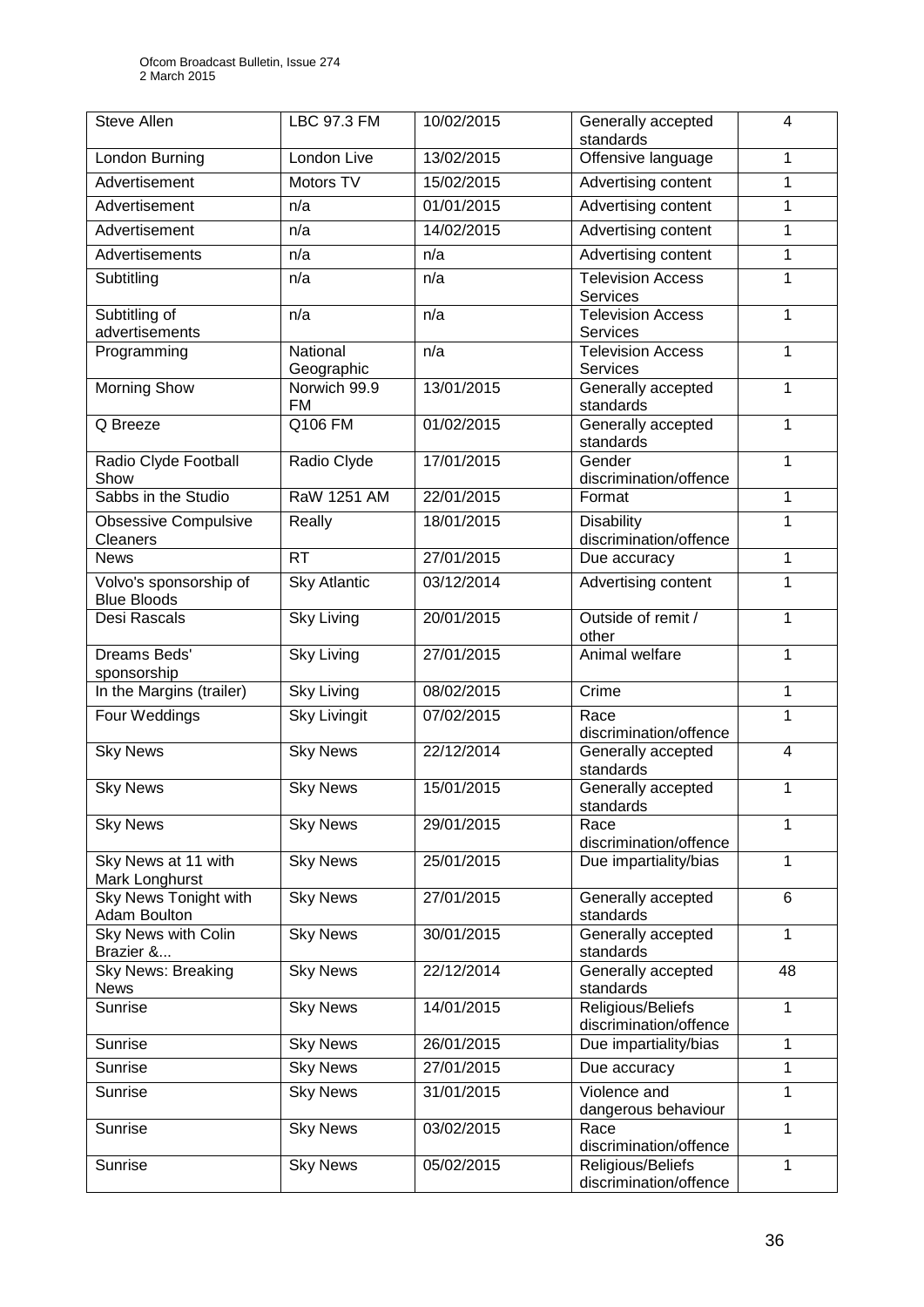| Programming                               | <b>Sky Sports</b>                | 01/02/2015 | Violence and                                | 1 |
|-------------------------------------------|----------------------------------|------------|---------------------------------------------|---|
|                                           |                                  |            | dangerous behaviour                         |   |
| Programming                               | <b>Sky Sports</b>                | 06/02/2015 | Due impartiality/bias                       | 1 |
| Mersyside Derby (trailer)                 | Sky Sports 1                     | 07/01/2015 | Due impartiality/bias                       | 1 |
| <b>NFL</b>                                | Sky Sports 2                     | 28/12/2014 | Generally accepted<br>standards             | 1 |
| <b>Sunday Supplement</b>                  | Sky Sports 3                     | 08/02/2015 | Generally accepted<br>standards             | 1 |
| Soccer Saturday                           | <b>Sky Sports</b><br><b>News</b> | 07/02/2015 | Generally accepted<br>standards             | 1 |
| <b>Futurama</b>                           | Sky1                             | 02/02/2015 | Scheduling                                  | 1 |
| Sun Perks' sponsorship<br>of The Simpsons | Sky1                             | 09/02/2015 | Generally accepted<br>standards             | 1 |
| Programming                               | Star Plus / Zee<br>TV / SET Asia | 04/02/2015 | Scheduling                                  | 1 |
| Subtitling                                | <b>SyFy</b>                      | n/a        | <b>Television Access</b><br><b>Services</b> | 1 |
| Live Football                             | Talksport                        | 08/02/2015 | Commercial<br>communications on<br>radio    | 1 |
| My Little Pony                            | <b>Tiny Pop</b>                  | 18/01/2015 | Drugs, smoking,<br>solvents or alcohol      | 1 |
| <b>Martin Lowes</b>                       | <b>Tower FM</b>                  | 25/01/2015 | Commercial<br>communications on<br>radio    | 1 |
| Advertisements                            | <b>True Movies</b>               | 06/01/2015 | Advertising content                         | 1 |
| Muhammed - The Best of<br>Creation        | <b>Ummah Channel</b>             | 07/12/2014 | Religious/Beliefs<br>discrimination/offence | 1 |
| <b>Paddy McGuinness</b>                   | West FM                          | 18/01/2015 | Scheduling                                  | 1 |
| Advertisement                             | Wish FM 102.4                    | n/a        | Advertising content                         | 1 |

### **Complaints assessed under the General Procedures for investigating breaches of broadcast licences**

For more information about how Ofcom conducts investigations about broadcast licences, go to: [http://stakeholders.ofcom.org.uk/broadcasting/guidance/complaints](http://stakeholders.ofcom.org.uk/broadcasting/guidance/complaints-sanctions/general-procedures/)[sanctions/general-procedures/.](http://stakeholders.ofcom.org.uk/broadcasting/guidance/complaints-sanctions/general-procedures/)

| Licensee                                | <b>Licensed service</b>                              | <b>Categories</b>  |
|-----------------------------------------|------------------------------------------------------|--------------------|
| <b>Ambur Community Radio</b><br>Limited | Ambur Radio                                          | Kev<br>Commitments |
| Celador Radio (South West)<br>Limited   | The Breeze (Frome<br>and West Wiltshire)<br>107.5 FM | Format             |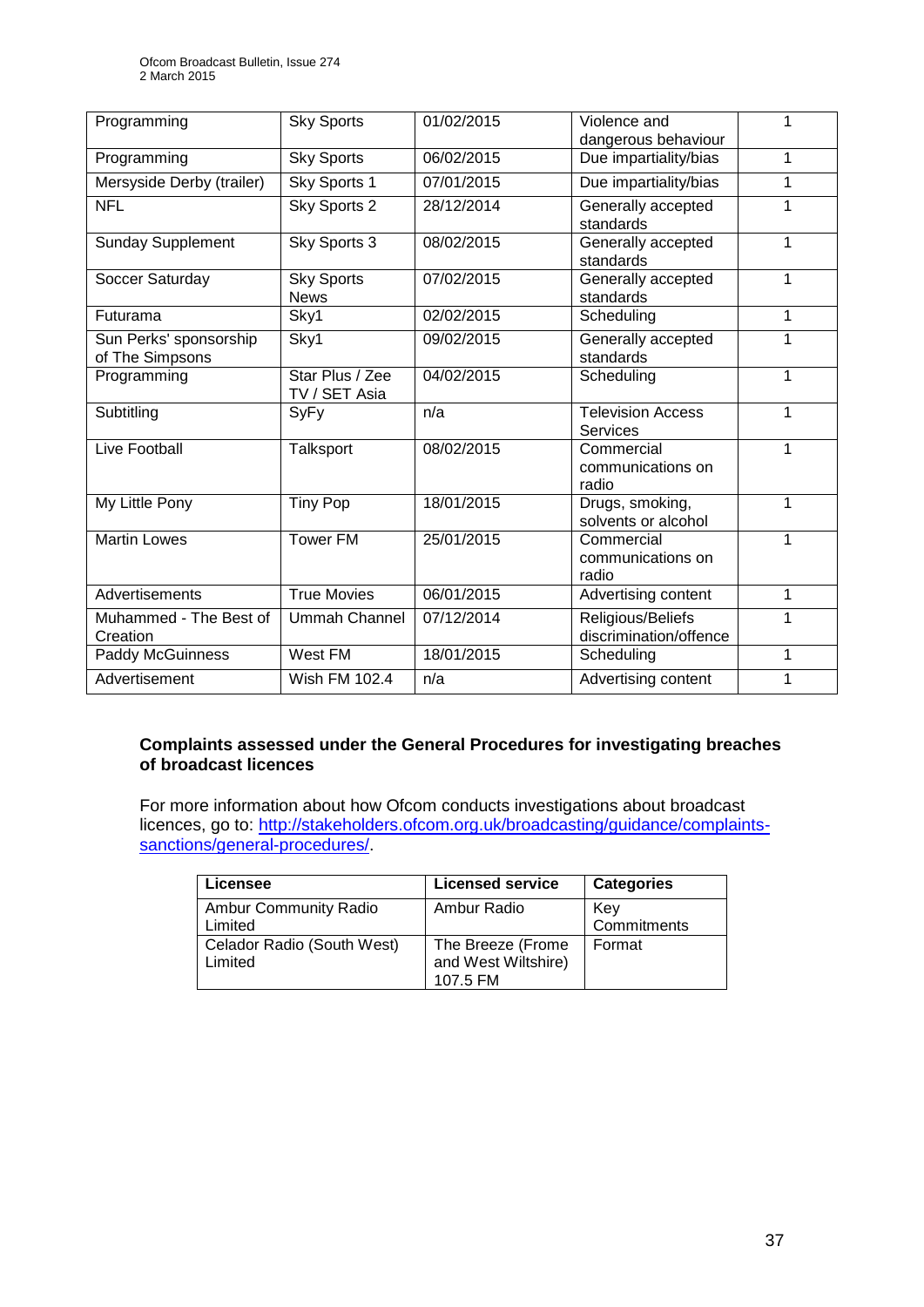# **Investigations List**

If Ofcom considers that a broadcaster may have breached its codes, a condition of its licence or other regulatory requirements, it will start an investigation.

### **It is important to note that an investigation by Ofcom does not necessarily mean the broadcaster has done anything wrong. Not all investigations result in breaches of the licence or other regulatory requirements being recorded.**

Here are alphabetical lists of new investigations launched between 5 and 18 February 2015.

### **Investigations launched under the Procedures for investigating breaches of content standards for television and radio**

| Programme                                              | <b>Broadcaster</b>            | <b>Transmission date</b> |
|--------------------------------------------------------|-------------------------------|--------------------------|
| UKIP: The First 100 Days                               | Channel 4                     | 16 February 2015         |
| The Angels' Share                                      | Film4                         | 15 October 2014          |
| <b>Next Stop</b>                                       | Holiday and<br>Cruise Channel | 23 October 2014          |
| This Morning                                           | <b>ITV</b>                    | 3 February 2015          |
| Guru Sounds' sponsorship of<br><b>Boshonto Batashe</b> | <b>NTV</b>                    | 29 December 2014         |
| Profesia reporter                                      | NTV Mir<br>Lithuania          | 2 November 2014          |
| Destroyed in Seconds                                   | Quest                         | 28 January 2015          |
| Crosstalk                                              | <b>RT</b>                     | 23 December 2014         |
| Advertising minutage                                   | Sikh Channel                  | 24 December 2014         |
| <b>That's Music</b>                                    | <b>That's Solent</b><br>TV    | 24 January 2015          |
| Box of Truth                                           | <b>VATV</b>                   | 3 December 2014          |

For more information about how Ofcom assesses complaints and conducts investigations about content standards, go to: [http://stakeholders.ofcom.org.uk/broadcasting/guidance/complaints](http://stakeholders.ofcom.org.uk/broadcasting/guidance/complaints-sanctions/standards/)[sanctions/standards/.](http://stakeholders.ofcom.org.uk/broadcasting/guidance/complaints-sanctions/standards/)